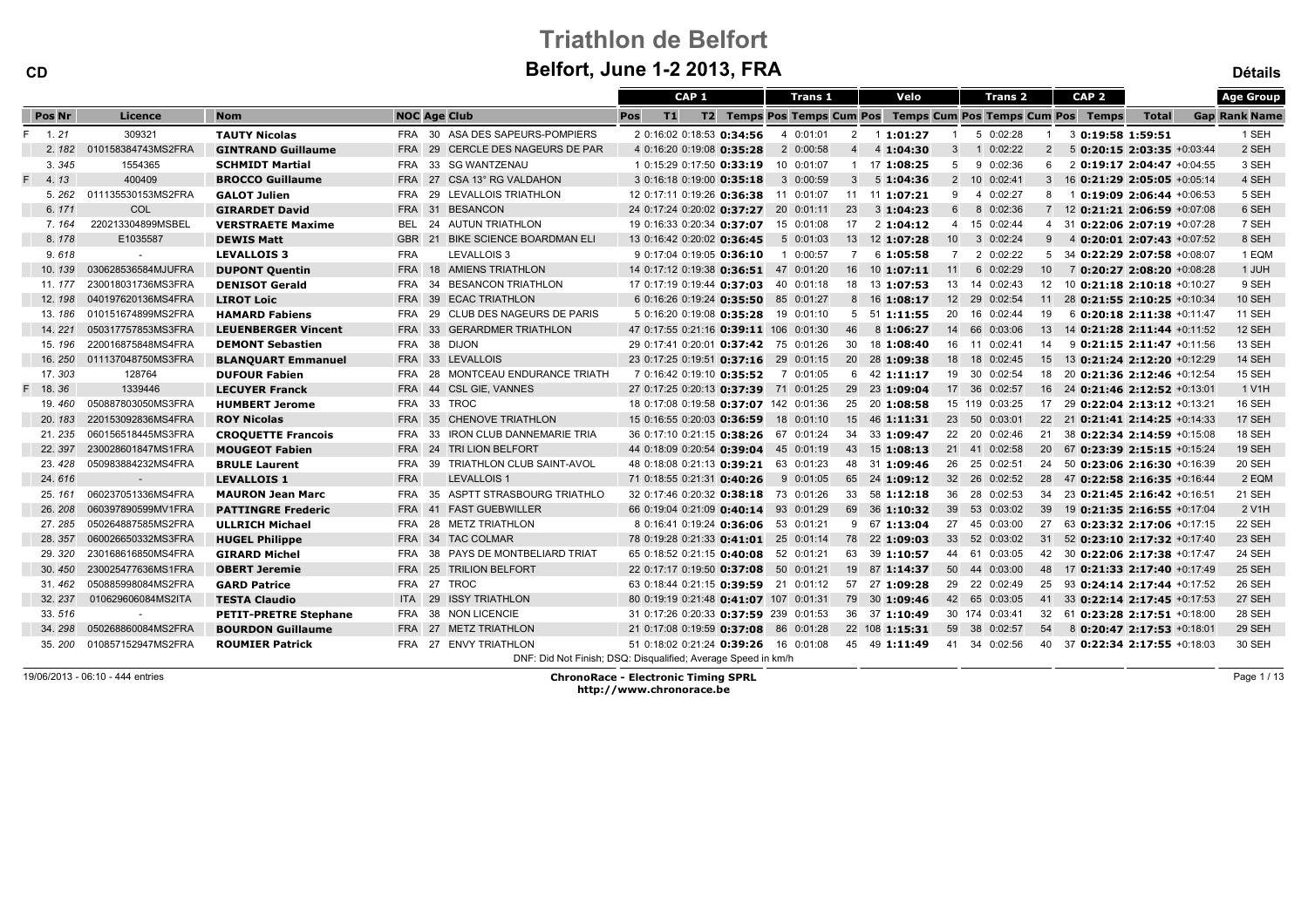|                         | 2 ZU13. FRA |  |  |  |      |  |         |  |                                                           |              |  | <b>Détails</b>       |  |
|-------------------------|-------------|--|--|--|------|--|---------|--|-----------------------------------------------------------|--------------|--|----------------------|--|
| CAP 1<br><b>Trans 1</b> |             |  |  |  | Velo |  | Trans 2 |  | CAP <sub>2</sub>                                          |              |  | <b>Age Group</b>     |  |
| T2                      |             |  |  |  |      |  |         |  | Temps Pos Temps Cum Pos Temps Cum Pos Temps Cum Pos Temps | <b>Total</b> |  | <b>Gap Rank Name</b> |  |

| Pos Nr  | Licence                    | <b>Nom</b>                     | <b>NOC Age Club</b> |                                                               | Pos<br>T1                               |                                              |  |     | T2 Temps Pos Temps Cum Pos Temps Cum Pos Temps Cum Pos Temps |    |                |     |                                 | <b>Total</b> | <b>Gap Rank Name</b> |
|---------|----------------------------|--------------------------------|---------------------|---------------------------------------------------------------|-----------------------------------------|----------------------------------------------|--|-----|--------------------------------------------------------------|----|----------------|-----|---------------------------------|--------------|----------------------|
| 36.226  | 020573558150FS4FRA         | <b>FOURNIER Vincent</b>        |                     | FRA 40 GRAVELINES TRIATHLON                                   |                                         | 75 0:18:41 0:21:48 0:40:30 143 0:01:36       |  |     | 76 34 1:09:48                                                |    | 35 82 0:03:12  | 36  | 43 0:22:46 2:17:55 +0:18:04     |              | 3 V1H                |
| 37.26   | 384573                     | <b>AUCHET Pierre-Antoine</b>   |                     | FRA 22 ASA DES SAPEURS-POMPIERS                               |                                         | 11 0:16:41 0:19:40 0:36:22 65 0:01:24        |  |     | 12 102 1:15:08                                               |    | 48 48 0:03:01  |     | 47 32 0:22:08 2:18:06 +0:18:14  |              | <b>31 SEH</b>        |
| 38.433  | 050046167084MS1FRA         | <b>MATHIEU Lucas</b>           | <b>FRA 21</b>       | <b>TRIATHLON EPINAL CLUB</b>                                  |                                         | 20 0:17:08 0:19:59 0:37:07 69 0:01:25        |  |     | 21 77 1:13:42                                                |    | 38 33 0:02:55  | 37  | 45 0:22:55 2:18:06 +0:18:15     |              | 32 SEH               |
| 39.412  | 230029258583MS1FRA         | <b>GUYOMARC'H Benoit</b>       |                     | FRA 24 TRI-LION BELFORT                                       |                                         | 33 0:17:43 0:20:37 0:38:20 13 0:01:08        |  |     | 31 79 1:13:51                                                |    | 53 67 0:03:06  |     | 49 22 0:21:44 2:18:11 +0:18:20  |              | 33 SEH               |
| 40.18   | 250011                     | <b>BOURREZ Francois</b>        | <b>FRA 33</b>       | CSL DE LA GENDARMERIE DE                                      |                                         | 41 0:17:48 0:20:56 0:38:45 35 0:01:16        |  |     | 39 53 1:12:04                                                | 37 | 35 0:02:56     | 35  | 53 0:23:11 2:18:15 +0:18:24     |              | 34 SEH               |
| 41, 170 | 030287351684MS1FRA         | <b>PORQUET Benoit</b>          |                     | FRA 24 BEAUVAIS TRIATHLON                                     |                                         | 45 0:18:07 0:21:02 0:39:09 28 0:01:15        |  |     | 44 52 1:12:03                                                |    | 45 80 0:03:10  |     | 44 40 0:22:38 2:18:17 +0:18:26  |              | 35 SEH               |
| 42.624  |                            | X VESCEMONT                    | FRA                 | VESCEMONT                                                     |                                         | 98 0:19:21 0:22:34 0:41:55 37 0:01:18        |  | 88  | 91:07:05                                                     |    | 24 13 0:02:42  |     | 23 125 0:25:16 2:18:18 +0:18:27 |              | 1 EQX                |
|         | 43. 311 010758322136MS4FRA | <b>STEBE Gregory</b>           |                     | FRA 35 PARIS SPORT CLUB                                       |                                         | 82 0:18:40 0:22:32 0:41:12 76 0:01:26        |  | 80  | 14 1:08:03                                                   |    | 31 104 0:03:21 |     | 30 94 0:24:23 2:18:28 +0:18:36  |              | 36 SEH               |
| 44.282  | 050263885636MV2FRA         | <b>BEAUCOURT Frederic</b>      |                     | FRA 47 METZ TRIATHLON                                         |                                         | 52 0:18:19 0:21:08 0:39:27 30 0:01:15        |  | 47  | 32 1:09:47                                                   |    | 25 47 0:03:01  |     | 26 118 0:25:02 2:18:34 +0:18:43 |              | 4 V1H                |
| 45.23   | 99073                      | <b>VICTOR Cyril</b>            | <b>FRA 37</b>       | ASA DES SAPEURS-POMPIERS                                      |                                         | 43 0:17:57 0:20:56 0:38:53 17 0:01:09        |  |     | 40 56 1:12:15                                                |    | 40 37 0:02:57  |     | 38 73 0:23:49 2:19:05 +0:19:14  |              | 37 SEH               |
| 46.369  | 060026653347MS2FRA         | <b>DENIS-SEMBLAT Guillaume</b> | FRA 28 TACC         |                                                               |                                         | 34 0:17:37 0:20:46 0:38:23 23 0:01:13        |  |     | 32 40 1:11:00                                                |    | 28 64 0:03:05  |     | 29 131 0:25:26 2:19:09 +0:19:18 |              | 38 SEH               |
| 47.236  | 010625698336MS3FRA         | <b>HANS Matthieu</b>           |                     | FRA 30 ISSY TRIATHLON                                         | 100 0:19:44 0:22:17 0:42:02 184 0:01:42 |                                              |  | 102 | 25 1:09:12                                                   |    | 49 140 0:03:31 |     | 50 41 0:22:41 2:19:09 +0:19:18  |              | 39 SEH               |
| 48.405  | 050885996942MS3FRA         | <b>GEHIN Jean-Philippe</b>     |                     | FRA 33 TRI REMIREMONT OLYMPIQUE                               |                                         | 85 0:19:18 0:22:15 0:41:33 68 0:01:25        |  |     | 82 50 1:11:49                                                |    | 63 39 0:02:58  | 60  | 15 0:21:29 2:19:16 +0:19:24     |              | 40 SEH               |
| 49.259  | 011137047836MV1FRA         | <b>LEMONNIER Cyrille</b>       |                     | FRA 41 LEVALLOIS TRIATHLON                                    |                                         | 40 0:17:44 0:20:59 0:38:43 74 0:01:26        |  |     | 41 88 1:14:39                                                |    | 64 76 0:03:08  |     | 61 11 0:21:19 2:19:17 +0:19:26  |              | 5 V1H                |
| 50.317  | 030672767943MS2FRA         | <b>CHAUVET Samuel</b>          |                     | FRA 30 PASTEL TRIATHLON SAINT QU                              |                                         | 16 0:17:30 0:19:31 <b>0:37:01</b> 8 0:01:05  |  |     | 14 76 1:13:39                                                | 34 | 31 0:02:54     |     | 33 111 0:24:52 2:19:33 +0:19:42 |              | 41 SEH               |
| 51.149  | 060U?37167452MS4FR         | <b>MATHON Frank</b>            |                     | FRA 39 ASPTT MULHOUSE TRIATHLON                               |                                         | 54 0:18:11 0:21:17 0:39:29 115 0:01:32       |  |     | 55 44 1:11:24                                                |    | 43 77 0:03:09  |     | 43 91 0:24:12 2:19:49 +0:19:57  |              | 42 SEH               |
| 52.424  | 050986635936MS2FRA         | <b>EGAM Bruno</b>              | FRA 25              | TRIATHLON CLUB SAINT AVOL                                     |                                         | 74 0:18:12 0:22:16 0:40:29 31 0:01:15        |  |     | 70 38 1:10:51                                                | 46 | 55 0:03:03     |     | 45 89 0:24:11 2:19:52 +0:20:00  |              | 43 SEH               |
| 53.451  | 230028840632MS3FRA         | <b>BLAUT Julien</b>            | <b>FRA</b> 33       | <b>TRILION BELFORT</b>                                        |                                         | 56 0:18:27 0:21:08 0:39:35 95 0:01:29        |  |     | 56 64 1:12:55                                                |    | 57 77 0:03:09  |     | 56 44 0:22:49 2:19:59 +0:20:08  |              | 44 SEH               |
| 54.27   | 309293                     | <b>F GALINDO Amandine</b>      |                     | FRA 28 ASA DES SAPEURS-POMPIERS                               |                                         | 38 0:17:41 0:20:54 0:38:35 36 0:01:17        |  |     | 37 78 1:13:44                                                |    | 55 27 0:02:53  | -51 | 65 0:23:36 2:20:07 +0:20:15     |              | 1 SEF                |
| 55, 131 | 010635952699MV1FRA         | <b>GUIOT Jerome</b>            | <b>FRA 41</b>       | AAS FRESNES                                                   |                                         | 37 0:17:28 0:21:03 0:38:32 154 0:01:38       |  |     | 42 66 1:12:59                                                |    | 51 101 0:03:20 |     | 52 74 0:23:50 2:20:22 +0:20:30  |              | 6 V1H                |
| 56.324  | 230168616748MS4FRA         | <b>ROUSSEAUX Yann</b>          |                     | FRA 37 PM TRIATHLON                                           |                                         | 70 0:18:28 0:21:56 <b>0:40:24</b> 58 0:01:22 |  |     | 72 54 1:12:15                                                |    | 58 130 0:03:28 |     | 59 56 0:23:17 2:20:48 +0:20:57  |              | 45 SEH               |
| 57.476  | 070617629484MS1FRA         | <b>LE ROY Corentin</b>         |                     | FRA 22 VAULX EN VELIN TRIATHLON                               | 109 0:19:58 0:22:22 0:42:21 53 0:01:21  |                                              |  |     | 101 21 1:09:00                                               |    | 47 40 0:02:58  |     | 46 130 0:25:26 2:21:08 +0:21:16 |              | 46 SEH               |
| 58.559  |                            | <b>TISSERAND Paul</b>          |                     | FRA 28 NON LICENCIE                                           |                                         | 60 0:18:17 0:21:30 0:39:48 91 0:01:29        |  | 58  | 62 1:12:51                                                   |    | 60 79 0:03:10  | 58  | 76 0:23:53 2:21:12 +0:21:21     |              | 47 SEH               |
| 59.482  | 050386319999MV1FRA         | <b>SIMPLOT Boris</b>           |                     | FRA 40 VITTEL TRIATHLON                                       | 110 0:20:21 0:22:04 0:42:25 56 0:01:22  |                                              |  | 104 | 63 1:12:52                                                   |    | 76 42 0:02:59  | 76  | 18 0:21:34 2:21:13 +0:21:22     |              | 7 V1H                |
| 60.436  | 220036889053MV1FRA         | <b>KERBOAS Gwenael</b>         | FRA                 | 42 TRIATHLON MACON CLUB                                       | 124 0:20:10 0:22:46 0:42:56 119 0:01:33 |                                              |  | 120 | 29 1:09:40                                                   |    | 61 74 0:03:08  | 57  | 79 0:23:58 2:21:16 +0:21:25     |              | 8 V1H                |
| 61.398  | 230028416647MS4FRA         | <b>CLERGET Marc</b>            |                     | FRA 36 TRI LION BELFORT                                       |                                         | 72 0:19:06 0:21:22 0:40:28 78 0:01:26        |  |     | 74 91 1:14:47                                                |    | 78 17 0:02:45  |     | 72 26 0:21:50 2:21:18 +0:21:26  |              | 48 SEH               |
| 62.362  | 060026654650MV1FRA         | <b>NEVEU Cyril</b>             | FRA                 | 40 TACC                                                       |                                         | 55 0:18:09 0:21:20 0:39:30 104 0:01:30       |  |     | 54 86 1:14:34                                                |    | 68 107 0:03:22 | 68  | 42 0:22:44 2:21:41 +0:21:50     |              | 9 V1H                |
| 63.470  | 010775726099MS3FRA         | <b>VILMAIN Eric</b>            |                     | FRA 32 US IVRY TRIATHLON                                      |                                         | 49 0:18:20 0:21:05 0:39:25 297 0:02:06       |  |     | 64 105 1:15:15                                               |    | 80 87 0:03:13  |     | 78 27 0:21:53 2:21:55 +0:22:04  |              | 49 SEH               |
| 64.322  | 230168616047MS1FRA         | <b>CHEVAL Florian</b>          | FRA<br>-24          | PAYS DE MONTBELIARD TRIAT                                     |                                         | 46 0:17:43 0:21:26 0:39:09 144 0:01:37       |  |     | 49 119 1:15:51                                               |    | 75 21 0:02:47  | 71  | 35 0:22:32 2:21:58 +0:22:07     |              | <b>50 SEH</b>        |
| 65.218  | 010636474532MV1FRA         | <b>LECLANCHER Sylvain</b>      |                     | FRA 40 FRESNES TRIATHLON                                      |                                         | 39 0:17:34 0:21:05 0:38:39 34 0:01:16        |  |     | 38 71 1:13:20                                                |    | 52 383 0:05:13 | 66  | 66 0:23:36 2:22:06 +0:22:14     |              | 10 V1H               |
| 66.53   | 279816                     | <b>FRUGER Yann-Olivier</b>     | FRA                 | 32 CLUB DE LA DÉFENSE. VARSE                                  |                                         | 10 0:16:24 0:19:46 0:36:10 39 0:01:18        |  |     | 10 150 1:17:43                                               |    | 67 49 0:03:01  | 64  | 77 0:23:56 2:22:10 +0:22:19     |              | <b>51 SEH</b>        |
| 67.32   | 407316                     | <b>DELMOTTE Dominique</b>      |                     | FRA 55 CLUB SPORTIF MARINE LORIE                              |                                         | 64 0:18:01 0:21:59 0:40:01 64 0:01:24        |  |     | 60 70 1:13:14                                                |    | 62 158 0:03:36 |     | 65 81 0:24:03 2:22:20 +0:22:28  |              | 1 V2H                |
| 68.244  | 051064890060MS2FRA         | <b>CLAUDEL Mickael</b>         |                     | FRA 27 LA BRESSAUDE TRIATHLON                                 |                                         | 62 0:18:55 0:20:57 0:39:52 134 0:01:35       |  |     | 61 106 1:15:21                                               |    | 81 95 0:03:18  | 79  | 46 0:22:56 2:23:03 +0:23:12     |              | 52 SEH               |
| 69.573  |                            | <b>CHOLLEY Patrick</b>         |                     | FRA 21 NON LICENCIE                                           | 129 0:20:43 0:22:20 0:43:03 96 0:01:29  |                                              |  |     | 124 48 1:11:48                                               |    | 72 12 0:02:42  | 69  | 90 0:24:12 2:23:16 +0:23:25     |              | <b>53 SEH</b>        |
| 70.291  | 050266618947MSAFRA         | <b>MARKIEWICZ Gregory</b>      |                     | FRA 35 METZ TRIATHLON                                         |                                         | 50 0:18:18 0:21:07 0:39:25 121 0:01:33       |  |     | 53 118 1:15:50                                               |    | 82 62 0:03:05  | 77  | 62 0:23:29 2:23:24 +0:23:33     |              | 54 SEH               |
|         |                            |                                |                     | DNF: Did Not Finish; DSQ: Disqualified; Average Speed in km/h |                                         |                                              |  |     |                                                              |    |                |     |                                 |              |                      |

19/06/2013 - 06:10 - 444 entries

ChronoRace - Electronic Timing SPRL http://www.chronorace.be

Page 2 / 13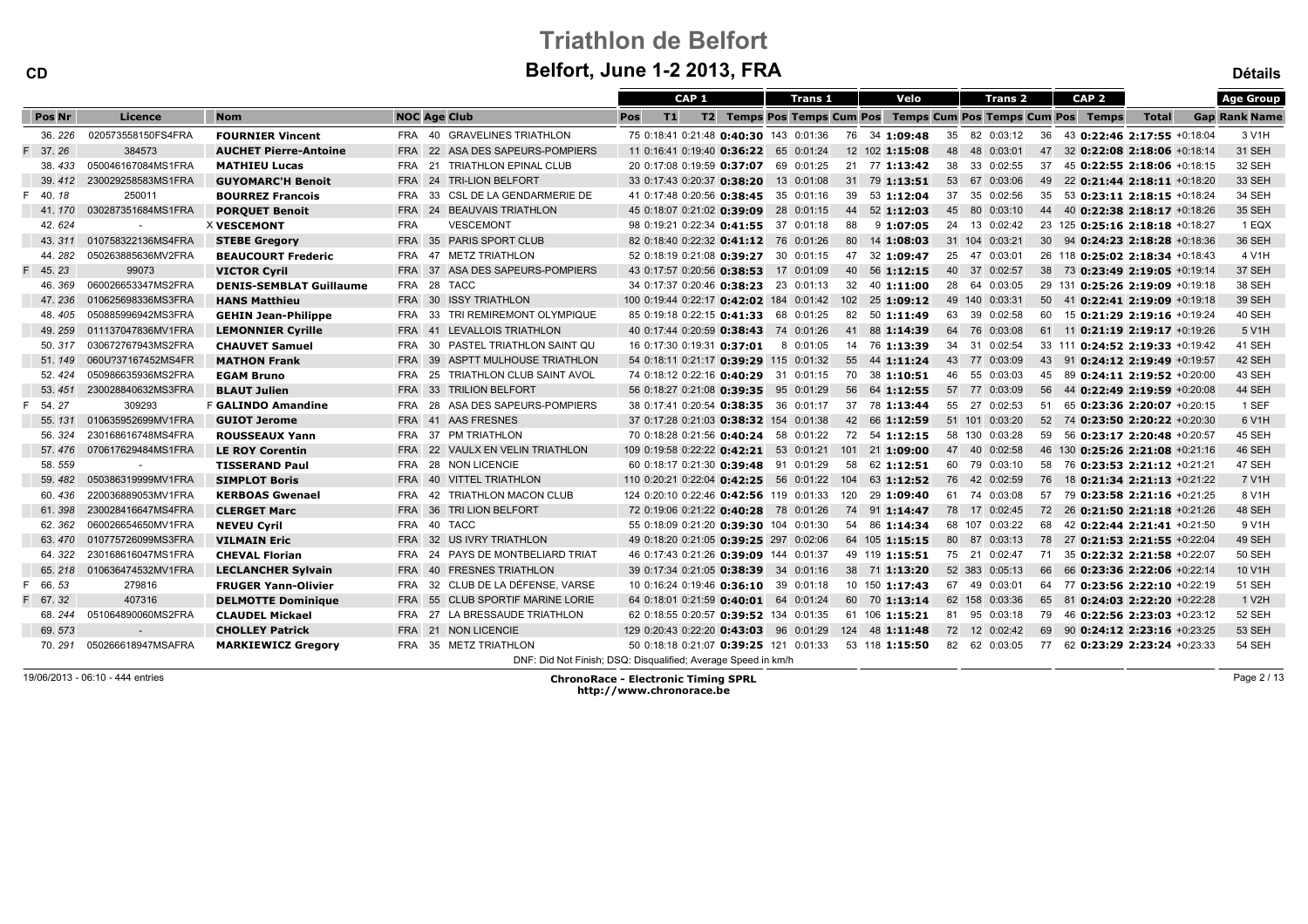| <b>CD</b> |                    |                                   |            | Belfort, June 1-2 2013, FRA                                   |        |                  |                                                         |        |                |                          |                              |                                                                         |     |                   |                  |                                          | <b>Détails</b>       |
|-----------|--------------------|-----------------------------------|------------|---------------------------------------------------------------|--------|------------------|---------------------------------------------------------|--------|----------------|--------------------------|------------------------------|-------------------------------------------------------------------------|-----|-------------------|------------------|------------------------------------------|----------------------|
|           |                    |                                   |            |                                                               |        | CAP <sub>1</sub> |                                                         |        | <b>Trans 1</b> |                          | Velo                         | Trans 2                                                                 |     |                   | CAP <sub>2</sub> |                                          | <b>Age Group</b>     |
| Pos Nr    | Licence            | <b>Nom</b>                        |            | <b>NOC Age Club</b>                                           | Pos    | T1               |                                                         |        |                |                          |                              | T2 Temps Pos Temps Cum Pos Temps Cum Pos Temps Cum Pos Temps            |     |                   |                  | <b>Total</b>                             | <b>Gap Rank Name</b> |
| 71.613    |                    | <b>MAIRE Camille</b>              |            | FRA 20 NON LICENCIE                                           |        |                  | 142 0:19:34 0:23:56 0:43:30 118 0:01:33 137 45 1:11:25  |        |                |                          |                              | 73 19 0:02:46                                                           |     |                   |                  | 70 87 0:24:10 2:23:25 +0:23:34           | <b>55 SEH</b>        |
| 72.441    | 050885997860MS2FRA | <b>VALDENAIRE Jean Christophe</b> |            | FRA 29 TRIATHLON REMIREMONT OLY                               |        |                  | 67 0:18:45 0:21:36 0:40:21 138 0:01:36                  |        |                |                          | 75 90 1:14:47                | 79 144 0:03:31                                                          |     |                   |                  | 80 51 0:23:09 2:23:26 +0:23:35           | <b>56 SEH</b>        |
| 73.328    | 230178844731MS2FRA | <b>BOULOT Sebastien</b>           |            | FRA 28 PONTARLIER TRIATHLON                                   |        |                  | 68 0:18:07 0:22:15 0:40:22 49 0:01:20                   |        |                |                          | 68 73 1:13:27                | 66 23 0:02:49                                                           |     |                   |                  | 62 134 0:25:33 2:23:34 +0:23:43          | 57 SEH               |
| 74.176    | 230019264484MS2FRA | <b>BIENAIME Alex</b>              |            | FRA 29 BESANCON TRIATHLON                                     |        |                  | 30 0:17:38 0:20:17 0:37:55                              |        | 6 0:01:05      |                          | 27 123 1:16:01               | 65 59 0:03:04                                                           |     |                   |                  | 63 132 0:25:26 2:23:34 +0:23:43          | <b>58 SEH</b>        |
| 75.213    | 060394981499MV2FRA | JESSLEN Jean Luc                  |            | FRA 47 FAST GUEBWILLER                                        |        |                  | 112 0:19:20 0:23:05 0:42:26 167 0:01:40 111 26 1:09:17  |        |                |                          |                              | 54 179 0:03:43                                                          |     |                   |                  | 55 173 0:26:32 2:23:41 +0:23:50          | 11 V1H               |
| 76.354    | 060026657784MS1FRA | <b>DEROUBAIX Jocelyn</b>          |            | FRA 20 TAC COLMAR                                             |        |                  | 79 0:19:32 0:21:30 0:41:02 160 0:01:39                  |        |                |                          | 81 65 1:12:55                | 69 51 0:03:02                                                           |     |                   |                  | 67 133 0:25:28 2:24:08 +0:24:17          | <b>59 SEH</b>        |
| 77.47     | 351544             | <b>GAZEAU Sebastien</b>           |            | FRA 31 CSA DU 35° RAP TARBES                                  |        |                  | 130 0:19:48 0:23:22 0:43:10 48 0:01:20                  |        |                |                          | 123 47 1:11:46               | 71 81 0:03:11                                                           |     |                   |                  | 74 106 0:24:44 2:24:13 +0:24:22          | 60 SEH               |
| 78.400    | 230028841750MS1FRA | <b>MALIVERNAY Thomas</b>          |            | FRA 21 TRI LION BELFORT                                       |        |                  | 96 0:18:59 0:22:54 0:41:53 170 0:01:41                  |        |                |                          | 96 35 1:10:24                | 56 54 0:03:03                                                           |     |                   |                  | 53 204 0:27:13 2:24:16 +0:24:25          | 61 SEH               |
| 79.34     | 80646              | <b>ARIAL Denis</b>                |            | FRA 41 ASA GIE PAYS DE LA LOIRE                               |        |                  | 73 0:18:34 0:21:53 0:40:28 26 0:01:14                   |        |                |                          | 67 85 1:14:32                | 70 83 0:03:13                                                           |     |                   |                  | 73 114 0:24:56 2:24:24 +0:24:33          | 12 V1H               |
| 80.319    | 030676195232MV2FRA | <b>HACHET Xavier</b>              |            | FRA 46 PASTEL TRIATHLON SAINT QU                              |        |                  | 86 0:19:38 0:21:55 0:41:34 304 0:02:08                  |        |                |                          | $100 \quad 96 \quad 1:15:02$ | 95 222 0:03:56                                                          |     |                   |                  | 99 25 <b>0:21:50 2:24:31</b> $+0.24:40$  | 13 V1H               |
| 81, 479   | 050386536350MS4FRA | <b>APPELT Denis</b>               |            | FRA 35 VITTEL TRIATHLON                                       |        |                  | 121 0:20:08 0:22:39 0:42:47 112 0:01:32 118 74 1:13:38  |        |                |                          |                              | 87 90 0:03:14                                                           |     |                   |                  | 84 57 0:23:21 2:24:34 +0:24:43           | 62 SEH               |
| 82.168    | 220266057021MS3FRA | <b>MAIROT Pascal</b>              |            | FRA 33 BEAUNE MONNOT TRIATLHON                                |        |                  | 150 0:20:31 0:23:37 0:44:09 27 0:01:14 142 75 1:13:38   |        |                |                          |                              | 98 70 0:03:07                                                           |     |                   |                  | 91 36 0:22:33 2:24:43 +0:24:52           | 63 SEH               |
| 83.325    | 203168780632MFRA   | <b>CHABOD Benoit</b>              |            | FRA 37 PMT                                                    |        |                  | 28 0:17:04 0:20:37 0:37:41 55 0:01:22                   |        |                |                          | 28 147 1:17:38               | 77 156 0:03:35                                                          |     |                   |                  | 81 107 0:24:47 2:25:04 +0:25:13          | 64 SEH               |
| 84.16     | 250008             | <b>BAERT Yohan</b>                |            | FRA 28 CSL DE LA GENDARMERIE DE                               |        |                  | 35 0:17:29 0:20:54 0:38:23 90 0:01:29                   |        |                |                          | 35 151 1:17:44               | 84 91 0:03:15                                                           |     |                   |                  | 83 103 0:24:39 2:25:32 +0:25:40          | 65 SEH               |
| 85.338    | W13770             | <b>F MCLOUGHLIN Emily</b>         |            | GBR 21 RACETIMEUSN                                            |        |                  | 58 0:18:18 0:21:26 0:39:45 14 0:01:08                   |        |                |                          |                              | 51 172 1:19:07 111 32 0:02:55                                           |     |                   |                  | 102 39 0:22:37 2:25:34 +0:25:42          | 2 SEF                |
| 86, 191   | 011825936536FS4FRA | <b>NR191</b>                      | <b>FRA</b> |                                                               | $\sim$ |                  |                                                         | $\sim$ |                | $\sim 10^{-1}$ m $^{-1}$ |                              | $\sim 10^{-1}$ m $^{-1}$                                                |     | $\sim$ 100 $\sim$ |                  | $2:26:05 + 0.26:13$                      | 1 XXX                |
| 87.145    | 230116774936MV1FRA | <b>HURTARD Stephane</b>           |            | FRA 43 AQUAVELOPODE                                           |        |                  | 57 0:18:15 0:21:25 0:39:40 12 0:01:08                   |        |                |                          | 50 115 1:15:48               | 74 46 0:03:00                                                           |     |                   |                  | 75 175 0:26:36 2:26:14 +0:26:23          | 14 V1H               |
| 88.239    | 01778986750MS2FRA  | <b>BRULLAND Valerian</b>          |            | FRA 27 IVRY TRIATHLON                                         |        |                  | 127 0:20:32 0:22:26 0:42:59 141 0:01:36                 |        |                |                          | 126 101 1:15:07              | 102 147 0:03:32                                                         | 105 |                   |                  | 54 0:23:15 2:26:31 +0:26:40              | 66 SEH               |
| 89.167    | 220266911350MS4FRA | <b>MAIROT Loic</b>                |            | FRA 38 BEAUNE MONNOT TRIATHLON                                |        |                  | 189 0:21:05 0:24:05 0:45:10 243 0:01:54                 |        |                |                          | 190 61 1:12:49               | 108 69 0:03:07                                                          |     |                   |                  | 103 71 0:23:45 2:26:47 +0:26:55          | 67 SEH               |
| 90.463    | 050889205936FV1FRA | <b>PERRY Francis</b>              |            | FRA 42 TROC                                                   |        |                  |                                                         |        |                |                          |                              | 114 0:19:40 0:22:51 0:42:32 200 0:01:45 117 110 1:15:32 103 125 0:03:27 | 106 |                   |                  | 64 0:23:33 2:26:51 +0:26:59              | 15 V1H               |
| 91.587    | $\sim$             | <b>DIDOT Lucien</b>               |            | FRA 25 NON LICENCIE                                           |        |                  | 116 0:20:01 0:22:33 0:42:34 309 0:02:09                 |        |                |                          | 127 69 1:13:12               | 86 309 0:04:22                                                          |     |                   |                  | 93 102 <b>0:24:35 2:26:54</b> $+0.27:03$ | 68 SEH               |
| 92.33     | 80776              | <b>VALLEE Gilbert</b>             |            | FRA 50 ASA GIE PAYS DE LA LOIRE                               |        |                  | 76 0:18:40 0:21:50 0:40:30 32 0:01:16                   |        |                |                          | 71 134 1:16:37               | 90 139 0:03:30                                                          |     |                   |                  | 88 124 0:25:14 2:27:09 +0:27:17          | 2 V2H                |
| 93.216    | 06039663236MS2FRA  | <b>BOEPPLER Pierre</b>            |            | FRA 28 FAST GUEBWILLER                                        |        |                  | 90 0:19:15 0:22:34 0:41:49 44 0:01:19                   |        |                |                          | 84 136 1:16:42               | 104 43 0:02:59                                                          | 101 |                   |                  | $95$ 0:24:24 2:27:16 $+0.27:25$          | 69 SEH               |
| 94.454    | 95A20592M629       | <b>THIJSSEN Lucien</b>            |            | NZL 18 TRITEAM Z-LIMBURG                                      |        |                  | 92 0:17:20 0:24:30 0:41:51 139 0:01:36                  |        |                |                          | 94 92 1:14:55                | 89 71 0:03:07                                                           |     |                   |                  | 87 143 0:25:47 2:27:18 +0:27:27          | 2 JUH                |
| 95.12     | 311212             | F MULLER Johanna                  |            | FRA 28 CSA 13° RG VALDAHON                                    |        |                  | 125 0:19:13 0:23:43 0:42:56 43 0:01:19 114 97 1:15:03   |        |                |                          |                              | 100 63 0:03:05                                                          |     |                   |                  | 95 113 0:24:56 2:27:20 +0:27:29          | 3 SEF                |
| 96.449    | 230028466450MS4FRA | <b>QUENISSET Alexandre</b>        |            | FRA 39 TRILION BELFORT                                        |        |                  | 132 0:20:22 0:22:53 0:43:16 111 0:01:31 129 82 1:14:14  |        |                |                          |                              | 97 92 0:03:15                                                           |     |                   |                  | 92 120 0:25:09 2:27:27 +0:27:36          | <b>70 SEH</b>        |
| 97.580    |                    | <b>BOUYER Cyril</b>               |            | FRA 21 NON LICENCIE                                           |        |                  | 126 0:19:53 0:23:05 0:42:59 393 0:02:39                 |        |                |                          | 147 55 1:12:15               | 85 243 0:04:01                                                          |     |                   |                  | 89 138 0:25:40 2:27:35 +0:27:44          | 71 SEH               |
| 98.40     | 310384             | <b>PARDON Benjamin</b>            |            | FRA 32 CRENSOA SAINT-MAIXENT L'E                              |        |                  | 95 0:19:08 0:22:44 0:41:52 60 0:01:23                   |        |                |                          |                              | 90 127 1:16:14 101 73 0:03:08                                           |     |                   |                  | 98 115 0:24:58 2:27:36 +0:27:45          | 72 SEH               |
| 98.583    |                    | <b>GUERRE Thomas</b>              |            | FRA 35 NON LICENCIE                                           |        |                  | 101 0:20:18 0:21:44 0:42:02 331 0:02:12 115 112 1:15:37 |        |                |                          |                              | 105 150 0:03:34                                                         | 107 |                   |                  | 86 0:24:09 2:27:36 +0:27:45              | <b>72 SEH</b>        |
| 100.230   | 230128478447MS4FRA | <b>DUPASQUIER Julien</b>          |            | FRA 36 GTVHS                                                  |        |                  | 249 0:21:48 0:25:38 0:47:26 179 0:01:42 244 19 1:08:54  |        |                |                          |                              | 88 126 0:03:27                                                          |     |                   |                  | 85 166 0:26:20 2:27:50 +0:27:59          | 74 SEH               |
| 101.110   | 050376630547MS4FRA | <b>ANCEL Guillaume</b>            |            | FRA 35 TRIATHLON CLUB DEOTATIEN                               |        |                  | 180 0:21:08 0:23:43 0:44:51 190 0:01:44                 |        |                |                          |                              | 169 72 1:13:27 112 185 0:03:46                                          | 109 |                   |                  | 82 0:24:04 2:27:54 +0:28:02              | 75 SEH               |
| 102.604   | $\sim$             | <b>GRUNEWALD Raphael</b>          |            | FRA 34 NON LICENCIE                                           |        |                  | 69 0:19:12 0:21:11 0:40:24 33 0:01:16                   |        |                |                          | 66 181 1:19:40               | 130 94 0:03:17                                                          |     |                   |                  | 122 55 0:23:16 2:27:54 +0:28:03          | <b>76 SEH</b>        |
| 103.245   | 090386983384MS1FRA | <b>VANDE WALLE Gauthier</b>       |            | FRA 23 LA CIOTAT TRIATHLON                                    |        |                  | 99 0:19:12 0:22:43 0:41:56 126 0:01:34                  |        |                |                          | 95 103 1:15:11               | 93 165 0:03:38                                                          |     |                   |                  | 94 139 0:25:42 2:28:03 +0:28:11          | 77 SEH               |
| 104.447   | 230028038332MS4FRA | <b>EVAIN Cedric</b>               |            | FRA 35 TRILION BELFORT                                        |        |                  | 83 0:18:40 0:22:52 0:41:32 114 0:01:32                  |        |                |                          | 83 124 1:16:04               | 99 111 0:03:22                                                          |     |                   |                  | 97 137 0:25:40 2:28:12 +0:28:21          | <b>78 SEH</b>        |
| 105.571   |                    | <b>DEKEUSTER Arnaud</b>           |            | BEL 34 NON LICENCIE                                           |        |                  | 61 0:18:23 0:21:28 0:39:51 136 0:01:36                  |        |                |                          | 62 187 1:19:55               | 132 183 0:03:44                                                         | 128 |                   |                  | 49 0:23:06 2:28:14 +0:28:22              | <b>79 SEH</b>        |
|           |                    |                                   |            | DNF: Did Not Finish; DSQ: Disqualified; Average Speed in km/h |        |                  |                                                         |        |                |                          |                              |                                                                         |     |                   |                  |                                          |                      |

19/06/2013 - 06:10 - 444 entries

ChronoRace - Electronic Timing SPRL http://www.chronorace.be

Page 3 / 13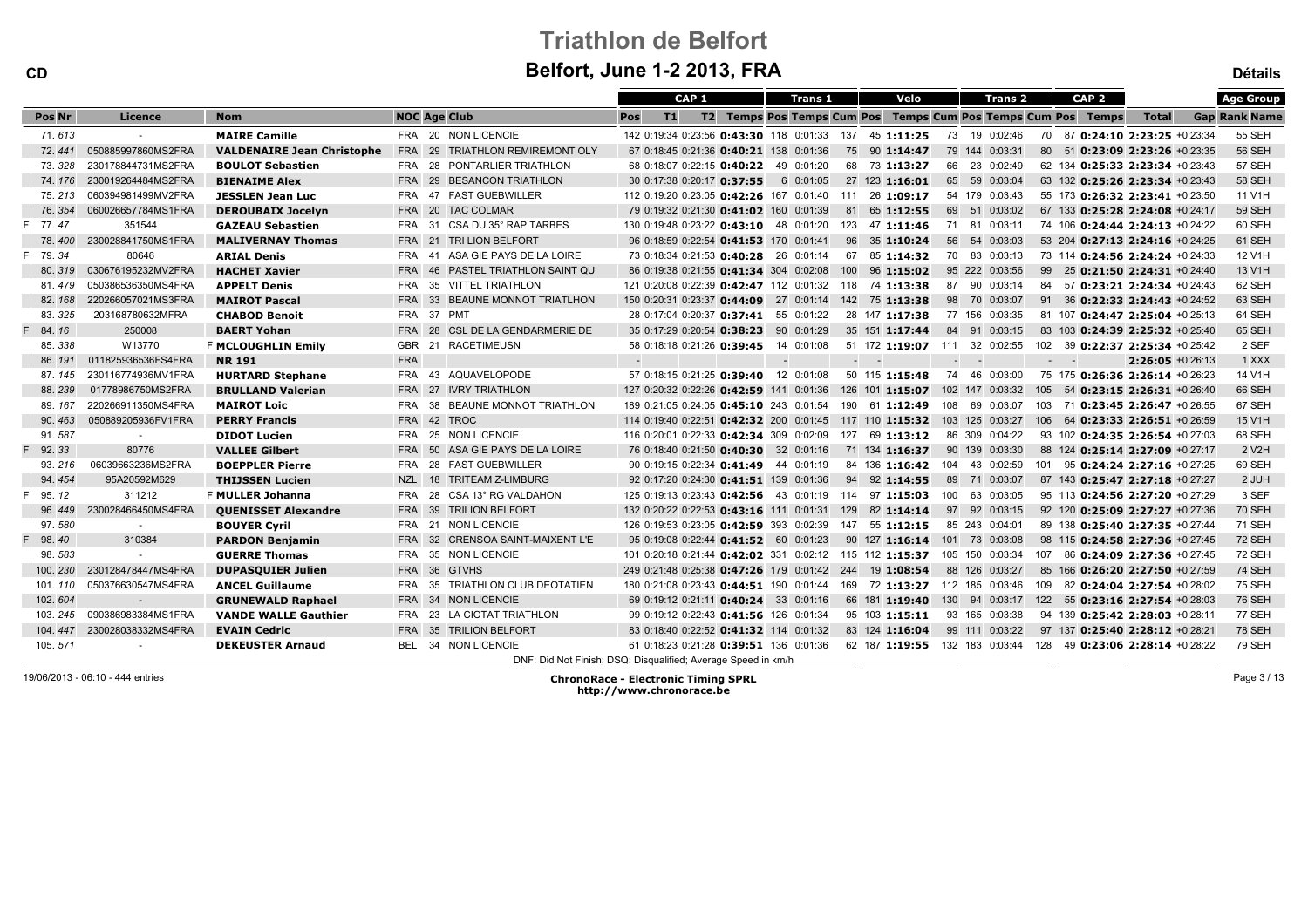CD

| CAP <sub>1</sub><br><b>Age Group</b><br>Velo<br>CAP <sub>2</sub><br><b>Trans 1</b><br>Trans 2<br><b>NOC Age Club</b><br>Pos Nr<br>Licence<br><b>Nom</b><br><b>T1</b><br>T2 Temps Pos Temps Cum Pos Temps Cum Pos Temps Cum Pos Temps<br><b>Total</b><br><b>Gap Rank Name</b><br>Pos<br>106.555<br>FRA 22 NON LICENCIE<br>80 SEH<br><b>PAGET Flavien</b><br>104 0:19:33 0:22:40 0:42:13 272 0:02:00 113 140 1:16:56 125 122 0:03:26 121<br>68 0:23:40 2:28:17 +0:28:26<br>81 SEH<br>060473401050MS4FRA<br>FRA 38 HABSHEIM TRI CLUB<br>107.231<br><b>ZEGHNOUF Mika</b><br>89 0:19:30 0:22:17 0:41:48 81 0:01:27<br>91 109 1:15:31<br>96 110 0:03:22<br>90 159 0:26:09 2:28:19 +0:28:27<br>108.240<br>180938102683MS4FRA<br>FRA 37 JSA TRIATHLON<br>82 SEH<br><b>LEMARQUIS Vincent</b><br>84 0:18:52 0:22:41 0:41:33 149 0:01:37<br>85 145 1:17:19 114 162 0:03:38 113 88 0:24:10 2:28:19 +0:28:28<br>83 SEH<br>109.373<br>01-00260-0060000-1<br>GER 27<br><b>TEAM ERDINGER ALKOHOLFREI</b><br>94 190 0:03:46<br>103 0:19:14 0:22:55 0:42:10 84 0:01:27<br>99 99 1:15:05<br>96 155 0:26:04 2:28:35 +0:28:43<br><b>REIN Philipp</b><br>84 SEH<br>110.349<br>11504<br>34 SWISS TRIATHLON<br>184 83 1:14:17 127 186 0:03:46<br><b>MARTIN Simon</b><br>SUI<br>188 0:21:33 0:23:32 0:45:05 220 0:01:50<br>125<br>69 0:23:42 2:28:41 +0:28:50<br>F 111.48<br>351541<br>FRA 26 CSA DU 35° RAP TARBES<br>91 60 0:03:05<br><b>85 SEH</b><br><b>BOURDELAIS Clement</b><br>88 0:19:02 0:22:38 0:41:40 158 0:01:39<br>92 100 1:15:06<br>86 207 0:27:27 2:28:58 +0:29:07<br>060038658548MS2FRA<br>86 SEH<br>FRA 26 ASPTT MULHOUSE TRIATHLON<br>131 0:21:38 0:21:37 0:43:16 238 0:01:53<br>140 111 1:15:33 117 192 0:03:47 118 100 0:24:33 2:29:02 +0:29:11<br>112. 152<br><b>CHENE Remi</b><br>87 SEH<br>113.439<br>050038979950MCAFRA<br>FRA 22 TRIATHLON NANCY LORRAINE<br>118 0:20:07 0:22:37 0:42:44 61 0:01:23 112 141 1:16:58 122 75 0:03:08 115 109 0:24:48 2:29:03 +0:29:12<br><b>ESMENJAUD Thibault</b><br>114, 407<br>230028039036MS4FRA<br>FRA 38 TRI-LION<br>88 SEH<br>157 0:20:39 0:23:33 0:44:13 262 0:01:58<br>162 94 1:15:00 126 165 0:03:38<br><b>ROLLIN Thomas</b><br>123 98 0:24:28 2:29:19 +0:29:27<br>115.556<br>FRA 38 NON LICENCIE<br>139 0:19:53 0:23:29 0:43:22 131 0:01:35 134 120 1:15:55 118 98 0:03:19 114 127 0:25:22 2:29:35 +0:29:44<br>89 SEH<br><b>MENIGOZ David</b><br>$\sim 100$<br>050368042853MS1FRA<br>24 LANEUVEVILLE DEVANT NANCY<br>90 SEH<br>116, 246<br>53 0:17:52 0:21:35 0:39:28 102 0:01:30<br>52 220 1:21:58 147 109 0:03:22 144<br><b>WEISENHORN Allan</b><br>FRA<br>59 0:23:26 2:29:46 +0:29:54<br>91 SEH<br>117, 146<br>060037982036MS3FRA<br>FRA 31 ASPTT MULHOUSE TRI<br>111 0:19:56 0:22:29 0:42:25 230 0:01:51 116 159 1:18:02 143 211 0:03:52 140 70 0:23:43 2:29:56 +0:30:05<br><b>LAMY Christophe</b><br>118.295<br>050267283331MV2FRA<br>45 METZ TRIATHLON<br>154 80 1:14:09 110 236 0:03:59 110 151 0:25:57 2:29:57 +0:30:06<br>16 V1H<br><b>FAIVRE Philippe</b><br>FRA<br>146 0:19:44 0:24:14 0:43:58 236 0:01:52<br>123456789<br>92 SEH<br>119, 142<br>FRA 27 APSAP PARIS<br>42 0:18:20 0:20:33 0:38:53 378 0:02:31<br>59 196 1:20:37 141 288 0:04:15 142 72 0:23:46 2:30:04 +0:30:12<br><b>ROUGELOT Thibaut</b><br>93 SEH<br>060037166336MS2FRA<br>FRA 28 ASPTT MULHOUSE TRI<br>89 135 1:16:40 109 102 0:03:20 104 196 0:26:55 2:30:11 +0:30:20<br>120.147<br><b>VALDENAIRE Emmanuel</b><br>93 0:19:09 0:22:41 <b>0:41:51</b> 59 0:01:22<br>70095<br>17 V1H<br>F 121.51<br><b>FRA 48</b><br><b>CSA DES ECOLES MILITAIRES</b><br>117 0:19:34 0:23:05 0:42:40 246 0:01:54 125 126 1:16:07 116 113 0:03:24 112 160 0:26:09 2:30:16 +0:30:24<br><b>GUERISSE Alain</b><br>94 SEH<br>050035675447MS1FRA<br>122.440<br>FRA<br>24 TRIATHLON NANCY LORRAINE<br>59 0:18:12 0:21:34 0:39:47 293 0:02:05<br>73 174 1:19:16 123 315 0:04:26 132 104 0:24:42 2:30:18 +0:30:27<br><b>PIERSON Michel</b><br>F 123.35<br>86363<br>3 V2H<br><b>ESNAULT Michel</b><br><b>FRA 50</b><br>ASA GIE PAYS DE LA LOIRE<br>105 0:19:24 0:22:50 0:42:14 340 0:02:15 121 171 1:19:05 154 97 0:03:19 149 58 0:23:24 2:30:18 +0:30:27<br>050869391043MS4FRA<br>FRA 37 TRIATHLON TOUL TEAM<br>95 SEH<br>124, 445<br>243 0:22:15 0:25:03 0:47:18 94 0:01:29 228 57 1:12:16 121 138 0:03:30 120 140 0:25:45 2:30:21 +0:30:29<br><b>MOURIC Philippe</b><br>230179158736MS2FRA<br><b>96 SEH</b><br>125.327<br><b>VALLE Marin</b><br>FRA 25 PONTARLIER TRIATHLON<br>137 0:19:58 0:23:22 0:43:20 105 0:01:30 131 130 1:16:26 129 85 0:03:13 119 146 0:25:53 2:30:25 +0:30:33<br>FRA 43 TOBESPORT<br>126, 387<br>181134490760MV1FRA<br>162 0:20:32 0:23:49 0:44:22 155 0:01:38 158 143 1:17:06 149 68 0:03:06 141<br>18 V1H<br><b>PRUVREL Stephan</b><br>92 0:24:12 2:30:26 +0:30:35<br>4 V2H<br>127, 169<br>220266911148MV3FRA<br>BEAUNE ROUGEOT TRIATHLON<br><b>SILVESTRE Patrick</b><br><b>FRA 50</b><br>241 0:21:46 0:25:30 0:47:17 129 0:01:34 233 41 1:11:01 106 161 0:03:37 108 202 0:27:05 2:30:37 +0:30:46<br>128.588<br>97 SEH<br>FRA 23 NON LICENCIE<br>107 0:19:59 0:22:19 0:42:19 99 0:01:30 105 158 1:18:02 138 100 0:03:19 130 135 0:25:36 2:30:48 +0:30:57<br><b>LOSFELD Stephen</b><br>$\sim$<br>129.532<br>19 V1H<br>FRA 44 NON LICENCIE<br>108 0:19:27 0:22:52 0:42:20 148 0:01:37 107 153 1:17:51 137 248 0:04:03 139 128 0:25:24 2:31:17 +0:31:26<br>$\sim$<br><b>TOUFFUT Jean-Philippe</b><br>20 V1H<br>130.531<br>FRA 40 NON LICENCIE<br>102 0:19:06 0:22:56 0:42:03 113 0:01:32<br>97 129 1:16:18 106 325 0:04:31 116 194 0:26:55 2:31:20 +0:31:29<br><b>FRANCOIS Stephane</b> |
|----------------------------------------------------------------------------------------------------------------------------------------------------------------------------------------------------------------------------------------------------------------------------------------------------------------------------------------------------------------------------------------------------------------------------------------------------------------------------------------------------------------------------------------------------------------------------------------------------------------------------------------------------------------------------------------------------------------------------------------------------------------------------------------------------------------------------------------------------------------------------------------------------------------------------------------------------------------------------------------------------------------------------------------------------------------------------------------------------------------------------------------------------------------------------------------------------------------------------------------------------------------------------------------------------------------------------------------------------------------------------------------------------------------------------------------------------------------------------------------------------------------------------------------------------------------------------------------------------------------------------------------------------------------------------------------------------------------------------------------------------------------------------------------------------------------------------------------------------------------------------------------------------------------------------------------------------------------------------------------------------------------------------------------------------------------------------------------------------------------------------------------------------------------------------------------------------------------------------------------------------------------------------------------------------------------------------------------------------------------------------------------------------------------------------------------------------------------------------------------------------------------------------------------------------------------------------------------------------------------------------------------------------------------------------------------------------------------------------------------------------------------------------------------------------------------------------------------------------------------------------------------------------------------------------------------------------------------------------------------------------------------------------------------------------------------------------------------------------------------------------------------------------------------------------------------------------------------------------------------------------------------------------------------------------------------------------------------------------------------------------------------------------------------------------------------------------------------------------------------------------------------------------------------------------------------------------------------------------------------------------------------------------------------------------------------------------------------------------------------------------------------------------------------------------------------------------------------------------------------------------------------------------------------------------------------------------------------------------------------------------------------------------------------------------------------------------------------------------------------------------------------------------------------------------------------------------------------------------------------------------------------------------------------------------------------------------------------------------------------------------------------------------------------------------------------------------------------------------------------------------------------------------------------------------------------------------------------------------------------------------------------------------------------------------------------------------------------------------------------------------------------------------------------------------------------------------------------------------------------------------------------------------------------------------------------------------------------------------------------------------------------------------------------------------------------------------------------------------------------------------------------------------------------------------------------------------------------------------------------------------------------------------------------------------------------------------------------------------------------------------------------------------------------------------------------------------------------------------------------------------------------------------------------------------------------------------------------------------------------|
|                                                                                                                                                                                                                                                                                                                                                                                                                                                                                                                                                                                                                                                                                                                                                                                                                                                                                                                                                                                                                                                                                                                                                                                                                                                                                                                                                                                                                                                                                                                                                                                                                                                                                                                                                                                                                                                                                                                                                                                                                                                                                                                                                                                                                                                                                                                                                                                                                                                                                                                                                                                                                                                                                                                                                                                                                                                                                                                                                                                                                                                                                                                                                                                                                                                                                                                                                                                                                                                                                                                                                                                                                                                                                                                                                                                                                                                                                                                                                                                                                                                                                                                                                                                                                                                                                                                                                                                                                                                                                                                                                                                                                                                                                                                                                                                                                                                                                                                                                                                                                                                                                                                                                                                                                                                                                                                                                                                                                                                                                                                                                                                                                |
|                                                                                                                                                                                                                                                                                                                                                                                                                                                                                                                                                                                                                                                                                                                                                                                                                                                                                                                                                                                                                                                                                                                                                                                                                                                                                                                                                                                                                                                                                                                                                                                                                                                                                                                                                                                                                                                                                                                                                                                                                                                                                                                                                                                                                                                                                                                                                                                                                                                                                                                                                                                                                                                                                                                                                                                                                                                                                                                                                                                                                                                                                                                                                                                                                                                                                                                                                                                                                                                                                                                                                                                                                                                                                                                                                                                                                                                                                                                                                                                                                                                                                                                                                                                                                                                                                                                                                                                                                                                                                                                                                                                                                                                                                                                                                                                                                                                                                                                                                                                                                                                                                                                                                                                                                                                                                                                                                                                                                                                                                                                                                                                                                |
|                                                                                                                                                                                                                                                                                                                                                                                                                                                                                                                                                                                                                                                                                                                                                                                                                                                                                                                                                                                                                                                                                                                                                                                                                                                                                                                                                                                                                                                                                                                                                                                                                                                                                                                                                                                                                                                                                                                                                                                                                                                                                                                                                                                                                                                                                                                                                                                                                                                                                                                                                                                                                                                                                                                                                                                                                                                                                                                                                                                                                                                                                                                                                                                                                                                                                                                                                                                                                                                                                                                                                                                                                                                                                                                                                                                                                                                                                                                                                                                                                                                                                                                                                                                                                                                                                                                                                                                                                                                                                                                                                                                                                                                                                                                                                                                                                                                                                                                                                                                                                                                                                                                                                                                                                                                                                                                                                                                                                                                                                                                                                                                                                |
|                                                                                                                                                                                                                                                                                                                                                                                                                                                                                                                                                                                                                                                                                                                                                                                                                                                                                                                                                                                                                                                                                                                                                                                                                                                                                                                                                                                                                                                                                                                                                                                                                                                                                                                                                                                                                                                                                                                                                                                                                                                                                                                                                                                                                                                                                                                                                                                                                                                                                                                                                                                                                                                                                                                                                                                                                                                                                                                                                                                                                                                                                                                                                                                                                                                                                                                                                                                                                                                                                                                                                                                                                                                                                                                                                                                                                                                                                                                                                                                                                                                                                                                                                                                                                                                                                                                                                                                                                                                                                                                                                                                                                                                                                                                                                                                                                                                                                                                                                                                                                                                                                                                                                                                                                                                                                                                                                                                                                                                                                                                                                                                                                |
|                                                                                                                                                                                                                                                                                                                                                                                                                                                                                                                                                                                                                                                                                                                                                                                                                                                                                                                                                                                                                                                                                                                                                                                                                                                                                                                                                                                                                                                                                                                                                                                                                                                                                                                                                                                                                                                                                                                                                                                                                                                                                                                                                                                                                                                                                                                                                                                                                                                                                                                                                                                                                                                                                                                                                                                                                                                                                                                                                                                                                                                                                                                                                                                                                                                                                                                                                                                                                                                                                                                                                                                                                                                                                                                                                                                                                                                                                                                                                                                                                                                                                                                                                                                                                                                                                                                                                                                                                                                                                                                                                                                                                                                                                                                                                                                                                                                                                                                                                                                                                                                                                                                                                                                                                                                                                                                                                                                                                                                                                                                                                                                                                |
|                                                                                                                                                                                                                                                                                                                                                                                                                                                                                                                                                                                                                                                                                                                                                                                                                                                                                                                                                                                                                                                                                                                                                                                                                                                                                                                                                                                                                                                                                                                                                                                                                                                                                                                                                                                                                                                                                                                                                                                                                                                                                                                                                                                                                                                                                                                                                                                                                                                                                                                                                                                                                                                                                                                                                                                                                                                                                                                                                                                                                                                                                                                                                                                                                                                                                                                                                                                                                                                                                                                                                                                                                                                                                                                                                                                                                                                                                                                                                                                                                                                                                                                                                                                                                                                                                                                                                                                                                                                                                                                                                                                                                                                                                                                                                                                                                                                                                                                                                                                                                                                                                                                                                                                                                                                                                                                                                                                                                                                                                                                                                                                                                |
|                                                                                                                                                                                                                                                                                                                                                                                                                                                                                                                                                                                                                                                                                                                                                                                                                                                                                                                                                                                                                                                                                                                                                                                                                                                                                                                                                                                                                                                                                                                                                                                                                                                                                                                                                                                                                                                                                                                                                                                                                                                                                                                                                                                                                                                                                                                                                                                                                                                                                                                                                                                                                                                                                                                                                                                                                                                                                                                                                                                                                                                                                                                                                                                                                                                                                                                                                                                                                                                                                                                                                                                                                                                                                                                                                                                                                                                                                                                                                                                                                                                                                                                                                                                                                                                                                                                                                                                                                                                                                                                                                                                                                                                                                                                                                                                                                                                                                                                                                                                                                                                                                                                                                                                                                                                                                                                                                                                                                                                                                                                                                                                                                |
|                                                                                                                                                                                                                                                                                                                                                                                                                                                                                                                                                                                                                                                                                                                                                                                                                                                                                                                                                                                                                                                                                                                                                                                                                                                                                                                                                                                                                                                                                                                                                                                                                                                                                                                                                                                                                                                                                                                                                                                                                                                                                                                                                                                                                                                                                                                                                                                                                                                                                                                                                                                                                                                                                                                                                                                                                                                                                                                                                                                                                                                                                                                                                                                                                                                                                                                                                                                                                                                                                                                                                                                                                                                                                                                                                                                                                                                                                                                                                                                                                                                                                                                                                                                                                                                                                                                                                                                                                                                                                                                                                                                                                                                                                                                                                                                                                                                                                                                                                                                                                                                                                                                                                                                                                                                                                                                                                                                                                                                                                                                                                                                                                |
|                                                                                                                                                                                                                                                                                                                                                                                                                                                                                                                                                                                                                                                                                                                                                                                                                                                                                                                                                                                                                                                                                                                                                                                                                                                                                                                                                                                                                                                                                                                                                                                                                                                                                                                                                                                                                                                                                                                                                                                                                                                                                                                                                                                                                                                                                                                                                                                                                                                                                                                                                                                                                                                                                                                                                                                                                                                                                                                                                                                                                                                                                                                                                                                                                                                                                                                                                                                                                                                                                                                                                                                                                                                                                                                                                                                                                                                                                                                                                                                                                                                                                                                                                                                                                                                                                                                                                                                                                                                                                                                                                                                                                                                                                                                                                                                                                                                                                                                                                                                                                                                                                                                                                                                                                                                                                                                                                                                                                                                                                                                                                                                                                |
|                                                                                                                                                                                                                                                                                                                                                                                                                                                                                                                                                                                                                                                                                                                                                                                                                                                                                                                                                                                                                                                                                                                                                                                                                                                                                                                                                                                                                                                                                                                                                                                                                                                                                                                                                                                                                                                                                                                                                                                                                                                                                                                                                                                                                                                                                                                                                                                                                                                                                                                                                                                                                                                                                                                                                                                                                                                                                                                                                                                                                                                                                                                                                                                                                                                                                                                                                                                                                                                                                                                                                                                                                                                                                                                                                                                                                                                                                                                                                                                                                                                                                                                                                                                                                                                                                                                                                                                                                                                                                                                                                                                                                                                                                                                                                                                                                                                                                                                                                                                                                                                                                                                                                                                                                                                                                                                                                                                                                                                                                                                                                                                                                |
|                                                                                                                                                                                                                                                                                                                                                                                                                                                                                                                                                                                                                                                                                                                                                                                                                                                                                                                                                                                                                                                                                                                                                                                                                                                                                                                                                                                                                                                                                                                                                                                                                                                                                                                                                                                                                                                                                                                                                                                                                                                                                                                                                                                                                                                                                                                                                                                                                                                                                                                                                                                                                                                                                                                                                                                                                                                                                                                                                                                                                                                                                                                                                                                                                                                                                                                                                                                                                                                                                                                                                                                                                                                                                                                                                                                                                                                                                                                                                                                                                                                                                                                                                                                                                                                                                                                                                                                                                                                                                                                                                                                                                                                                                                                                                                                                                                                                                                                                                                                                                                                                                                                                                                                                                                                                                                                                                                                                                                                                                                                                                                                                                |
|                                                                                                                                                                                                                                                                                                                                                                                                                                                                                                                                                                                                                                                                                                                                                                                                                                                                                                                                                                                                                                                                                                                                                                                                                                                                                                                                                                                                                                                                                                                                                                                                                                                                                                                                                                                                                                                                                                                                                                                                                                                                                                                                                                                                                                                                                                                                                                                                                                                                                                                                                                                                                                                                                                                                                                                                                                                                                                                                                                                                                                                                                                                                                                                                                                                                                                                                                                                                                                                                                                                                                                                                                                                                                                                                                                                                                                                                                                                                                                                                                                                                                                                                                                                                                                                                                                                                                                                                                                                                                                                                                                                                                                                                                                                                                                                                                                                                                                                                                                                                                                                                                                                                                                                                                                                                                                                                                                                                                                                                                                                                                                                                                |
|                                                                                                                                                                                                                                                                                                                                                                                                                                                                                                                                                                                                                                                                                                                                                                                                                                                                                                                                                                                                                                                                                                                                                                                                                                                                                                                                                                                                                                                                                                                                                                                                                                                                                                                                                                                                                                                                                                                                                                                                                                                                                                                                                                                                                                                                                                                                                                                                                                                                                                                                                                                                                                                                                                                                                                                                                                                                                                                                                                                                                                                                                                                                                                                                                                                                                                                                                                                                                                                                                                                                                                                                                                                                                                                                                                                                                                                                                                                                                                                                                                                                                                                                                                                                                                                                                                                                                                                                                                                                                                                                                                                                                                                                                                                                                                                                                                                                                                                                                                                                                                                                                                                                                                                                                                                                                                                                                                                                                                                                                                                                                                                                                |
|                                                                                                                                                                                                                                                                                                                                                                                                                                                                                                                                                                                                                                                                                                                                                                                                                                                                                                                                                                                                                                                                                                                                                                                                                                                                                                                                                                                                                                                                                                                                                                                                                                                                                                                                                                                                                                                                                                                                                                                                                                                                                                                                                                                                                                                                                                                                                                                                                                                                                                                                                                                                                                                                                                                                                                                                                                                                                                                                                                                                                                                                                                                                                                                                                                                                                                                                                                                                                                                                                                                                                                                                                                                                                                                                                                                                                                                                                                                                                                                                                                                                                                                                                                                                                                                                                                                                                                                                                                                                                                                                                                                                                                                                                                                                                                                                                                                                                                                                                                                                                                                                                                                                                                                                                                                                                                                                                                                                                                                                                                                                                                                                                |
|                                                                                                                                                                                                                                                                                                                                                                                                                                                                                                                                                                                                                                                                                                                                                                                                                                                                                                                                                                                                                                                                                                                                                                                                                                                                                                                                                                                                                                                                                                                                                                                                                                                                                                                                                                                                                                                                                                                                                                                                                                                                                                                                                                                                                                                                                                                                                                                                                                                                                                                                                                                                                                                                                                                                                                                                                                                                                                                                                                                                                                                                                                                                                                                                                                                                                                                                                                                                                                                                                                                                                                                                                                                                                                                                                                                                                                                                                                                                                                                                                                                                                                                                                                                                                                                                                                                                                                                                                                                                                                                                                                                                                                                                                                                                                                                                                                                                                                                                                                                                                                                                                                                                                                                                                                                                                                                                                                                                                                                                                                                                                                                                                |
|                                                                                                                                                                                                                                                                                                                                                                                                                                                                                                                                                                                                                                                                                                                                                                                                                                                                                                                                                                                                                                                                                                                                                                                                                                                                                                                                                                                                                                                                                                                                                                                                                                                                                                                                                                                                                                                                                                                                                                                                                                                                                                                                                                                                                                                                                                                                                                                                                                                                                                                                                                                                                                                                                                                                                                                                                                                                                                                                                                                                                                                                                                                                                                                                                                                                                                                                                                                                                                                                                                                                                                                                                                                                                                                                                                                                                                                                                                                                                                                                                                                                                                                                                                                                                                                                                                                                                                                                                                                                                                                                                                                                                                                                                                                                                                                                                                                                                                                                                                                                                                                                                                                                                                                                                                                                                                                                                                                                                                                                                                                                                                                                                |
|                                                                                                                                                                                                                                                                                                                                                                                                                                                                                                                                                                                                                                                                                                                                                                                                                                                                                                                                                                                                                                                                                                                                                                                                                                                                                                                                                                                                                                                                                                                                                                                                                                                                                                                                                                                                                                                                                                                                                                                                                                                                                                                                                                                                                                                                                                                                                                                                                                                                                                                                                                                                                                                                                                                                                                                                                                                                                                                                                                                                                                                                                                                                                                                                                                                                                                                                                                                                                                                                                                                                                                                                                                                                                                                                                                                                                                                                                                                                                                                                                                                                                                                                                                                                                                                                                                                                                                                                                                                                                                                                                                                                                                                                                                                                                                                                                                                                                                                                                                                                                                                                                                                                                                                                                                                                                                                                                                                                                                                                                                                                                                                                                |
|                                                                                                                                                                                                                                                                                                                                                                                                                                                                                                                                                                                                                                                                                                                                                                                                                                                                                                                                                                                                                                                                                                                                                                                                                                                                                                                                                                                                                                                                                                                                                                                                                                                                                                                                                                                                                                                                                                                                                                                                                                                                                                                                                                                                                                                                                                                                                                                                                                                                                                                                                                                                                                                                                                                                                                                                                                                                                                                                                                                                                                                                                                                                                                                                                                                                                                                                                                                                                                                                                                                                                                                                                                                                                                                                                                                                                                                                                                                                                                                                                                                                                                                                                                                                                                                                                                                                                                                                                                                                                                                                                                                                                                                                                                                                                                                                                                                                                                                                                                                                                                                                                                                                                                                                                                                                                                                                                                                                                                                                                                                                                                                                                |
|                                                                                                                                                                                                                                                                                                                                                                                                                                                                                                                                                                                                                                                                                                                                                                                                                                                                                                                                                                                                                                                                                                                                                                                                                                                                                                                                                                                                                                                                                                                                                                                                                                                                                                                                                                                                                                                                                                                                                                                                                                                                                                                                                                                                                                                                                                                                                                                                                                                                                                                                                                                                                                                                                                                                                                                                                                                                                                                                                                                                                                                                                                                                                                                                                                                                                                                                                                                                                                                                                                                                                                                                                                                                                                                                                                                                                                                                                                                                                                                                                                                                                                                                                                                                                                                                                                                                                                                                                                                                                                                                                                                                                                                                                                                                                                                                                                                                                                                                                                                                                                                                                                                                                                                                                                                                                                                                                                                                                                                                                                                                                                                                                |
|                                                                                                                                                                                                                                                                                                                                                                                                                                                                                                                                                                                                                                                                                                                                                                                                                                                                                                                                                                                                                                                                                                                                                                                                                                                                                                                                                                                                                                                                                                                                                                                                                                                                                                                                                                                                                                                                                                                                                                                                                                                                                                                                                                                                                                                                                                                                                                                                                                                                                                                                                                                                                                                                                                                                                                                                                                                                                                                                                                                                                                                                                                                                                                                                                                                                                                                                                                                                                                                                                                                                                                                                                                                                                                                                                                                                                                                                                                                                                                                                                                                                                                                                                                                                                                                                                                                                                                                                                                                                                                                                                                                                                                                                                                                                                                                                                                                                                                                                                                                                                                                                                                                                                                                                                                                                                                                                                                                                                                                                                                                                                                                                                |
|                                                                                                                                                                                                                                                                                                                                                                                                                                                                                                                                                                                                                                                                                                                                                                                                                                                                                                                                                                                                                                                                                                                                                                                                                                                                                                                                                                                                                                                                                                                                                                                                                                                                                                                                                                                                                                                                                                                                                                                                                                                                                                                                                                                                                                                                                                                                                                                                                                                                                                                                                                                                                                                                                                                                                                                                                                                                                                                                                                                                                                                                                                                                                                                                                                                                                                                                                                                                                                                                                                                                                                                                                                                                                                                                                                                                                                                                                                                                                                                                                                                                                                                                                                                                                                                                                                                                                                                                                                                                                                                                                                                                                                                                                                                                                                                                                                                                                                                                                                                                                                                                                                                                                                                                                                                                                                                                                                                                                                                                                                                                                                                                                |
|                                                                                                                                                                                                                                                                                                                                                                                                                                                                                                                                                                                                                                                                                                                                                                                                                                                                                                                                                                                                                                                                                                                                                                                                                                                                                                                                                                                                                                                                                                                                                                                                                                                                                                                                                                                                                                                                                                                                                                                                                                                                                                                                                                                                                                                                                                                                                                                                                                                                                                                                                                                                                                                                                                                                                                                                                                                                                                                                                                                                                                                                                                                                                                                                                                                                                                                                                                                                                                                                                                                                                                                                                                                                                                                                                                                                                                                                                                                                                                                                                                                                                                                                                                                                                                                                                                                                                                                                                                                                                                                                                                                                                                                                                                                                                                                                                                                                                                                                                                                                                                                                                                                                                                                                                                                                                                                                                                                                                                                                                                                                                                                                                |
|                                                                                                                                                                                                                                                                                                                                                                                                                                                                                                                                                                                                                                                                                                                                                                                                                                                                                                                                                                                                                                                                                                                                                                                                                                                                                                                                                                                                                                                                                                                                                                                                                                                                                                                                                                                                                                                                                                                                                                                                                                                                                                                                                                                                                                                                                                                                                                                                                                                                                                                                                                                                                                                                                                                                                                                                                                                                                                                                                                                                                                                                                                                                                                                                                                                                                                                                                                                                                                                                                                                                                                                                                                                                                                                                                                                                                                                                                                                                                                                                                                                                                                                                                                                                                                                                                                                                                                                                                                                                                                                                                                                                                                                                                                                                                                                                                                                                                                                                                                                                                                                                                                                                                                                                                                                                                                                                                                                                                                                                                                                                                                                                                |
|                                                                                                                                                                                                                                                                                                                                                                                                                                                                                                                                                                                                                                                                                                                                                                                                                                                                                                                                                                                                                                                                                                                                                                                                                                                                                                                                                                                                                                                                                                                                                                                                                                                                                                                                                                                                                                                                                                                                                                                                                                                                                                                                                                                                                                                                                                                                                                                                                                                                                                                                                                                                                                                                                                                                                                                                                                                                                                                                                                                                                                                                                                                                                                                                                                                                                                                                                                                                                                                                                                                                                                                                                                                                                                                                                                                                                                                                                                                                                                                                                                                                                                                                                                                                                                                                                                                                                                                                                                                                                                                                                                                                                                                                                                                                                                                                                                                                                                                                                                                                                                                                                                                                                                                                                                                                                                                                                                                                                                                                                                                                                                                                                |
|                                                                                                                                                                                                                                                                                                                                                                                                                                                                                                                                                                                                                                                                                                                                                                                                                                                                                                                                                                                                                                                                                                                                                                                                                                                                                                                                                                                                                                                                                                                                                                                                                                                                                                                                                                                                                                                                                                                                                                                                                                                                                                                                                                                                                                                                                                                                                                                                                                                                                                                                                                                                                                                                                                                                                                                                                                                                                                                                                                                                                                                                                                                                                                                                                                                                                                                                                                                                                                                                                                                                                                                                                                                                                                                                                                                                                                                                                                                                                                                                                                                                                                                                                                                                                                                                                                                                                                                                                                                                                                                                                                                                                                                                                                                                                                                                                                                                                                                                                                                                                                                                                                                                                                                                                                                                                                                                                                                                                                                                                                                                                                                                                |
|                                                                                                                                                                                                                                                                                                                                                                                                                                                                                                                                                                                                                                                                                                                                                                                                                                                                                                                                                                                                                                                                                                                                                                                                                                                                                                                                                                                                                                                                                                                                                                                                                                                                                                                                                                                                                                                                                                                                                                                                                                                                                                                                                                                                                                                                                                                                                                                                                                                                                                                                                                                                                                                                                                                                                                                                                                                                                                                                                                                                                                                                                                                                                                                                                                                                                                                                                                                                                                                                                                                                                                                                                                                                                                                                                                                                                                                                                                                                                                                                                                                                                                                                                                                                                                                                                                                                                                                                                                                                                                                                                                                                                                                                                                                                                                                                                                                                                                                                                                                                                                                                                                                                                                                                                                                                                                                                                                                                                                                                                                                                                                                                                |
|                                                                                                                                                                                                                                                                                                                                                                                                                                                                                                                                                                                                                                                                                                                                                                                                                                                                                                                                                                                                                                                                                                                                                                                                                                                                                                                                                                                                                                                                                                                                                                                                                                                                                                                                                                                                                                                                                                                                                                                                                                                                                                                                                                                                                                                                                                                                                                                                                                                                                                                                                                                                                                                                                                                                                                                                                                                                                                                                                                                                                                                                                                                                                                                                                                                                                                                                                                                                                                                                                                                                                                                                                                                                                                                                                                                                                                                                                                                                                                                                                                                                                                                                                                                                                                                                                                                                                                                                                                                                                                                                                                                                                                                                                                                                                                                                                                                                                                                                                                                                                                                                                                                                                                                                                                                                                                                                                                                                                                                                                                                                                                                                                |
| 131.249<br>010136990736MS2FRA<br>FRA 27 LE MEE SPORTS TRIATHLON<br><b>98 SEH</b><br>149 0:20:20 0:23:46 0:44:07 77 0:01:26 146 117 1:15:49 133 132 0:03:29<br>124 193 0:26:54 2:31:47 +0:31:56<br><b>FREMONT Pierre-Alain</b>                                                                                                                                                                                                                                                                                                                                                                                                                                                                                                                                                                                                                                                                                                                                                                                                                                                                                                                                                                                                                                                                                                                                                                                                                                                                                                                                                                                                                                                                                                                                                                                                                                                                                                                                                                                                                                                                                                                                                                                                                                                                                                                                                                                                                                                                                                                                                                                                                                                                                                                                                                                                                                                                                                                                                                                                                                                                                                                                                                                                                                                                                                                                                                                                                                                                                                                                                                                                                                                                                                                                                                                                                                                                                                                                                                                                                                                                                                                                                                                                                                                                                                                                                                                                                                                                                                                                                                                                                                                                                                                                                                                                                                                                                                                                                                                                                                                                                                                                                                                                                                                                                                                                                                                                                                                                                                                                                                                  |
| 5 V2H<br>132, 360<br>060026654148MV3FRA<br>FRA 50 TACC<br>222 0:21:39 0:25:00 0:46:39 248 0:01:55 218 68 1:13:10 135 230 0:03:58 134 157 0:26:08 2:31:51 +0:32:00<br><b>HAEBIG Philippe</b>                                                                                                                                                                                                                                                                                                                                                                                                                                                                                                                                                                                                                                                                                                                                                                                                                                                                                                                                                                                                                                                                                                                                                                                                                                                                                                                                                                                                                                                                                                                                                                                                                                                                                                                                                                                                                                                                                                                                                                                                                                                                                                                                                                                                                                                                                                                                                                                                                                                                                                                                                                                                                                                                                                                                                                                                                                                                                                                                                                                                                                                                                                                                                                                                                                                                                                                                                                                                                                                                                                                                                                                                                                                                                                                                                                                                                                                                                                                                                                                                                                                                                                                                                                                                                                                                                                                                                                                                                                                                                                                                                                                                                                                                                                                                                                                                                                                                                                                                                                                                                                                                                                                                                                                                                                                                                                                                                                                                                    |
| <b>99 SEH</b><br>F 133, 49<br>385603<br><b>FRA</b> 28<br><b>CSA DES ECOLES MILITAIRES</b><br>133 0:19:48 0:23:27 0:43:16 164 0:01:39 133 168 1:18:59 157 88 0:03:13 150 108 0:24:48 2:31:57 +0:32:06<br><b>CARRARE Niels</b>                                                                                                                                                                                                                                                                                                                                                                                                                                                                                                                                                                                                                                                                                                                                                                                                                                                                                                                                                                                                                                                                                                                                                                                                                                                                                                                                                                                                                                                                                                                                                                                                                                                                                                                                                                                                                                                                                                                                                                                                                                                                                                                                                                                                                                                                                                                                                                                                                                                                                                                                                                                                                                                                                                                                                                                                                                                                                                                                                                                                                                                                                                                                                                                                                                                                                                                                                                                                                                                                                                                                                                                                                                                                                                                                                                                                                                                                                                                                                                                                                                                                                                                                                                                                                                                                                                                                                                                                                                                                                                                                                                                                                                                                                                                                                                                                                                                                                                                                                                                                                                                                                                                                                                                                                                                                                                                                                                                   |
| <b>100 SEH</b><br>134.598<br>FRA 33 NON LICENCIE<br>93 154 1:17:54 131 182 0:03:44 127 188 0:26:52 2:31:58 +0:32:07<br><b>GASPAROTTO Remi</b><br>81 0:19:12 0:21:57 0:41:10 343 0:02:16                                                                                                                                                                                                                                                                                                                                                                                                                                                                                                                                                                                                                                                                                                                                                                                                                                                                                                                                                                                                                                                                                                                                                                                                                                                                                                                                                                                                                                                                                                                                                                                                                                                                                                                                                                                                                                                                                                                                                                                                                                                                                                                                                                                                                                                                                                                                                                                                                                                                                                                                                                                                                                                                                                                                                                                                                                                                                                                                                                                                                                                                                                                                                                                                                                                                                                                                                                                                                                                                                                                                                                                                                                                                                                                                                                                                                                                                                                                                                                                                                                                                                                                                                                                                                                                                                                                                                                                                                                                                                                                                                                                                                                                                                                                                                                                                                                                                                                                                                                                                                                                                                                                                                                                                                                                                                                                                                                                                                        |
| FRA 33 NON LICENCIE<br>101 SEH<br>135.487<br>153 0:21:09 0:23:00 0:44:10 245 0:01:54 161 165 1:18:52 164 154 0:03:35 161<br>PIETRUSZEWSKI Cyril<br>60 0:23:27 2:32:00 +0:32:09<br>$\sim$                                                                                                                                                                                                                                                                                                                                                                                                                                                                                                                                                                                                                                                                                                                                                                                                                                                                                                                                                                                                                                                                                                                                                                                                                                                                                                                                                                                                                                                                                                                                                                                                                                                                                                                                                                                                                                                                                                                                                                                                                                                                                                                                                                                                                                                                                                                                                                                                                                                                                                                                                                                                                                                                                                                                                                                                                                                                                                                                                                                                                                                                                                                                                                                                                                                                                                                                                                                                                                                                                                                                                                                                                                                                                                                                                                                                                                                                                                                                                                                                                                                                                                                                                                                                                                                                                                                                                                                                                                                                                                                                                                                                                                                                                                                                                                                                                                                                                                                                                                                                                                                                                                                                                                                                                                                                                                                                                                                                                       |
| 060026649223MV1FRA<br>FRA 41 TACC<br>21 V1H<br>136.361<br>221 0:21:38 0:25:01 0:46:39 226 0:01:50 215 122 1:16:01 159 171 0:03:39 156<br><b>CHARDIGNY Eric</b><br>75 0:23:51 2:32:02 +0:32:11                                                                                                                                                                                                                                                                                                                                                                                                                                                                                                                                                                                                                                                                                                                                                                                                                                                                                                                                                                                                                                                                                                                                                                                                                                                                                                                                                                                                                                                                                                                                                                                                                                                                                                                                                                                                                                                                                                                                                                                                                                                                                                                                                                                                                                                                                                                                                                                                                                                                                                                                                                                                                                                                                                                                                                                                                                                                                                                                                                                                                                                                                                                                                                                                                                                                                                                                                                                                                                                                                                                                                                                                                                                                                                                                                                                                                                                                                                                                                                                                                                                                                                                                                                                                                                                                                                                                                                                                                                                                                                                                                                                                                                                                                                                                                                                                                                                                                                                                                                                                                                                                                                                                                                                                                                                                                                                                                                                                                  |
| FRA 20 FAST<br><b>102 SEH</b><br>137.203<br>060396542799MS1FRA<br>119 0:19:59 0:22:46 0:42:46 194 0:01:44 122 170 1:19:00 153 268 0:04:09<br><b>MASSERAN Eric</b><br>152<br>96 0:24:25 2:32:06 +0:32:15                                                                                                                                                                                                                                                                                                                                                                                                                                                                                                                                                                                                                                                                                                                                                                                                                                                                                                                                                                                                                                                                                                                                                                                                                                                                                                                                                                                                                                                                                                                                                                                                                                                                                                                                                                                                                                                                                                                                                                                                                                                                                                                                                                                                                                                                                                                                                                                                                                                                                                                                                                                                                                                                                                                                                                                                                                                                                                                                                                                                                                                                                                                                                                                                                                                                                                                                                                                                                                                                                                                                                                                                                                                                                                                                                                                                                                                                                                                                                                                                                                                                                                                                                                                                                                                                                                                                                                                                                                                                                                                                                                                                                                                                                                                                                                                                                                                                                                                                                                                                                                                                                                                                                                                                                                                                                                                                                                                                        |
| 138.528<br>103 SEH<br><b>GIRARD Loic</b><br>FRA 31 NON LICENCIE<br>135 0:20:44 0:22:33 0:43:17 195 0:01:44 136 163 1:18:46 156 310 0:04:23<br>157<br>85 0:24:09 2:32:21 +0:32:29                                                                                                                                                                                                                                                                                                                                                                                                                                                                                                                                                                                                                                                                                                                                                                                                                                                                                                                                                                                                                                                                                                                                                                                                                                                                                                                                                                                                                                                                                                                                                                                                                                                                                                                                                                                                                                                                                                                                                                                                                                                                                                                                                                                                                                                                                                                                                                                                                                                                                                                                                                                                                                                                                                                                                                                                                                                                                                                                                                                                                                                                                                                                                                                                                                                                                                                                                                                                                                                                                                                                                                                                                                                                                                                                                                                                                                                                                                                                                                                                                                                                                                                                                                                                                                                                                                                                                                                                                                                                                                                                                                                                                                                                                                                                                                                                                                                                                                                                                                                                                                                                                                                                                                                                                                                                                                                                                                                                                               |
| 139.517<br>GBR 39 NON LICENCIE<br><b>104 SEH</b><br>26 0:17:27 0:20:00 0:37:28 51 0:01:21<br>26 156 1:18:02<br>83 124 0:03:27<br>82 344 0:32:05 2:32:24 +0:32:32<br><b>MCGUIRE Sean</b><br>$\sim$                                                                                                                                                                                                                                                                                                                                                                                                                                                                                                                                                                                                                                                                                                                                                                                                                                                                                                                                                                                                                                                                                                                                                                                                                                                                                                                                                                                                                                                                                                                                                                                                                                                                                                                                                                                                                                                                                                                                                                                                                                                                                                                                                                                                                                                                                                                                                                                                                                                                                                                                                                                                                                                                                                                                                                                                                                                                                                                                                                                                                                                                                                                                                                                                                                                                                                                                                                                                                                                                                                                                                                                                                                                                                                                                                                                                                                                                                                                                                                                                                                                                                                                                                                                                                                                                                                                                                                                                                                                                                                                                                                                                                                                                                                                                                                                                                                                                                                                                                                                                                                                                                                                                                                                                                                                                                                                                                                                                              |
| 140, 220<br>050317759184MS1FRA<br>FRA 20 GERARDMER TRIATHLON<br>205 0:21:15 0:24:50 0:46:05 178 0:01:42 207 89 1:14:42 144 200 0:03:48 143 162 0:26:12 2:32:31 +0:32:40<br><b>105 SEH</b><br><b>THOMAS Maxime</b>                                                                                                                                                                                                                                                                                                                                                                                                                                                                                                                                                                                                                                                                                                                                                                                                                                                                                                                                                                                                                                                                                                                                                                                                                                                                                                                                                                                                                                                                                                                                                                                                                                                                                                                                                                                                                                                                                                                                                                                                                                                                                                                                                                                                                                                                                                                                                                                                                                                                                                                                                                                                                                                                                                                                                                                                                                                                                                                                                                                                                                                                                                                                                                                                                                                                                                                                                                                                                                                                                                                                                                                                                                                                                                                                                                                                                                                                                                                                                                                                                                                                                                                                                                                                                                                                                                                                                                                                                                                                                                                                                                                                                                                                                                                                                                                                                                                                                                                                                                                                                                                                                                                                                                                                                                                                                                                                                                                              |
| DNF: Did Not Finish; DSQ: Disqualified; Average Speed in km/h                                                                                                                                                                                                                                                                                                                                                                                                                                                                                                                                                                                                                                                                                                                                                                                                                                                                                                                                                                                                                                                                                                                                                                                                                                                                                                                                                                                                                                                                                                                                                                                                                                                                                                                                                                                                                                                                                                                                                                                                                                                                                                                                                                                                                                                                                                                                                                                                                                                                                                                                                                                                                                                                                                                                                                                                                                                                                                                                                                                                                                                                                                                                                                                                                                                                                                                                                                                                                                                                                                                                                                                                                                                                                                                                                                                                                                                                                                                                                                                                                                                                                                                                                                                                                                                                                                                                                                                                                                                                                                                                                                                                                                                                                                                                                                                                                                                                                                                                                                                                                                                                                                                                                                                                                                                                                                                                                                                                                                                                                                                                                  |

19/06/2013 - 06:10 - 444 entries

ChronoRace - Electronic Timing SPRL http://www.chronorace.be

Page 4 / 13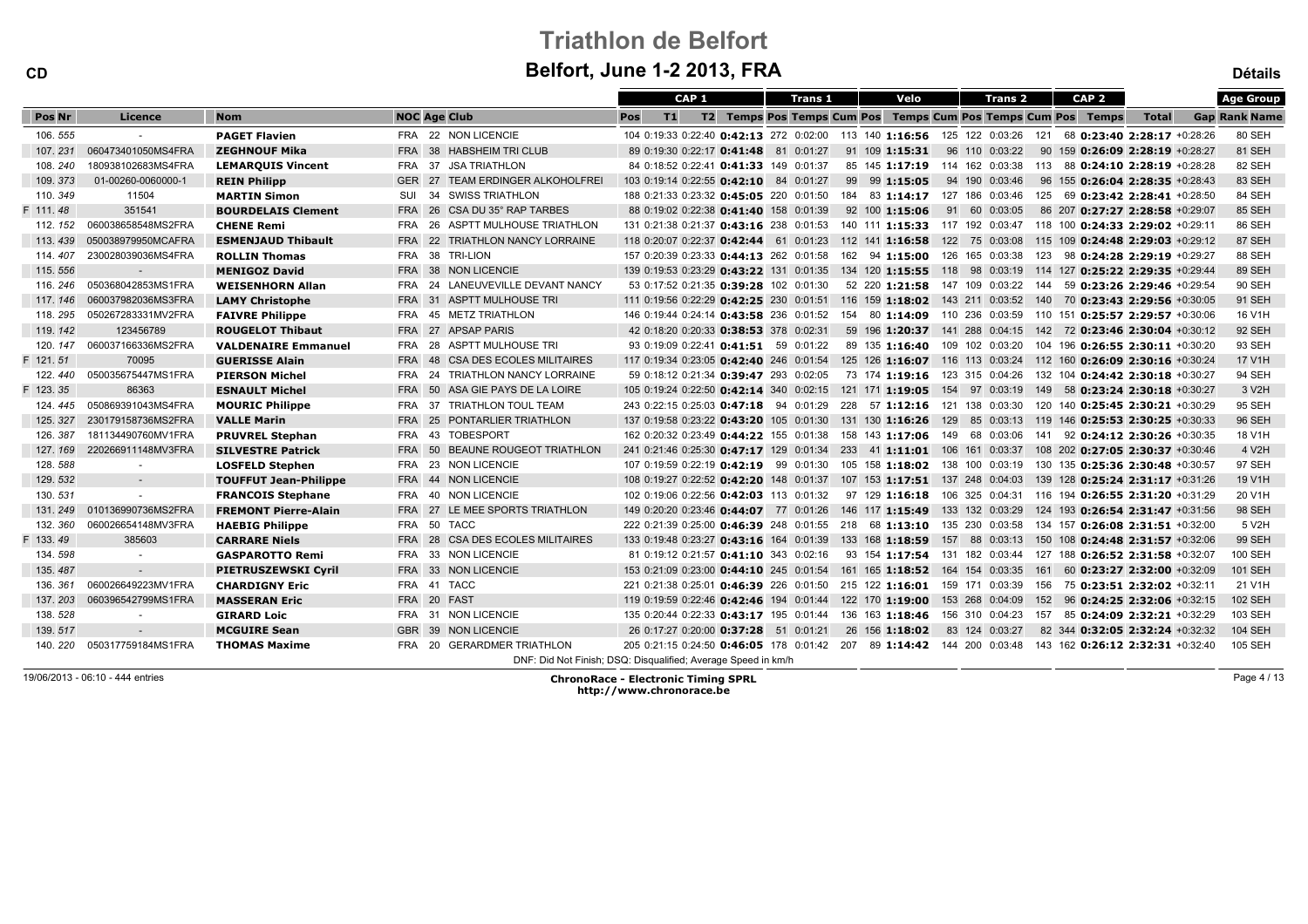CD

| CD        |                             | Belfort, June 1-2 2013, FRA<br><b>Détails</b> |                                        |                                                               |                                                                         |      |                                                                                                          |                                  |                      |  |  |  |
|-----------|-----------------------------|-----------------------------------------------|----------------------------------------|---------------------------------------------------------------|-------------------------------------------------------------------------|------|----------------------------------------------------------------------------------------------------------|----------------------------------|----------------------|--|--|--|
|           |                             |                                               |                                        | CAP <sub>1</sub>                                              | <b>Trans 1</b>                                                          | Velo | CAP <sub>2</sub><br>Trans 2                                                                              |                                  | <b>Age Group</b>     |  |  |  |
| Pos Nr    | Licence                     | <b>Nom</b>                                    | <b>NOC Age Club</b>                    | T1 <br>Pos                                                    |                                                                         |      | T2 Temps Pos Temps Cum Pos Temps Cum Pos Temps Cum Pos Temps                                             | Total                            | <b>Gap Rank Name</b> |  |  |  |
| 141, 248  | 190208873843MV1FRA          | <b>RUFFRAY Arnaud</b>                         | FRA 40 LE HAC TRIATHLON                |                                                               |                                                                         |      | 147 0:20:32 0:23:26 0:43:58 271 0:01:59 156 104 1:15:11 124 349 0:04:40 137 184 0:26:46 2:32:37 +0:32:45 |                                  | 22 V1H               |  |  |  |
| 142.241   | 040236285547MS1FRA          | <b>DALVERNY Florent</b>                       | FRA 24 KRONOS TRIATHLON                | 94 0:19:12 0:22:40 0:41:52 189 0:01:44                        |                                                                         |      | 98 221 1:22:05 173 57 0:03:04 166 80 0:24:02 2:32:47 +0:32:56                                            |                                  | <b>106 SEH</b>       |  |  |  |
| 143.537   |                             | <b>ALCARAS Eric</b>                           | FRA 42 NON LICENCIE                    |                                                               |                                                                         |      | 134 0:20:26 0:22:50 0:43:17 137 0:01:36 132 184 1:19:44 160 108 0:03:22 154 110 0:24:49 2:32:49 +0:32:58 |                                  | 23 V1H               |  |  |  |
|           | 144. 222 020575762850MV3FRA | <b>PONCHAUX Andre</b>                         | FRA 53 GRAVELINES TRIATHLON            |                                                               |                                                                         |      | 196 0:21:21 0:24:00 0:45:22 165 0:01:40 188 113 1:15:38 146 217 0:03:54 147 165 0:26:19 2:32:54 +0:33:03 |                                  | 6 V2H                |  |  |  |
| 145, 480  | 050386319260MS3FRA          | <b>VANCON Mickael</b>                         | FRA 32 VITTEL TRIATHLON                |                                                               |                                                                         |      | 113 0:19:03 0:23:23 0:42:27 122 0:01:33 110 178 1:19:29 152 56 0:03:04 146 177 0:26:37 2:33:12 +0:33:20  |                                  | <b>107 SEH</b>       |  |  |  |
| 146. 332  | 230179158847MS2FRA          | <b>DUMANS Fabrice</b>                         | FRA 29 PONTARLIER TRIATHLON            |                                                               |                                                                         |      | 143 0:19:58 0:23:44 0:43:42 176 0:01:42 144 189 1:20:08 169 89 0:03:14 167 101 0:24:33 2:33:21 +0:33:30  |                                  | <b>108 SEH</b>       |  |  |  |
| 147, 432  | 050046164742MV1FRA          | <b>BERTRAND Renaud</b>                        | 42 TRIATHLON EPINAL CLUB<br><b>FRA</b> |                                                               | 140 0:20:29 0:22:55 0:43:25 227 0:01:51 141 180 1:19:38 163 102 0:03:20 |      |                                                                                                          | 158 122 0:25:11 2:33:27 +0:33:35 | 24 V1H               |  |  |  |
| 148, 143  | 012199096536MS2FRA          | <b>SCHNEIDER Pierre</b>                       | FRA 25 APSAP VP                        |                                                               |                                                                         |      | 207 0:21:15 0:25:04 0:46:20 66 0:01:24 205 149 1:17:42 168 72 0:03:07 165 112 0:24:53 2:33:28 +0:33:37   |                                  | <b>109 SEH</b>       |  |  |  |
| 149.558   |                             | <b>F OEUVRARD Sandrine</b>                    | FRA 40 NON LICENCIE                    |                                                               |                                                                         |      | 122 0:19:52 0:22:58 0:42:50 132 0:01:35 119 218 1:21:51 177 115 0:03:24 174 84 0:24:07 2:33:49 +0:33:58  |                                  | 1 V1F                |  |  |  |
| 150.160   | <b>LICENCEENCOURS</b>       | <b>WEINBRENNER Eric</b>                       | FRA 45 ASPTT STRASBOURG TRI            |                                                               |                                                                         |      | 177 0:20:54 0:23:54 0:44:48 278 0:02:00 179 84 1:14:26 128 337 0:04:34 138 230 0:27:59 2:33:50 +0:33:59  |                                  | 25 V1H               |  |  |  |
| 151.600   |                             | <b>F KLUSKA Celine</b>                        | FRA 38 NON LICENCIE                    |                                                               |                                                                         |      | 192 0:20:53 0:24:23 0:45:16 173 0:01:41 186 164 1:18:50 175 58 0:03:04 168 116 0:25:00 2:33:54 +0:34:03  |                                  | 4 SEF                |  |  |  |
| 152.506   | $\sim$                      | <b>GIBERT Sebastien</b>                       | FRA 34 NON LICENCIE                    |                                                               |                                                                         |      | 156 0:20:36 0:23:37 0:44:13 391 0:02:37 180 114 1:15:41 145 341 0:04:36 151 186 0:26:49 2:34:00 +0:34:08 |                                  | <b>110 SEH</b>       |  |  |  |
| 153, 423  | 050986637050FS3FRA          | <b>F BROVEDANI Anne</b>                       | 32 TRIATHLON CLUB SAINT AVOL<br>FRA    |                                                               |                                                                         |      | 144 0:20:09 0:23:35 0:43:45 151 0:01:38 143 203 1:21:03 178 121 0:03:26 176 83 0:24:06 2:34:00 +0:34:08  |                                  | 5 SEF                |  |  |  |
| 154, 185  | 010158581736MS3FRA          | <b>VIAUD Julien</b>                           | FRA 33 CLUB DES NAGEURS DE PARIS       |                                                               |                                                                         |      | 183 0:20:38 0:24:15 0:44:54 174 0:01:42 170 167 1:18:58 170 106 0:03:22 169 119 0:25:07 2:34:04 +0:34:13 |                                  | <b>111 SEH</b>       |  |  |  |
| 155, 157  | 060037168584MS1FRA          | <b>EHRET Nicolas</b>                          | FRA 24 ASPTT MULHOUSE TRIATHLON        | 97 0:19:22 0:22:31 0:41:54 42 0:01:19                         |                                                                         |      | 87 162 1:18:43 140 196 0:03:47 135 246 0:28:24 2:34:09 +0:34:17                                          |                                  | <b>112 SEH</b>       |  |  |  |
| 156, 166  | 220263450036MV2FRA          | <b>BERGER Damien</b>                          | FRA 49 BEAUNE MONNOT TRIATHLON         |                                                               |                                                                         |      | 169 0:21:05 0:23:36 0:44:41 255 0:01:56 171 146 1:17:34 158 208 0:03:51 155 161 0:26:11 2:34:14 +0:34:23 |                                  | 26 V1H               |  |  |  |
| 157.150   | 060036168632MV1FRA          | <b>DELAUNAY Eric</b>                          | FRA 40 ASPTT MULHOUSE TRIATHLON        |                                                               |                                                                         |      | 187 0:21:16 0:23:48 0:45:04 187 0:01:43 178 155 1:17:57 161 193 0:03:47 163 142 0:25:46 2:34:20 +0:34:29 |                                  | 27 V1H               |  |  |  |
| 158.410   | 230028464632MV3FRA          | <b>PAULIN Jean Christophe</b>                 | FRA 51 TRI-LION BELFORT                |                                                               | 211 0:21:42 0:24:42 0:46:24 171 0:01:41 209 142 1:17:02 166 116 0:03:25 |      |                                                                                                          | 164 145 0:25:47 2:34:21 +0:34:30 | 7 V2H                |  |  |  |
| 159.281   | 050268485699MS4FRA          | <b>REVEYRAND Michael</b>                      | FRA 37 METZ TRI                        |                                                               |                                                                         |      | 154 0:21:09 0:23:03 0:44:12 308 0:02:09 164 173 1:19:16 171 160 0:03:37 170 123 0:25:12 2:34:27 +0:34:36 |                                  | 113 SEH              |  |  |  |
| 160, 243  | 040236159542MS2FRA          | <b>DETANT Damien</b>                          | FRA 27 KRONOS TRIATHLON                |                                                               |                                                                         |      | 145 0:20:37 0:23:18 0:43:55 135 0:01:35 145 210 1:21:23 180 84 0:03:13 177 105 0:24:43 2:34:51 +0:35:00  |                                  | <b>114 SEH</b>       |  |  |  |
| 161, 522  | $\sim$                      | <b>APPELT Remi</b>                            | FRA 36 NON LICENCIE                    |                                                               |                                                                         |      | 246 0:21:27 0:25:57 0:47:24 177 0:01:42 243 43 1:11:19 113 168 0:03:38 111 310 0:31:00 2:35:06 +0:35:14  |                                  | <b>115 SEH</b>       |  |  |  |
| F 162, 39 | 276245                      | <b>VERNA Xavier</b>                           | FRA 41 CRENSOA SAINT-MAIXENT L'E       |                                                               |                                                                         |      | 106 0:19:35 0:22:41 0:42:16 102 0:01:30 103 144 1:17:11 119 275 0:04:12 129 288 0:30:11 2:35:22 +0:35:31 |                                  | 28 V1H               |  |  |  |
| 163, 431  | 050046315484MJUFRA          | <b>VALENTIN Paul</b>                          | FRA 18 TRIATHLON EPINAL CLUB           |                                                               |                                                                         |      | 176 0:20:51 0:23:56 0:44:48 260 0:01:57 176 206 1:21:09 193 135 0:03:29 188 78 0:23:57 2:35:22 +0:35:31  |                                  | 3 JUH                |  |  |  |
| F 164.5   | 12311                       | <b>ENSENAT Patrice</b>                        | FRA 46 CSA ROYAL ARTILLERIE BELF       |                                                               |                                                                         |      | 174 0:20:17 0:24:27 0:44:45 147 0:01:37 165 81 1:14:11 115 207 0:03:50 117 307 0:30:59 2:35:24 +0:35:33  |                                  | 29 V1H               |  |  |  |
| 165, 215  | 06039079648MV1FRA           | <b>PETARD Eric</b>                            | FRA 43 FAST GUEBWILLER                 |                                                               |                                                                         |      | 152 0:20:35 0:23:34 0:44:09 108 0:01:31 148 125 1:16:05 136 181 0:03:44 131 293 0:30:21 2:35:53 +0:36:01 |                                  | 30 V1H               |  |  |  |
| F 166.7   | 334000                      | <b>LEBECK Cyril</b>                           | FRA 38 CSA ROYAL ARTILLERIE BELF       |                                                               |                                                                         |      | 136 0:19:03 0:24:15 0:43:18 214 0:01:47 138 195 1:20:33 172 173 0:03:40 173 174 0:26:33 2:35:55 +0:36:03 |                                  | <b>116 SEH</b>       |  |  |  |
| 167, 264  | 011138774932MS3FRA          | <b>ERNOUF Damien</b>                          | 32 LEVALLOIS TRIATHLON<br>FRA          |                                                               | 163 0:20:41 0:23:43 0:44:25 88 0:01:28 155 60 1:12:38                   |      | 92 287 0:04:15 100 362 0:33:15 2:36:03 +0:36:12                                                          |                                  | <b>117 SEH</b>       |  |  |  |
| 168.421   | 050376629836MV2FRA          | <b>NOURDIN Jean Philippe</b>                  | FRA 49 TRIATHLON CLUB DEODATIEN        |                                                               |                                                                         |      | 181 0:21:07 0:23:45 0:44:52 235 0:01:52 174 176 1:19:25 176 155 0:03:35 175 164 0:26:18 2:36:03 +0:36:12 |                                  | 31 V1H               |  |  |  |
| F 169.46  | 21623                       | <b>RENE Sebastien</b>                         | 38 CSA DU 35° RAP TARBES<br>FRA        |                                                               |                                                                         |      | 141 0:20:04 0:23:21 0:43:25 127 0:01:34 135 131 1:16:33 134 247 0:04:02 133 297 0:30:29 2:36:06 +0:36:15 |                                  | <b>118 SEH</b>       |  |  |  |
| 170.504   | $\sim$                      | <b>CAVELIER Jerome</b>                        | FRA 39 NON LICENCIE                    |                                                               |                                                                         |      | 171 0:20:42 0:23:58 0:44:41 317 0:02:10 181 200 1:20:54 190 195 0:03:47 191 99 0:24:31 2:36:06 +0:36:15  |                                  | <b>119 SEH</b>       |  |  |  |
| 171.419   | 050987466436MS2FRA          | <b>BOUILLY Pierre</b>                         | FRA 28 TRIATHLON CLUB DE SAINT A       |                                                               |                                                                         |      | 185 0:21:04 0:23:50 0:44:55 319 0:02:11 193 160 1:18:05 167 258 0:04:05 171 197 0:26:57 2:36:15 +0:36:23 |                                  | <b>120 SEH</b>       |  |  |  |
|           | 172. 335 230178845447MS1FRA | <b>PARENT Andre</b>                           | FRA 51 PONTARLIER TRIATHLON            |                                                               |                                                                         |      | 200 0:21:01 0:24:35 0:45:37 89 0:01:28 191 93 1:14:57 142 180 0:03:44 136 296 0:30:28 2:36:15 +0:36:24   |                                  | 8 V2H                |  |  |  |
|           | 173.448 230026028447MS4FRA  | <b>HULLETTE Manuel</b>                        | FRA 36 TRILION BELFORT                 |                                                               |                                                                         |      | 193 0:21:05 0:24:11 0:45:17 163 0:01:39 185 157 1:18:02 165 123 0:03:26 160 232 0:28:02 2:36:29 +0:36:38 |                                  | <b>121 SEH</b>       |  |  |  |
| 174, 292  | 050266626699FV1FRA          | <b>COUCEIRO Edouardo</b>                      | <b>FRA 45</b>                          |                                                               |                                                                         |      | 203 0:21:22 0:24:26 0:45:48 212 0:01:47 202 177 1:19:26 183 225 0:03:56 183 152 0:26:02 2:37:02 +0:37:10 |                                  | 32 V1H               |  |  |  |
|           | 175. 175 230019157384MS2FRA | <b>GENIN Geoffrey</b>                         | FRA 27 BESANCON TRIATHLON              |                                                               |                                                                         |      | 218 0:20:50 0:25:46 0:46:37 80 0:01:27 208 148 1:17:40 174 148 0:03:33 172 223 0:27:52 2:37:10 +0:37:19  |                                  | <b>122 SEH</b>       |  |  |  |
|           |                             |                                               |                                        | DNF: Did Not Finish; DSQ: Disqualified; Average Speed in km/h |                                                                         |      |                                                                                                          |                                  |                      |  |  |  |

19/06/2013 - 06:10 - 444 entries

ChronoRace - Electronic Timing SPRL http://www.chronorace.be

Page 5 / 13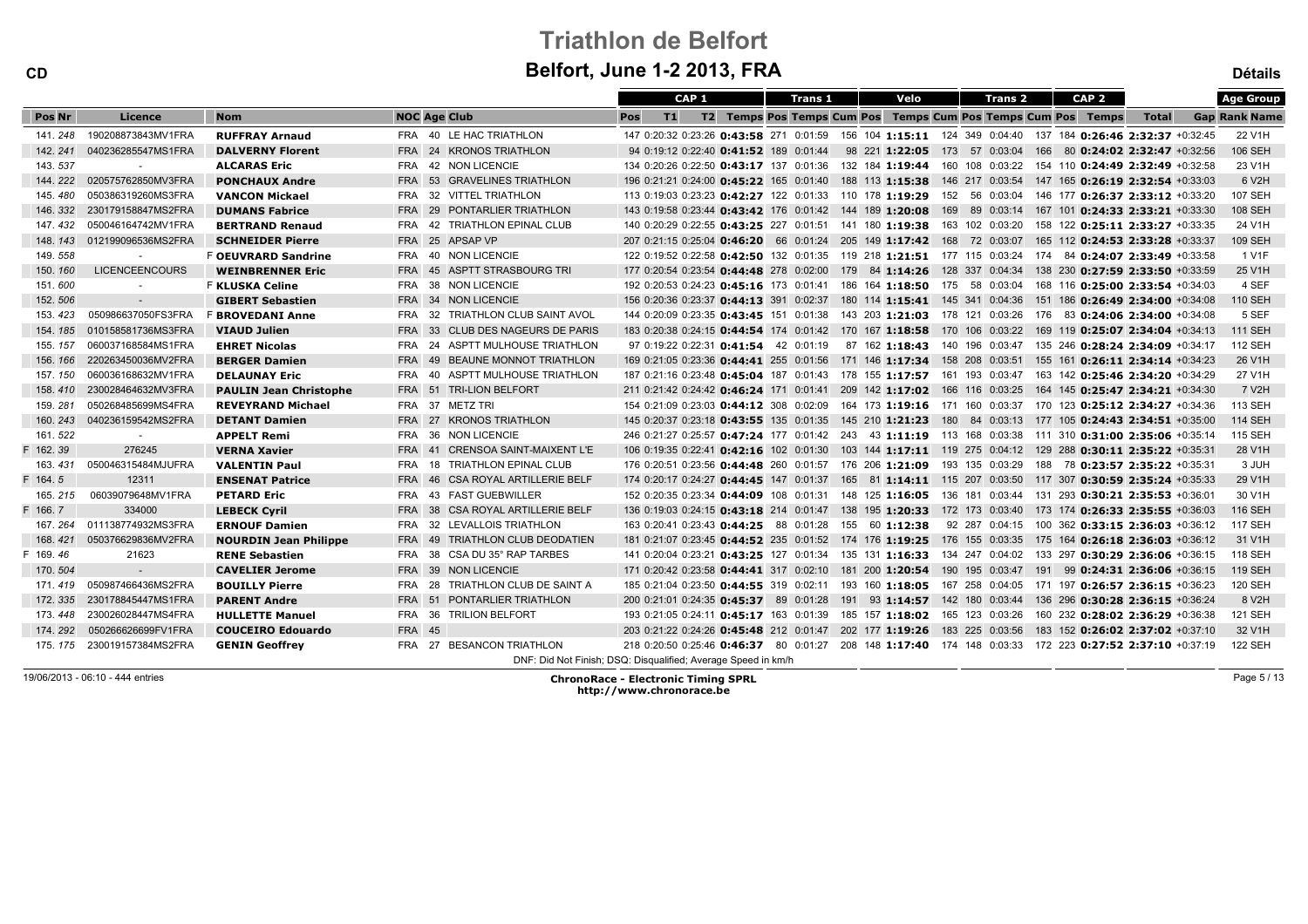| CD            |                             |                               |                                              | Belfort, June 1-2 2013, FRA                                   |                                                                         |                                                                                                          |                                  | <b>Détails</b>       |
|---------------|-----------------------------|-------------------------------|----------------------------------------------|---------------------------------------------------------------|-------------------------------------------------------------------------|----------------------------------------------------------------------------------------------------------|----------------------------------|----------------------|
|               |                             |                               |                                              | CAP <sub>1</sub>                                              | <b>Trans 1</b><br>Velo                                                  | <b>Trans 2</b><br>CAP <sub>2</sub>                                                                       |                                  | <b>Age Group</b>     |
| <b>Pos Nr</b> | Licence                     | <b>Nom</b>                    | <b>NOC Age Club</b>                          | T1<br>Pos                                                     |                                                                         | T2 Temps Pos Temps Cum Pos Temps Cum Pos Temps Cum Pos Temps                                             | <b>Total</b>                     | <b>Gap Rank Name</b> |
| F 176.8       | 391144                      | <b>BLONDE Patrick</b>         | FRA 36 CSA ROYAL ARTILLERIE BELF             |                                                               |                                                                         | 77 0:18:37 0:21:56 0:40:34 156 0:01:38 77 262 1:24:59 185 167 0:03:38 180 169 0:26:23 2:37:14 +0:37:23   |                                  | 123 SEH              |
| 177, 225      | 020575757150FS4FRA          | <b>F DUREZ-NION Angelique</b> | <b>GRAVELINES TRIATHLON</b><br><b>FRA</b> 39 |                                                               |                                                                         | 186 0:21:15 0:23:48 0:45:04 97 0:01:30 167 208 1:21:14 191 152 0:03:34 187 154 0:26:04 2:37:27 +0:37:35  |                                  | 6 SEF                |
| 178, 229      | 16747                       | <b>STOVEN Frederic</b>        | FRA 36<br><b>GS AJOIE PORRENTRUY</b>         |                                                               |                                                                         | 115 0:19:43 0:22:50 0:42:34 57 0:01:22 106 201 1:20:55 162 146 0:03:32 159 261 0:29:18 2:37:43 +0:37:52  |                                  | <b>124 SEH</b>       |
| 179.374       | 050045629122MV1FRA          | <b>BLOND Boris</b>            | FRA 40 TEC                                   |                                                               |                                                                         | 178 0:20:39 0:24:09 0:44:48 357 0:02:21 195 190 1:20:08 188 373 0:05:02 197 126 0:25:22 2:37:44 +0:37:53 |                                  | 33 V1H               |
| 180.227       | 020575783548MV3FRA          | <b>PECKEU Alain</b>           | <b>GRAVELINES TRIATHLON</b><br>FRA<br>50     |                                                               | 206 0:21:50 0:24:23 0:46:13 384 0:02:33 225 175 1:19:23 197 210 0:03:51 | 192 144 0:25:47 2:37:48 +0:37:57                                                                         |                                  | 9 V2H                |
|               | 181. 315 INCONNUNOUVELLEADH | <b>CARPENTIER Gregory</b>     | FRA 28 PASTEL TRIATHLON                      |                                                               |                                                                         | 170 0:20:16 0:24:24 0:44:41 265 0:01:58 172 207 1:21:13 192 105 0:03:21 185 180 0:26:38 2:37:53 +0:38:02 |                                  | <b>125 SEH</b>       |
| 182.574       | $\sim$                      | <b>TISSERAND Francois</b>     | FRA 31 NON LICENCIE                          |                                                               |                                                                         | 164 0:20:04 0:24:21 0:44:25 224 0:01:50 163 217 1:21:49 195 129 0:03:28 190 167 0:26:20 2:37:54 +0:38:03 |                                  | <b>126 SEH</b>       |
| 183.390       | 16302                       | F JOURDAIN Laetitia           | SUI 28 TRI CLUB ESTA-BROYE                   |                                                               |                                                                         | 235 0:21:52 0:25:11 0:47:04 140 0:01:36 222 197 1:20:44 204 142 0:03:31 200 121 0:25:11 2:38:07 +0:38:16 |                                  | 7 SEF                |
| 184.392       | 050369143643MV4FRA          | <b>TORZUOLI Philippe</b>      | FRA 55 TRI LANEUVEVILLE                      |                                                               |                                                                         | 298 0:23:22 0:26:26 0:49:48 221 0:01:50 292 107 1:15:23 181 224 0:03:56 182 205 0:27:26 2:38:24 +0:38:33 |                                  | 10 V2H               |
| 185.413       | 090384998731FV2FRA          | <b>F WURTZ Anne Sophie</b>    | FRA 47 TRI-LION-BELFORT                      |                                                               |                                                                         | 212 0:21:15 0:25:09 0:46:24 41 0:01:18 204 191 1:20:16 194 127 0:03:27 189 198 0:26:58 2:38:25 +0:38:34  |                                  | 2 V1F                |
| 186.584       | $\sim$                      | <b>ABES Daniel</b>            | FRA 35 NON LICENCIE                          |                                                               | 184 0:20:59 0:23:56 0:44:55 263 0:01:58 182 138 1:16:50 155 240 0:04:00 |                                                                                                          | 153 298 0:30:41 2:38:26 +0:38:34 | <b>127 SEH</b>       |
| 187.458       | 051016644847FS2FRA          | <b>F FRANCHINI Audrey</b>     | FRA 28 TRITYC                                |                                                               |                                                                         | 158 0:20:10 0:24:04 0:44:14 128 0:01:34 153 232 1:22:54 199 142 0:03:31 194 163 0:26:13 2:38:29 +0:38:37 |                                  | 8 SEF                |
| 188, 409      | 230028464936MS3FRA          | <b>PILOT Nicolas</b>          | FRA 31 TRI-LION BELFORT                      |                                                               |                                                                         | 155 0:20:07 0:24:05 0:44:12 110 0:01:31 151 212 1:21:29 187 128 0:03:27 179 221 0:27:50 2:38:32 +0:38:40 |                                  | <b>128 SEH</b>       |
| 189, 284      | 050268482943MV1FRA          | <b>MANCEAU Cedric</b>         | FRA 41 METZ TRIATHLON                        |                                                               |                                                                         | 201 0:21:03 0:24:37 0:45:40 82 0:01:27 194 128 1:16:16 151 378 0:05:08 162 286 0:30:01 2:38:34 +0:38:43  |                                  | 34 V1H               |
| 190.247       | 7677                        | <b>TOBIASEN Poul Erik</b>     | DEN 52 LANGGARVERNE                          |                                                               |                                                                         | 281 0:22:46 0:26:22 0:49:09 285 0:02:02 284 121 1:15:56 184 260 0:04:06 184 213 0:27:32 2:38:47 +0:38:55 |                                  | 11 V2H               |
| 191.411       | 230028841550MS2FRA          | <b>PROFAULT Pascal</b>        | FRA 28 TRI-LION BELFORT                      |                                                               |                                                                         | 173 0:20:51 0:23:53 0:44:45 213 0:01:47 166 186 1:19:54 179 177 0:03:42 178 269 0:29:24 2:39:34 +0:39:42 |                                  | <b>129 SEH</b>       |
| 192.456       | 051016645750FS4FRA          | <b>F WALTER Delphine</b>      | FRA 39 TRITYC                                |                                                               |                                                                         | 227 0:21:30 0:25:17 0:46:47 327 0:02:12 237 204 1:21:03 207 163 0:03:38 202 147 0:25:55 2:39:37 +0:39:45 |                                  | 9 SEF                |
| 193.267       | 011137048136MV2FRA          | <b>DUBOIS Frederic</b>        | FRA 49 LEVALLOIS TRIATHLON                   |                                                               |                                                                         | 151 0:20:42 0:23:27 0:44:09 125 0:01:33 150 231 1:22:50 198 176 0:03:42 196 206 0:27:26 2:39:43 +0:39:52 |                                  | 35 V1H               |
| 194, 606      | $\sim$                      | <b>BARRET Gilles</b>          | FRA 35 NON LICENCIE                          |                                                               |                                                                         | 232 0:21:35 0:25:19 0:46:55 207 0:01:47 223 59 1:12:21 120 237 0:03:59 126 387 0:35:01 2:40:04 +0:40:13  |                                  | 130 SEH              |
| 195. 353      | 060025655336MS3FRA          | <b>ENGELHARD Mario</b>        | GER 30 TAC COLMAR                            |                                                               |                                                                         | 165 0:20:45 0:23:48 0:44:34 92 0:01:29 160 139 1:16:55 148 218 0:03:55 148 360 0:33:13 2:40:07 +0:40:16  |                                  | <b>131 SEH</b>       |
| 196.491       |                             | <b>HERRMANN Laurent</b>       | FRA 39 NON LICENCIE                          |                                                               |                                                                         | 190 0:21:06 0:24:07 0:45:13 355 0:02:21 199 188 1:20:07 189 318 0:04:27 193 236 0:28:10 2:40:20 +0:40:29 |                                  | 132 SEH              |
| 197.223       | 020576939950MV2FRA          | <b>HENEMAN Christophe</b>     | FRA 47 GRAVELINES TRIATHLON                  |                                                               |                                                                         | 179 0:20:51 0:23:58 0:44:49 321 0:02:11 187 233 1:22:57 206 227 0:03:57 204 172 0:26:32 2:40:28 +0:40:36 |                                  | 36 V1H               |
| 198.307       | 060146658836FS1FRA          | <b>F KAUTZ Victoria</b>       | FRA 24 NAVECO                                |                                                               |                                                                         | 194 0:21:21 0:23:58 0:45:19 205 0:01:46 192 257 1:24:38 224 96 0:03:18 213 129 0:25:24 2:40:28 +0:40:36  |                                  | <b>10 SEF</b>        |
| 199, 206      | 060396542599FS3FRA          | <b>F LONCHAMP Aline</b>       | FRA 31 FAST GUEBWILLER                       |                                                               |                                                                         | 247 0:22:29 0:24:55 0:47:25 196 0:01:45 245 240 1:23:32 233 141 0:03:31 226 97 0:24:25 2:40:39 +0:40:48  |                                  | <b>11 SEF</b>        |
| 200. 548      | $\sim$                      | <b>DURY Jean-Baptiste</b>     | 26 NON LICENCIE<br><b>FRA</b>                |                                                               |                                                                         | 284 0:23:57 0:25:17 0:49:14 379 0:02:31 294 185 1:19:50 221 311 0:04:23 222 117 0:25:01 2:41:01 +0:41:09 |                                  | 133 SEH              |
| 201.42        | 42847                       | <b>RAINE Eric</b>             | FRA 44 CRENSOA SAINT-MAIXENT L'E             |                                                               |                                                                         | 239 0:21:16 0:25:57 0:47:14 146 0:01:37 232 211 1:21:27 209 175 0:03:41 205 200 0:27:00 2:41:01 +0:41:10 |                                  | 37 V1H               |
| 202.289       | 050266617642FV1FRA          | <b>F SOUMAN Florence</b>      | FRA 43 METZ TRIATHLON                        |                                                               |                                                                         | 182 0:21:03 0:23:49 0:44:53 182 0:01:42 168 223 1:22:25 201 384 0:05:15 206 195 0:26:55 2:41:11 +0:41:20 |                                  | 3 V1F                |
| 203.365       | 060027725942MS2FRA          | F BUZZI Alexia                | FRA 25 TACC                                  |                                                               |                                                                         | 225 0:21:40 0:25:00 0:46:41 162 0:01:39 213 229 1:22:37 216 120 0:03:26 208 189 0:26:52 2:41:17 +0:41:26 |                                  | 12 SEF               |
| 204.605       | $\sim$                      | <b>HURTH Laurent</b>          | FRA 48 NON LICENCIE                          |                                                               |                                                                         | 228 0:21:38 0:25:13 0:46:51 192 0:01:44 219 194 1:20:31 203 339 0:04:34 203 215 0:27:39 2:41:22 +0:41:31 |                                  | 38 V1H               |
| 205, 416      | 060026654953FV2FRA          | <b>F AUBERT Nathalie</b>      | FRA 48 TRIATHLON ALSACE CLUB COL             |                                                               |                                                                         | 224 0:21:39 0:25:00 0:46:40 210 0:01:47 214 226 1:22:29 215 206 0:03:50 211 178 0:26:37 2:41:25 +0:41:34 |                                  | 4 V1F                |
| 206.603       | $\sim$                      | <b>RICHARD Elgar</b>          | GBR 26 NON LICENCIE                          |                                                               |                                                                         | 276 0:22:41 0:25:59 0:48:41 98 0:01:30 262 166 1:18:53 202 99 0:03:19 198 263 0:29:19 2:41:44 +0:41:53   |                                  | <b>134 SEH</b>       |
| 207.212       | 060397889336MV1FRA          | <b>BASTIN Gaetan</b>          | BEL 44 FAST GUEBWILLER                       |                                                               |                                                                         | 238 0:21:47 0:25:24 0:47:12 411 0:02:57 260 198 1:20:47 214 201 0:03:48 210 203 0:27:10 2:41:56 +0:42:05 |                                  | 39 V1H               |
| 208.394       | 230028466652MS4FRA          | <b>SAGE Arnaud</b>            | FRA 37 TRI LION BELFORT                      |                                                               |                                                                         | 314 0:22:33 0:27:44 0:50:18 286 0:02:02 314 116 1:15:48 196 263 0:04:07 195 280 0:29:47 2:42:04 +0:42:13 |                                  | 135 SEH              |
| 209, 375      | 050928347250MS3FRA          | <b>COLLIN Philippe</b>        | FRA 32 TGV 54                                |                                                               |                                                                         | 148 0:20:07 0:23:52 0:44:00 201 0:01:46 152 265 1:25:16 217 112 0:03:22 209 219 0:27:42 2:42:08 +0:42:16 |                                  | <b>136 SEH</b>       |
|               | 210.443 050986639099MV1FRA  | <b>LECOMTE Regis</b>          | FRA 43 TRIATHLON SAINT-AVOLD                 |                                                               |                                                                         | 240 0:21:25 0:25:50 0:47:15 256 0:01:56 246 152 1:17:50 182 297 0:04:19 186 304 0:30:48 2:42:10 +0:42:19 |                                  | 40 V1H               |
|               |                             |                               |                                              | DNF: Did Not Finish; DSQ: Disqualified; Average Speed in km/h |                                                                         |                                                                                                          |                                  |                      |
|               |                             |                               |                                              |                                                               |                                                                         |                                                                                                          |                                  |                      |

19/06/2013 - 06:10 - 444 entries

CD

ChronoRace - Electronic Timing SPRL http://www.chronorace.be

Page 6 / 13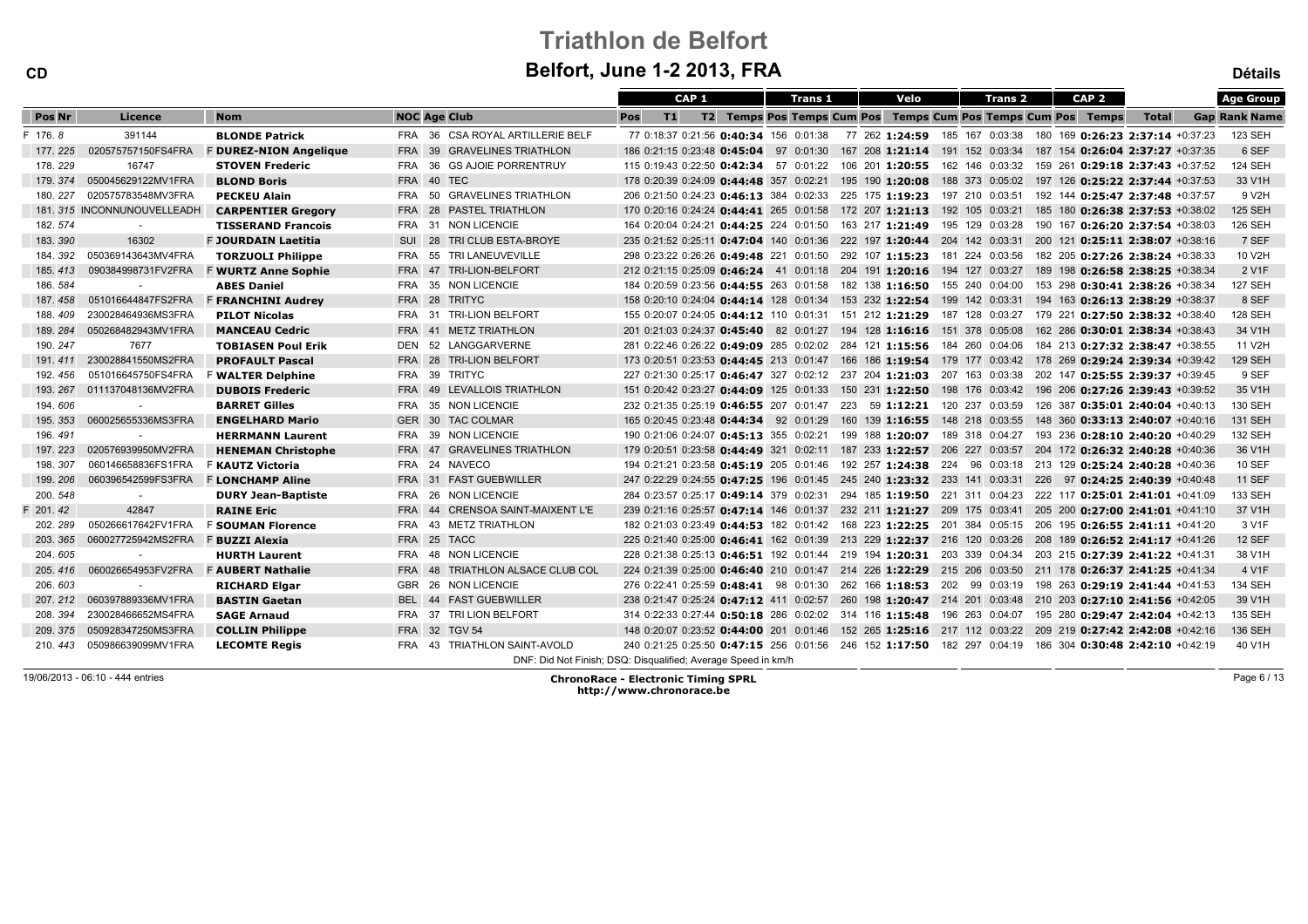# Triathlon de Belfort

| <b>Belfort, June 1-2 2013, FRA</b><br><b>CD</b> |                    |                             |                     |                                                               |                                                                                                          |                  |                                                              |        |                |  | <b>Détails</b>                                                  |  |                                                  |                  |                                  |  |                      |
|-------------------------------------------------|--------------------|-----------------------------|---------------------|---------------------------------------------------------------|----------------------------------------------------------------------------------------------------------|------------------|--------------------------------------------------------------|--------|----------------|--|-----------------------------------------------------------------|--|--------------------------------------------------|------------------|----------------------------------|--|----------------------|
|                                                 |                    |                             |                     |                                                               |                                                                                                          | CAP <sub>1</sub> |                                                              |        | <b>Trans 1</b> |  | Velo                                                            |  | <b>Trans 2</b>                                   | CAP <sub>2</sub> |                                  |  | <b>Age Group</b>     |
| Pos Nr                                          | Licence            | <b>Nom</b>                  | <b>NOC Age Club</b> |                                                               | Pos<br> T1                                                                                               |                  | T2 Temps Pos Temps Cum Pos Temps Cum Pos Temps Cum Pos Temps |        |                |  |                                                                 |  |                                                  |                  | Total                            |  | <b>Gap Rank Name</b> |
| 211.140                                         | 18101970           | <b>PEREZ Florent</b>        |                     | FRA 43 APSAP                                                  | 168 0:21:04 0:23:35 0:44:39 337 0:02:14 183 95 1:15:00 139 333 0:04:33 145 395 0:35:44 2:42:13 +0:42:21  |                  |                                                              |        |                |  |                                                                 |  |                                                  |                  |                                  |  | 41 V1H               |
| 212, 195                                        | 220016875448FS4FRA | <b>F BOUARD Laurence</b>    | FRA 36 DIJON        |                                                               | 296 0:22:43 0:27:02 0:49:45 325 0:02:12 297 161 1:18:39 210 170 0:03:39 207 242 0:28:19 2:42:35 +0:42:44 |                  |                                                              |        |                |  |                                                                 |  |                                                  |                  |                                  |  | <b>13 SEF</b>        |
| 213.515                                         |                    | <b>CHAIX Olivier</b>        |                     | FRA 48 NON LICENCIE                                           | 167 0:20:49 0:23:49 0:44:39 368 0:02:24 189 245 1:23:49 211 221 0:03:55 212 227 0:27:57 2:42:46 +0:42:55 |                  |                                                              |        |                |  |                                                                 |  |                                                  |                  |                                  |  | 42 V1H               |
| 214.625                                         | $\sim$             | <b>IGOR SYLVAIN ET JE</b>   | <b>FRA</b>          | <b>IGOR SYLVAIN ET JEF</b>                                    | 120 0:19:56 0:22:49 0:42:46 22 0:01:13 109 314 1:29:36 242 7 0:02:33 224 176 0:26:37 2:42:48 +0:42:56    |                  |                                                              |        |                |  |                                                                 |  |                                                  |                  |                                  |  | 3 EQM                |
| 215, 305                                        | 060254519899MS4FRA | <b>LEFAUX Brice</b>         |                     | FRA 40 MULHOUSE OLYMPIQUE TRIATH                              | 219 0:21:23 0:25:15 0:46:38 311 0:02:09 227 222 1:22:06 212 283 0:04:14 215 220 0:27:49 2:42:58 +0:43:07 |                  |                                                              |        |                |  |                                                                 |  |                                                  |                  |                                  |  | 43 V1H               |
| F 216, 29                                       | 149251             | <b>MENEGOLI David</b>       |                     | FRA 32 CSA DE LA GARNISON PHALSB                              | 87 0:18:20 0:23:18 0:41:38 117 0:01:33                                                                   |                  |                                                              |        |                |  | 86 317 1:29:49 236 157 0:03:35 228 168 0:26:22 2:42:59 +0:43:08 |  |                                                  |                  |                                  |  | <b>137 SEH</b>       |
| 217.333                                         | 230175205422MS2FRA | <b>BEARZI Nathanael</b>     | <b>FRA</b>          | 27 PONTARLIER TRIATHLON                                       | 278 0:22:07 0:26:45 0:48:52 130 0:01:34 267 137 1:16:45 186 164 0:03:38                                  |                  |                                                              |        |                |  |                                                                 |  |                                                  |                  | 181 346 0:32:11 2:43:03 +0:43:11 |  | 138 SEH              |
| 218, 163                                        | 060038658443FS3FRA | <b>F SCHWOB Marie</b>       |                     | FRA 32 ASPTT TRIMULHOUSE                                      | 250 0:22:00 0:25:26 0:47:26 396 0:02:39 259 227 1:22:29 231 145 0:03:32 223 201 0:27:01 2:43:10 +0:43:18 |                  |                                                              |        |                |  |                                                                 |  |                                                  |                  |                                  |  | <b>14 SEF</b>        |
| 219, 401                                        | 230026028636MS3FRA | <b>GEHIN Alexandre</b>      |                     | FRA 31 TRI LION BELFORT                                       | 273 0:22:11 0:26:14 0:48:26 324 0:02:11 271 202 1:21:02 222 234 0:03:58 219 216 0:27:39 2:43:19 +0:43:28 |                  |                                                              |        |                |  |                                                                 |  |                                                  |                  |                                  |  | 139 SEH              |
| F 220.44                                        | 391214             | <b>JOLIVOT Stephane</b>     |                     | FRA 46 CRENSOA SAINT-MAIXENT L'E                              | 265 0:22:16 0:25:58 0:48:14 252 0:01:55 261 224 1:22:25 230 198 0:03:48 227 199 0:26:59 2:43:23 +0:43:32 |                  |                                                              |        |                |  |                                                                 |  |                                                  |                  |                                  |  | 44 V1H               |
| 221.547                                         | $\sim$             | <b>FLEUTIAUX Christophe</b> | FRA                 | 35 NON LICENCIE                                               | 199 0:21:05 0:24:30 0:45:36 266 0:01:58 201 267 1:25:26 237 302 0:04:20 236 153 0:26:02 2:43:24 +0:43:33 |                  |                                                              |        |                |  |                                                                 |  |                                                  |                  |                                  |  | <b>140 SEH</b>       |
| 222, 277                                        | 011138782336FS2FRA | <b>F CHASTANG Marie</b>     |                     | FRA 27 LSC TRIATHLON                                          | 255 0:22:25 0:25:16 0:47:42 215 0:01:48 250 253 1:24:16 246 136 0:03:30 235 156 0:26:08 2:43:26 +0:43:35 |                  |                                                              |        |                |  |                                                                 |  |                                                  |                  |                                  |  | <b>15 SEF</b>        |
| F 223.15                                        | 133012             | <b>HUMBERTCLAUDE Alain</b>  |                     | FRA 53 CSL DE LA GENDARMERIE DE                               | 204 0:20:49 0:25:01 0:45:50 199 0:01:45 203 209 1:21:14 200 250 0:04:03 199 300 0:30:43 2:43:38 +0:43:47 |                  |                                                              |        |                |  |                                                                 |  |                                                  |                  |                                  |  | 12 V2H               |
| 224, 205                                        | 060399180047MS3FRA | <b>WEBER Nicolas</b>        | FRA 34 FAST         |                                                               | 308 0:23:50 0:26:14 0:50:05 276 0:02:00 303 193 1:20:23 229 314 0:04:26 231 192 0:26:54 2:43:49 +0:43:58 |                  |                                                              |        |                |  |                                                                 |  |                                                  |                  |                                  |  | <b>141 SEH</b>       |
| 225, 386                                        | 181135848199MS4FRA | <b>DELETTRE Willy</b>       |                     | FRA 37 TOBESPORT                                              | 334 0:24:01 0:27:30 0:51:32 124 0:01:33 328 132 1:16:34 205 239 0:04:00 201 289 0:30:12 2:43:53 +0:44:01 |                  |                                                              |        |                |  |                                                                 |  |                                                  |                  |                                  |  | <b>142 SEH</b>       |
| 226.560                                         | $\sim$             | <b>ERHART Laurent</b>       |                     | FRA 31 NON LICENCIE                                           | 223 0:21:49 0:24:50 0:46:40 409 0:02:49 249 250 1:24:05 241 312 0:04:24 243 148 0:25:55 2:43:55 +0:44:04 |                  |                                                              |        |                |  |                                                                 |  |                                                  |                  |                                  |  | 143 SEH              |
| 227, 577                                        |                    | <b>FERNANDES Manuel</b>     |                     | POR 56 NON LICENCIE                                           | 161 0:20:30 0:23:50 0:44:21 353 0:02:20 173 289 1:26:59 244 336 0:04:34 244 136 0:25:39 2:43:55 +0:44:04 |                  |                                                              |        |                |  |                                                                 |  |                                                  |                  |                                  |  | 13 V2H               |
| 228, 486                                        | $\sim$             | <b>GASSE Nicolas</b>        |                     | FRA 34 NON LICENCIE                                           | 202 0:20:28 0:25:16 0:45:44 375 0:02:27 211 230 1:22:43 213 267 0:04:09 214 253 0:28:54 2:43:59 +0:44:08 |                  |                                                              |        |                |  |                                                                 |  |                                                  |                  |                                  |  | <b>144 SEH</b>       |
| 229.238                                         | 010620584599FS3HON | <b>F LANTOS Fruzsina</b>    |                     | HUN 30 ISSY TRIATHLON                                         | 292 0:23:24 0:26:09 0:49:34 284 0:02:02 291 215 1:21:41 239 229 0:03:58 234 187 0:26:52 2:44:09 +0:44:17 |                  |                                                              |        |                |  |                                                                 |  |                                                  |                  |                                  |  | <b>16 SEF</b>        |
| 230, 562                                        |                    | <b>DUMOULIN Christian</b>   |                     | FRA 49 NON LICENCIE                                           | 229 0:21:28 0:25:23 0:46:52 270 0:01:59 231 228 1:22:30 219 329 0:04:31 221 247 0:28:32 2:44:26 +0:44:35 |                  |                                                              |        |                |  |                                                                 |  |                                                  |                  |                                  |  | 45 V1H               |
| 231, 219                                        | 050317756847MV1FRA | <b>DELOULE Stephane</b>     |                     | FRA 42 GERARDMER                                              | 311 0:23:44 0:26:22 0:50:07 336 0:02:14 315 182 1:19:40 227 365 0:04:52 230 245 0:28:22 2:45:17 +0:45:26 |                  |                                                              |        |                |  |                                                                 |  |                                                  |                  |                                  |  | 46 V1H               |
| 232, 141                                        | 012197872036MV1FRA | <b>GUYOT Thomas</b>         |                     | FRA 40 APSAP                                                  | 208 0:21:21 0:24:59 0:46:20 79 0:01:27 206 305 1:28:03 262 86 0:03:13 251 171 0:26:29 2:45:33 +0:45:42   |                  |                                                              |        |                |  |                                                                 |  |                                                  |                  |                                  |  | 47 V1H               |
| 233.581                                         | $\sim$             | <b>BISEL Mathieu</b>        |                     | FRA 43 NON LICENCIE                                           | 432 2:18:59 0:26:11 2:45:10                                                                              |                  |                                                              | $\sim$ |                |  | $\omega_{\rm{max}}=0.01$                                        |  | 252 296 0:04:18 247 182 0:26:42 2:45:41 +0:45:49 |                  |                                  |  | 48 V1H               |
| 234.159                                         | 060037168084FS1FRA | <b>F DIDIER Carole-Anne</b> |                     | FRA 24 ASPTT MULHOUSE06003716808                              | 242 0:21:51 0:25:26 0:47:18 188 0:01:43 240 294 1:27:19 272 133 0:03:29 259 150 0:25:56 2:45:47 +0:45:56 |                  |                                                              |        |                |  |                                                                 |  |                                                  |                  |                                  |  | <b>17 SEF</b>        |
| 235, 258                                        | 011137392336MS2FRA | <b>GONZALEZ Mickael</b>     |                     | FRA 28 LEVALLOIS TRIATHLON                                    | 252 0:21:19 0:26:13 0:47:32 203 0:01:46 247 239 1:23:26 234 304 0:04:21 233 249 0:28:43 2:45:51 +0:45:59 |                  |                                                              |        |                |  |                                                                 |  |                                                  |                  |                                  |  | <b>145 SEH</b>       |
| 236, 342                                        | 060208486084FS1FRA | <b>F DUCHAMP Camille</b>    |                     | FRA 24 RIXHEIM TRI132                                         | 315 0:23:13 0:27:06 0:50:20 166 0:01:40 299 213 1:21:32 240 284 0:04:14 241 233 0:28:06 2:45:53 +0:46:02 |                  |                                                              |        |                |  |                                                                 |  |                                                  |                  |                                  |  | 18 SEF               |
| 237.483                                         |                    | <b>HENRY Matthieu</b>       |                     | FRA 24 NON LICENCIE                                           | 305 0:23:11 0:26:48 0:49:59 225 0:01:50 295 183 1:19:42 220 159 0:03:36 216 309 0:31:00 2:46:09 +0:46:18 |                  |                                                              |        |                |  |                                                                 |  |                                                  |                  |                                  |  | 146 SEH              |
| 238.329                                         | 230179159399MS4FRA | <b>LOBRY Marc</b>           |                     | FRA 46 PONTARLIER TRIATHLON                                   | 325 0:23:28 0:27:24 0:50:52 289 0:02:03 325 169 1:18:59 226 295 0:04:18 225 283 0:29:57 2:46:10 +0:46:19 |                  |                                                              |        |                |  |                                                                 |  |                                                  |                  |                                  |  | 49 V1H               |
| 239, 389                                        | 181139212699MS4FRA | <b>FENOLLAR Thierry</b>     |                     | FRA 39 TOBESPORT                                              | 317 0:22:37 0:27:57 0:50:34 222 0:01:50 318 199 1:20:50 238 137 0:03:30 229 278 0:29:46 2:46:32 +0:46:41 |                  |                                                              |        |                |  |                                                                 |  |                                                  |                  |                                  |  | <b>147 SEH</b>       |
| 240.505                                         | $\sim$             | <b>DELAVENNE Martial</b>    |                     | FRA 38 NON LICENCIE                                           | 291 0:23:26 0:26:07 0:49:33 350 0:02:18 296 237 1:23:22 257 197 0:03:47 249 210 0:27:31 2:46:33 +0:46:42 |                  |                                                              |        |                |  |                                                                 |  |                                                  |                  |                                  |  | <b>148 SEH</b>       |
| 241, 395                                        | 230026059936MS4FRA | <b>BETSCH Jocelyn</b>       |                     | FRA 39 TRI LION BELFORT                                       | 262 0:22:30 0:25:28 0:47:59 259 0:01:57 256 249 1:24:01 249 153 0:03:34 239 259 0:29:07 2:46:40 +0:46:48 |                  |                                                              |        |                |  |                                                                 |  |                                                  |                  |                                  |  | <b>149 SEH</b>       |
| 242.304                                         | 220696928022MV1FRA | <b>ALEXANDRE Christophe</b> |                     | FRA 44 MONTCEAU ENDURANCE TRIATH                              | 210 0:21:15 0:25:07 0:46:23 380 0:02:31 234 277 1:26:19 258 233 0:03:58 254 214 0:27:36 2:46:49 +0:46:57 |                  |                                                              |        |                |  |                                                                 |  |                                                  |                  |                                  |  | 50 V1H               |
| 243.534                                         |                    | <b>PIUSSAN Nicolas</b>      |                     | FRA 30 NON LICENCIE                                           | 251 0:22:14 0:25:16 0:47:30 367 0:02:24 255 287 1:26:56 275 299 0:04:19 272 141 0:25:45 2:46:56 +0:47:05 |                  |                                                              |        |                |  |                                                                 |  |                                                  |                  |                                  |  | <b>150 SEH</b>       |
| 244.132                                         | 010635725999FS4FRA | <b>F RICHARD Mathilde</b>   |                     | FRA 36 AAS FRESNES TRIATHLON                                  | 258 0:21:46 0:26:00 0:47:46 344 0:02:16 257 244 1:23:49 247 380 0:05:08 248 238 0:28:13 2:47:14 +0:47:23 |                  |                                                              |        |                |  |                                                                 |  |                                                  |                  |                                  |  | <b>19 SEF</b>        |
| 245.508                                         |                    | <b>DOUTSAS Frederic</b>     |                     | FRA 39 NON LICENCIE                                           | 213 0:21:44 0:24:44 0:46:29 376 0:02:29 235 297 1:27:35 273 326 0:04:31 270 158 0:26:08 2:47:15 +0:47:24 |                  |                                                              |        |                |  |                                                                 |  |                                                  |                  |                                  |  | <b>151 SEH</b>       |
|                                                 |                    |                             |                     | DNF: Did Not Finish; DSQ: Disqualified; Average Speed in km/h |                                                                                                          |                  |                                                              |        |                |  |                                                                 |  |                                                  |                  |                                  |  |                      |

19/06/2013 - 06:10 - 444 entries

ChronoRace - Electronic Timing SPRL http://www.chronorace.be

Page 7 / 13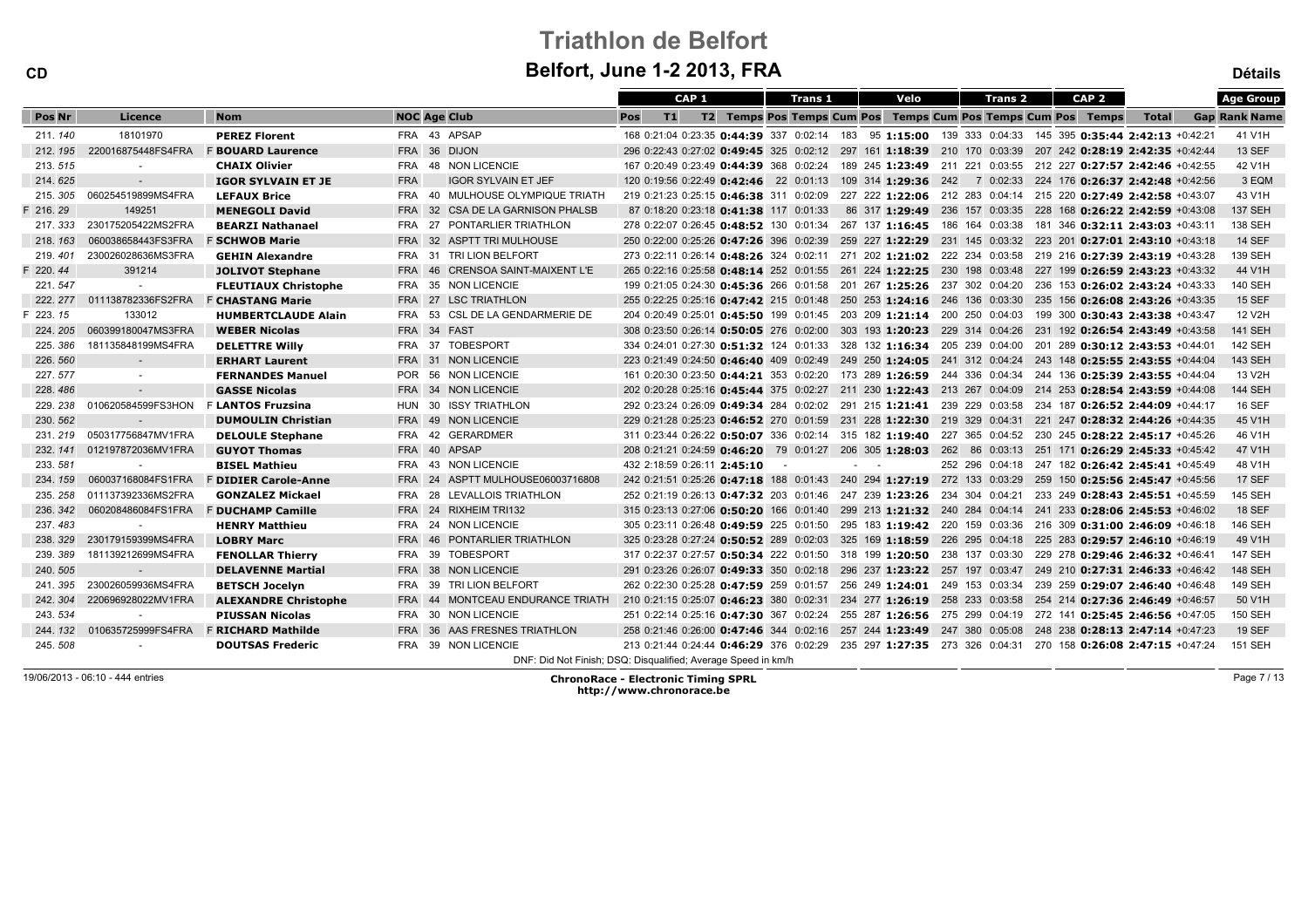# Triathlon de Belfort

| <b>Belfort, June 1-2 2013, FRA</b><br><b>CD</b> |                    |                              |                   |                                                               |                                                                                                                               |                  |  |  |                |  |                                                                  | <b>Détails</b> |            |                |     |                                  |  |                    |                      |
|-------------------------------------------------|--------------------|------------------------------|-------------------|---------------------------------------------------------------|-------------------------------------------------------------------------------------------------------------------------------|------------------|--|--|----------------|--|------------------------------------------------------------------|----------------|------------|----------------|-----|----------------------------------|--|--------------------|----------------------|
|                                                 |                    |                              |                   |                                                               |                                                                                                                               | CAP <sub>1</sub> |  |  | <b>Trans 1</b> |  | Velo                                                             |                |            | <b>Trans 2</b> |     | CAP <sub>2</sub>                 |  |                    | <b>Age Group</b>     |
| Pos Nr                                          | Licence            | <b>Nom</b>                   |                   | <b>NOC Age Club</b>                                           | Pos<br>T1                                                                                                                     |                  |  |  |                |  | T2 Temps Pos Temps Cum Pos Temps Cum Pos Temps Cum Pos Temps     |                |            |                |     |                                  |  | Total              | <b>Gap Rank Name</b> |
| 246.130                                         | 010636186931MV4FRA | <b>THERY Stephane</b>        |                   | FRA 58 A.A.S. FRESNES TRIATHLON                               | 256 0:21:46 0:25:57 0:47:44 356 0:02:21 258 242 1:23:38 245 385 0:05:17 250 239 0:28:13 2:47:15 +0:47:24                      |                  |  |  |                |  |                                                                  |                |            |                |     |                                  |  |                    | 14 V2H               |
| 247.620                                         | $\sim$             | <b>X LIEVIN</b>              | <b>FRA</b>        | <b>LIEVIN</b>                                                 | 191 0:20:41 0:24:33 0:45:14 101 0:01:30 175 367 1:34:02 315 134 0:03:29                                                       |                  |  |  |                |  |                                                                  |                |            |                | 308 | 48 0:23:06 2:47:23 +0:47:31      |  |                    | 2 EQX                |
| 248.509                                         |                    | <b>BILLOT Matthieu</b>       |                   | FRA 23 NON LICENCIE                                           | 304 0:23:41 0:26:14 0:49:56 351 0:02:19 310 235 1:23:04 260 286 0:04:15 258 224 0:27:52 2:47:27 +0:47:36                      |                  |  |  |                |  |                                                                  |                |            |                |     |                                  |  |                    | <b>152 SEH</b>       |
| 249.224                                         | 020575708136FS2FRA | <b>F ROUSSEL Charlotte</b>   | <b>FRA 26</b>     | <b>GRAVELINES TRIATHLON</b>                                   | 282 0:22:55 0:26:14 0:49:10 123 0:01:33 274 296 1:27:27 292 117 0:03:25 280 149 0:25:56 2:47:33 +0:47:42                      |                  |  |  |                |  |                                                                  |                |            |                |     |                                  |  |                    | <b>20 SEF</b>        |
| 250, 442                                        | 050888982421MV1FRA | <b>MARTIN Hugues</b>         | FRA               | TRIATHLON REMIREMONT OLYM<br>44                               | $\sim$ $-$                                                                                                                    |                  |  |  |                |  | $\sim 100$                                                       | 431            | $\sim$ $-$ |                |     | $\omega_{\rm{max}}=0.5$          |  | $2:47:39$ +0:47:47 | 51 V1H               |
| 251.388                                         | 181131210648MV2FRA | <b>DEMOUGEOT Jean-Yves</b>   | <b>FRA</b> 49     | <b>TOBESPORT</b>                                              | 313 0:21:34 0:28:41 0:50:15 241 0:01:53 306 219 1:21:53 250 194 0:03:47 242 281 0:29:51 2:47:41 +0:47:50                      |                  |  |  |                |  |                                                                  |                |            |                |     |                                  |  |                    | 52 V1H               |
| 252.595                                         | $\sim$             | <b>BECHET John</b>           | <b>FRA</b>        | 29<br>NON LICENCIE                                            | 244 0:21:46 0:25:34 0:47:20 332 0:02:13 251 216 1:21:45 218 214 0:03:53 217 352 0:32:43 2:47:55 +0:48:04                      |                  |  |  |                |  |                                                                  |                |            |                |     |                                  |  |                    | 153 SEH              |
| 253, 204                                        | 060396540836MS4FRA | <b>VERBRUGGHE Igor</b>       |                   | FRA 36 FAST                                                   | 293 0:22:01 0:27:32 0:49:34 385 0:02:33 304 179 1:19:36 223 255 0:04:04 220 345 0:32:07 2:47:56 +0:48:05                      |                  |  |  |                |  |                                                                  |                |            |                |     |                                  |  |                    | <b>154 SEH</b>       |
| 254.287                                         | 050266625685FS2FRA | <b>F CHARMASSON Faustine</b> | -26<br>FRA        | <b>METZ TRIATHLON</b>                                         | 295 0:22:39 0:27:00 0:49:40 211 0:01:47 289 247 1:23:50 259 264 0:04:07                                                       |                  |  |  |                |  |                                                                  |                |            |                |     | 255 250 0:28:47 2:48:13 +0:48:21 |  |                    | 21 SEF               |
| F 255.9                                         | 370678             | <b>RIPPLING Patrick</b>      | <b>FRA 60</b>     | CSA ROYAL ARTILLERIE BELF                                     | 233 0:21:32 0:25:26 0:46:58 229 0:01:51 230 263 1:25:03 248 211 0:03:52 240 303 0:30:47 2:48:34 +0:48:43                      |                  |  |  |                |  |                                                                  |                |            |                |     |                                  |  |                    | 15 V2H               |
| 256, 612                                        | $\sim$             | <b>MANKOUR Mehdi</b>         | <b>FRA</b><br>44  | <b>NON LICENCIE</b>                                           | 367 0:24:44 0:28:27 <b>0:53:12</b> 291 0:02:04 364 133 <b>1:16:36</b> 225 394 0:05:27                                         |                  |  |  |                |  |                                                                  |                |            |                |     | 237 330 0:31:26 2:48:48 +0:48:57 |  |                    | 53 V1H               |
| F 257.24                                        | 167845             | <b>BOBIER Arnaud</b>         | <b>FRA</b> 29     | ASA DES SAPEURS-POMPIERS                                      | 128 0:19:07 0:23:56 0:43:03 198 0:01:45 130 345 1:31:52 274 249 0:04:03 264 234 0:28:07 2:48:51 +0:49:00                      |                  |  |  |                |  |                                                                  |                |            |                |     |                                  |  |                    | <b>155 SEH</b>       |
| 258, 384                                        | 181135971399MS3FRA | <b>GIGLEUX Thomas</b>        |                   | FRA 31 TOBESPORT                                              | 299 0:23:21 0:26:28 0:49:49 358 0:02:21 308 271 1:25:54 290 292 0:04:17 289 179 0:26:38 2:49:01 +0:49:09                      |                  |  |  |                |  |                                                                  |                |            |                |     |                                  |  |                    | 156 SEH              |
| 259.382                                         | 050038051850FS2FRA | <b>F GODILLOT Maud</b>       | FRA 27 TNL        |                                                               | 272 0:22:06 0:26:17 0:48:23 288 0:02:02 266 266 1:25:16 261 202 0:03:49 256 274 0:29:36 2:49:09 +0:49:17                      |                  |  |  |                |  |                                                                  |                |            |                |     |                                  |  |                    | <b>22 SEF</b>        |
| 260.514                                         |                    | <b>PETIT-PRETRE Eric</b>     |                   | FRA 36 NON LICENCIE                                           | 234 0:21:26 0:25:35 0:47:01 267 0:01:59 238 272 1:26:05 255 254 0:04:03 252 287 0:30:10 2:49:20 +0:49:28                      |                  |  |  |                |  |                                                                  |                |            |                |     |                                  |  |                    | <b>157 SEH</b>       |
| 261.597                                         | $\sim$ $-$         | <b>GRAIZELY Antony</b>       |                   | FRA 31 NON LICENCIE                                           | 175 0:20:07 0:24:37 0:44:45 373 0:02:27 196 319 1:29:56 277 219 0:03:55 269 240 0:28:16 2:49:21 +0:49:30                      |                  |  |  |                |  |                                                                  |                |            |                |     |                                  |  |                    | <b>158 SEH</b>       |
| 262.28                                          | 27622              | <b>MARAIS Nicolas</b>        | <b>FRA</b><br>-38 | CSA DE LA GARNISON PHALSB                                     | 237 0:22:20 0:24:45 0:47:06 168 0:01:41                                                                                       |                  |  |  |                |  | 226 292 1:27:10 265 298 0:04:19 262 266 0:29:23 2:49:40 +0:49:48 |                |            |                |     |                                  |  |                    | <b>159 SEH</b>       |
| 263.265                                         | 011138782636FV1FRA | <b>F CAYLA Stephanie</b>     | <b>FRA 41</b>     | LEVALLOIS TRIATHLON                                           | 269 0:22:28 0:25:51 0:48:20 116 0:01:32 254 298 1:27:39 282 203 0:03:50                                                       |                  |  |  |                |  |                                                                  |                |            |                |     | 275 241 0:28:17 2:49:40 +0:49:49 |  |                    | 5 V1F                |
| 264, 283                                        | 050265448199MV1FRA | F MASTRANGELO Patrcia        | FRA<br>44         | <b>METZ TRIATHLON</b>                                         | 215 0:21:41 0:24:51 0:46:32 300 0:02:07 221 329 1:30:35 299 244 0:04:01                                                       |                  |  |  |                |  |                                                                  |                |            |                |     | 296 170 0:26:28 2:49:45 +0:49:54 |  |                    | 6 V1F                |
| 265, 321                                        | 230168618499FS4FRA | <b>F TEMPERMAN Francoise</b> | <b>FRA</b> 39     | PAYS DE MONTBELIARD TRIAT                                     | 318 0:23:45 0:26:50 0:50:36 277 0:02:00 322 254 1:24:23 276 246 0:04:02 268 252 0:28:50 2:49:53 +0:50:01                      |                  |  |  |                |  |                                                                  |                |            |                |     |                                  |  |                    | <b>23 SEF</b>        |
| 266.524                                         |                    | <b>ENDLER Maximilien</b>     |                   | FRA 30 NON LICENCIE                                           | 166 0:20:45 0:23:50 0:44:36 403 0:02:43 197 318 1:29:51 278 306 0:04:21                                                       |                  |  |  |                |  |                                                                  |                |            |                |     | 277 244 0:28:22 2:49:54 +0:50:03 |  |                    | <b>160 SEH</b>       |
| 267.546                                         | $\sim$             | <b>GOURBESVILLE Emmanuel</b> |                   | FRA 33 NON LICENCIE                                           | 198 0:21:04 0:24:32 0:45:36 264 0:01:58 200 344 1:31:50 304 226 0:03:57 297 181 0:26:39 2:50:01 +0:50:10                      |                  |  |  |                |  |                                                                  |                |            |                |     |                                  |  |                    | <b>161 SEH</b>       |
| 268.520                                         | $\sim$             | <b>TISSERAND Pascal</b>      |                   | FRA 54 NON LICENCIE                                           | 220 0:21:12 0:25:26 0:46:39 244 0:01:54 217 251 1:24:06 232 313 0:04:25 232 353 0:32:59 2:50:04 +0:50:13                      |                  |  |  |                |  |                                                                  |                |            |                |     |                                  |  |                    | 16 V2H               |
| 269.596                                         | $\sim$             | <b>OBERSON Stephane</b>      |                   | FRA 35 NON LICENCIE                                           | 91 0:19:44 0:22:06 0:41:51 305 0:02:08                                                                                        |                  |  |  |                |  | 108 308 1:28:58 235 405 0:05:47                                  |                |            |                |     | 246 328 0:31:25 2:50:10 +0:50:18 |  |                    | <b>162 SEH</b>       |
| 270.599                                         | $\sim$             | <b>PIERSON Julien</b>        | FRA               | 31 NON LICENCIE                                               | 328 0:24:02 0:27:09 0:51:11 386 0:02:33 334 225 1:22:27 270 372 0:05:02 273 254 0:28:58 2:50:13 +0:50:22                      |                  |  |  |                |  |                                                                  |                |            |                |     |                                  |  |                    | 163 SEH              |
| 271.199                                         | 010538211599MV2FRA | <b>NOBLE Eric</b>            | <b>FRA</b> 47     | <b>ENTENTE SPORTIVE NANTERRE</b>                              | 279 0:22:23 0:26:30 0:48:54 345 0:02:16 283 261 1:24:56 267 358 0:04:48 267 267 0:29:23 2:50:20 +0:50:28                      |                  |  |  |                |  |                                                                  |                |            |                |     |                                  |  |                    | 54 V1H               |
| 272.576                                         |                    | <b>CHRIST Jean-Yves</b>      |                   | FRA 34 NON LICENCIE                                           | 209 0:21:41 0:24:40 <b>0:46:21</b> 318 0:02:11 216 334 <b>1:30:51</b> 303 279 0:04:13 303 185 <b>0:26:49 2:50:25</b> +0:50:34 |                  |  |  |                |  |                                                                  |                |            |                |     |                                  |  |                    | 164 SEH              |
| F 273.17                                        | 132978             | <b>GILLET Xavier</b>         |                   | FRA 27 CSL DE LA GENDARMERIE DE                               | 197 0:20:36 0:24:46 0:45:22 268 0:01:59 198 275 1:26:16 243 374 0:05:04 245 337 0:31:48 2:50:31 +0:50:40                      |                  |  |  |                |  |                                                                  |                |            |                |     |                                  |  |                    | 165 SEH              |
| 274.341                                         | 060206963099MS2FRA | <b>ALLEMANN Renaud</b>       | 26<br>FRA         | <b>RIXHEIM TRI132</b>                                         | 245 0:21:37 0:25:44 0:47:22 169 0:01:41 241 286 1:26:51 263 93 0:03:15 253 327 0:31:24 2:50:35 +0:50:44                       |                  |  |  |                |  |                                                                  |                |            |                |     |                                  |  |                    | 166 SEH              |
| 275.385                                         | 181138073799MS4FRA | <b>RICA Laurent</b>          |                   | FRA 37 TOBESPORT                                              | 217 0:21:24 0:25:11 0:46:35 283 0:02:02 220 281 1:26:29 256 357 0:04:47 260 301 0:30:44 2:50:41 +0:50:49                      |                  |  |  |                |  |                                                                  |                |            |                |     |                                  |  |                    | <b>167 SEH</b>       |
| 276, 308                                        | 060146659143FS2FRA | F LAUTH Cathy                | FRA               | 28 NAVECO BETSCHDORF                                          | 336 0:23:49 0:27:52 0:51:41 249 0:01:55 331 252 1:24:12 288 205 0:03:50                                                       |                  |  |  |                |  |                                                                  |                |            |                |     | 281 258 0:29:06 2:50:47 +0:50:56 |  |                    | <b>24 SEF</b>        |
| 277, 293                                        | 050266618043FS3FRA | <b>F PREIS Clarisse</b>      |                   | FRA 31 METZ TRIATHLON                                         | 268 0:22:30 0:25:49 0:48:20 296 0:02:05 265 306 1:28:45 297 223 0:03:56 293 222 0:27:50 2:50:58 +0:51:07                      |                  |  |  |                |  |                                                                  |                |            |                |     |                                  |  |                    | <b>25 SEF</b>        |
| 278.453                                         | 230028416436MV1FRA | <b>ANDRES Naum</b>           |                   | FRA 40 TRILION DE BELFORT                                     | 195 0:20:41 0:24:40 0:45:21 70 0:01:25 177 351 1:32:30 300 131 0:03:28                                                        |                  |  |  |                |  |                                                                  |                |            |                |     | 291 243 0:28:19 2:51:05 +0:51:14 |  |                    | 55 V1H               |
| 279.323                                         | 230168615942FS4FRA | <b>F PIERSON Laurie</b>      | <b>FRA 35</b>     | PAYS MONTBELIARD TRIATHLO                                     | 327 0:23:46 0:27:13 0:51:00 237 0:01:52 324 282 1:26:37 305 280 0:04:13 304 209 0:27:30 2:51:13 +0:51:22                      |                  |  |  |                |  |                                                                  |                |            |                |     |                                  |  |                    | <b>26 SEF</b>        |
| 280, 408                                        | 230028039943FS4FRA | <b>F TSCHENN Clarisse</b>    |                   | FRA 37 TRI-LION BELFORT                                       | 310 0:23:41 0:26:25 0:50:07 242 0:01:53 301 302 1:27:50 309 178 0:03:43 302 218 0:27:42 2:51:17 +0:51:26                      |                  |  |  |                |  |                                                                  |                |            |                |     |                                  |  |                    | <b>27 SEF</b>        |
|                                                 |                    |                              |                   | DNF: Did Not Finish; DSQ: Disqualified; Average Speed in km/h |                                                                                                                               |                  |  |  |                |  |                                                                  |                |            |                |     |                                  |  |                    |                      |

19/06/2013 - 06:10 - 444 entries

ChronoRace - Electronic Timing SPRL http://www.chronorace.be

Page 8 / 13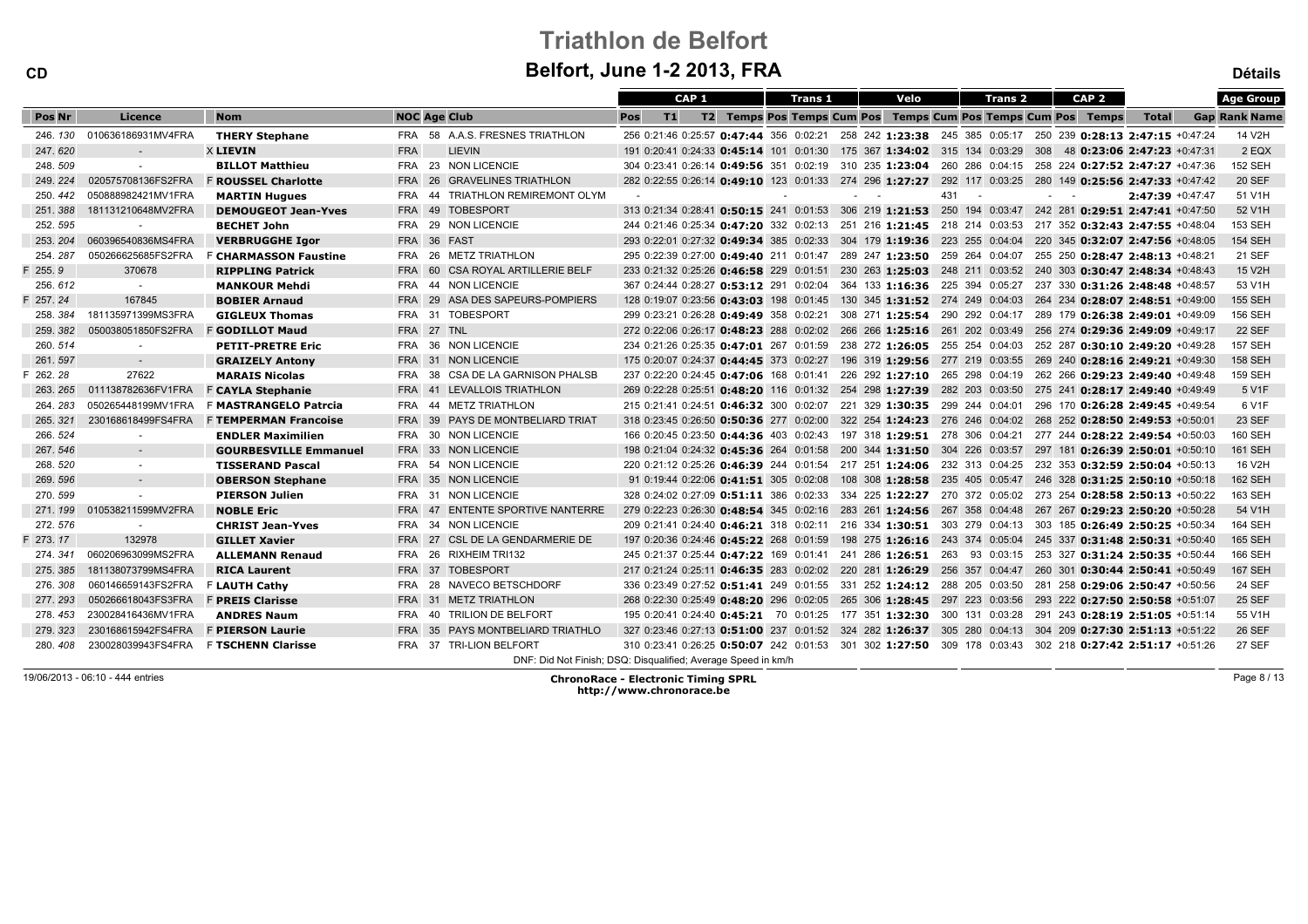# Triathlon de Belfort

CD

| <b>Belfort, June 1-2 2013, FRA</b><br><b>CD</b> |                    |                           |                                  |                                                                                                                |                      |  |  |  |  |  |  |  |
|-------------------------------------------------|--------------------|---------------------------|----------------------------------|----------------------------------------------------------------------------------------------------------------|----------------------|--|--|--|--|--|--|--|
|                                                 |                    |                           |                                  | CAP <sub>1</sub><br>Velo<br>CAP <sub>2</sub><br><b>Trans 1</b><br><b>Trans 2</b>                               | <b>Age Group</b>     |  |  |  |  |  |  |  |
| Pos Nr                                          | Licence            | <b>Nom</b>                | <b>NOC Age Club</b>              | T1 <br>T2 Temps Pos Temps Cum Pos Temps Cum Pos Temps Cum Pos Temps<br>Pos<br><b>Total</b>                     | <b>Gap Rank Name</b> |  |  |  |  |  |  |  |
| 281.192                                         | 070608367136MV1FRA | <b>TREMOUILLES Herve</b>  | FRA 43 CRV LYON                  | 264 0:22:15 0:25:57 0:48:13 354 0:02:20 268 311 1:29:14 307 235 0:03:59 306 212 0:27:32 2:51:20 +0:51:28       | 56 V1H               |  |  |  |  |  |  |  |
| 282.256                                         | 011138783247MS2FRA | <b>CHEVRIER Sylvain</b>   | FRA 28 LEVALLOIS TRIATHLON       | 138 0:19:47 0:23:34 0:43:21 204 0:01:46 139 368 1:34:13 302 241 0:04:00<br>298 229 0:27:58 2:51:22 +0:51:30    | <b>168 SEH</b>       |  |  |  |  |  |  |  |
| 283, 255                                        | 011137047336MS4FRA | <b>F POUBLAN Julia</b>    | FRA 38 LEVALLOIS TRIATHLON       | 356 0:24:18 0:28:29 0:52:47 197 0:01:45 350 260 1:24:47 301 259 0:04:05 299 226 0:27:55 2:51:22 +0:51:30       | <b>28 SEF</b>        |  |  |  |  |  |  |  |
| 284.526                                         | $\sim$             | <b>MOTTE Vincent</b>      | FRA 33 NON LICENCIE              | 339 0:23:56 0:27:48 0:51:45 405 0:02:45 348 256 1:24:35 296 308 0:04:22 300 228 0:27:58 2:51:26 +0:51:35       | <b>169 SEH</b>       |  |  |  |  |  |  |  |
| 285, 318                                        | 030676194831FV2FRA | <b>F HACHET Annick</b>    | FRA 48 PASTEL TRIATHLON SAINT QU | 307 0:23:15 0:26:44 0:50:00 347 0:02:17 311 284 1:26:46 295 317 0:04:27 301 225 0:27:55 2:51:27 +0:51:36       | 7 V1F                |  |  |  |  |  |  |  |
| 286, 489                                        | $\sim$             | <b>SCHUCK Yann</b>        | FRA 23 NON LICENCIE              | 286 0:22:46 0:26:37 0:49:24 191 0:01:44 281 246 1:23:49 254 371 0:05:01 261 334 0:31:32 2:51:32 +0:51:41       | <b>170 SEH</b>       |  |  |  |  |  |  |  |
| 287, 474                                        | 011808783536MV1FRA | <b>TEYSSIER Jerome</b>    | FRA 41 USCPCA RP                 | 280 0:23:16 0:25:43 0:49:00 217 0:01:49 276 290 1:27:06 289 251 0:04:03 286 273 0:29:34 2:51:34 +0:51:42       | 57 V1H               |  |  |  |  |  |  |  |
| 288.426                                         | 050987942836MS2FRA | <b>SCHAUBER Philippe</b>  | FRA 28 TRIATHLON CLUB SAINT AVOL | 350 0:24:33 0:27:56 0:52:29 306 0:02:08 351 214 1:21:36 271 353 0:04:40 266 302 0:30:46 2:51:42 +0:51:50       | <b>171 SEH</b>       |  |  |  |  |  |  |  |
| 289.271                                         | 020585991031MV1FRA | <b>DUFOUR Christophe</b>  | FRA 41 LIEVIN                    | 257 0:22:28 0:25:18 0:47:46 291 0:02:04 253 304 1:27:58 287 271 0:04:10 287 276 0:29:44 2:51:45 +0:51:54       | 58 V1H               |  |  |  |  |  |  |  |
| 290, 209                                        | 060396540936MV2FRA | <b>NARTZ Herve</b>        | FRA 45 FAST GUEBWILLER           | 303 0:23:10 0:26:45 0:49:55 333 0:02:13 307 283 1:26:38 293 305 0:04:21 294 251 0:28:48 2:51:57 +0:52:05       | 59 V1H               |  |  |  |  |  |  |  |
| 291.172                                         | 230019264599MV3FRA | <b>TERREAUX Pierre</b>    | FRA 54 BESANCON                  | 289 0:23:06 0:26:21 0:49:27 201 0:01:46 285 315 1:29:43 316 114 0:03:24 309 217 0:27:41 2:52:03 +0:52:11       | 17 V2H               |  |  |  |  |  |  |  |
| 292, 550                                        | ◆                  | <b>HENRY Mathieu</b>      | FRA 41 NON LICENCIE              | 302 0:22:56 0:26:58 0:49:54 307 0:02:08 302 269 1:25:38 284 364 0:04:51 290 284 0:29:58 2:52:32 +0:52:41       | 60 V1H               |  |  |  |  |  |  |  |
| 293.490                                         | $\sim$             | <b>DUCHEMIN Arnaud</b>    | FRA 39 NON LICENCIE              | 263 259 1:24:41 253 342 0:04:37 257 358 0:33:10 2:52:43 +0:52:51<br>263 0:22:09 0:26:01 0:48:11 282 0:02:01    | <b>172 SEH</b>       |  |  |  |  |  |  |  |
| 294.543                                         | $\sim$             | <b>KERBOAS Yann</b>       | FRA 40 NON LICENCIE              | 329 0:23:34 0:27:42 0:51:16 206 0:01:46 327 258 1:24:38 285 242 0:04:01 282 312 0:31:02 2:52:45 +0:52:54       | 61 V1H               |  |  |  |  |  |  |  |
| 295.601                                         |                    | <b>DAUCOURT Arnaud</b>    | FRA 34 NON LICENCIE              | 267 0:21:45 0:26:34 0:48:19 414 0:03:02 287 285 1:26:47 291 231 0:03:58 288 299 0:30:42 2:52:51 +0:53:00       | 173 SEH              |  |  |  |  |  |  |  |
| 296, 286                                        | 050268523799MV4FRA | <b>FUSS Philippe</b>      | FRA 56 METZ TRIATHLON            | 340 0:23:41 0:28:10 0:51:51 208 0:01:47 332 248 1:23:59 283 265 0:04:07<br>283 316 0:31:10 2:52:55 +0:53:04    | 18 V2H               |  |  |  |  |  |  |  |
| 297.554                                         |                    | <b>CHEVILLARD Eric</b>    | FRA 35 NON LICENCIE              | 288 0:23:03 0:26:22 0:49:25 261 0:01:57<br>288 280 1:26:25 286 189 0:03:46<br>279 333 0:31:31 2:53:07 +0:53:15 | <b>174 SEH</b>       |  |  |  |  |  |  |  |
| 298, 383                                        | 181139169499MS4FRA | <b>SABOT Alain</b>        | FRA 39 TO BE SPORT               | 335 0:23:56 0:27:36 0:51:32 366 0:02:24 337 241 1:23:34 281 291 0:04:16 285 329 0:31:26 2:53:14 +0:53:23       | <b>175 SEH</b>       |  |  |  |  |  |  |  |
| 299, 446                                        | 230029019936MS2FRA | <b>F VOISINET Laure</b>   | FRA 28 TRILION                   | 283 0:22:40 0:26:33 0:49:14 161 0:01:39 277 338 1:31:05 324 149 0:03:33 318 231 0:28:01 2:53:34 +0:53:42       | <b>29 SEF</b>        |  |  |  |  |  |  |  |
| 300.138                                         | 071626339336MV1FRA | <b>MALLET Nicolas</b>     | FRA 44 ALBERTVILLE TRIATHLON     | 236 0:22:52 0:24:12 0:47:04 157 0:01:38 224 337 1:30:58 306 151 0:03:34 295 292 0:30:20 2:53:36 +0:53:44       | 62 V1H               |  |  |  |  |  |  |  |
| 301.569                                         | $\sim$             | <b>BOETHA Xavier</b>      | FRA 34 NON LICENCIE              | 333 0:23:28 0:27:57 0:51:25 413 0:03:01 345 234 1:23:02 280 293 0:04:17 284 343 0:32:03 2:53:49 +0:53:58       | <b>176 SEH</b>       |  |  |  |  |  |  |  |
| 302.498                                         | $\sim$             | <b>TERRIER Clement</b>    | FRA 27 NON LICENCIE              | 236 288 1:26:57 264 334 0:04:33 263 372 0:33:33 2:54:03 +0:54:12<br>230 0:21:13 0:25:39 0:46:53 294 0:02:05    | <b>177 SEH</b>       |  |  |  |  |  |  |  |
| 303.415                                         | 230038472550MV1FRA | <b>COURBOILLET Eric</b>   | FRA 43 TRIATH'LONS               | 248 0:22:33 0:24:52 0:47:25 133 0:01:35 239 341 1:31:39 313 331 0:04:32 315 255 0:29:00 2:54:13 +0:54:22       | 63 V1H               |  |  |  |  |  |  |  |
| 304, 589                                        | $\sim$             | <b>GABET Mathieu</b>      | FRA 24 NON LICENCIE              | 372 0:24:49 0:28:32 0:53:22 369 0:02:25 374 303 1:27:57 338 213 0:03:53 330 189 0:26:52 2:54:30 +0:54:39       | <b>178 SEH</b>       |  |  |  |  |  |  |  |
| 305.339                                         | 060206961932MS3FRA | <b>RUSCH Nicolas</b>      | FRA 31 RIXHEIM TRI 132           | 216 0:21:35 0:24:58 0:46:33 193 0:01:44 212 274 1:26:13 251 417 0:06:47 274 367 0:33:22 2:54:41 +0:54:50       | 179 SEH              |  |  |  |  |  |  |  |
| 306, 585                                        | $\sim$             | <b>GEORGES Denis</b>      | FRA 46 NON LICENCIE              | 259 0:22:13 0:25:37 0:47:51 415 0:03:03 278 264 1:25:06 266 403 0:05:32 278 361 0:33:13 2:54:47 +0:54:55       | 64 V1H               |  |  |  |  |  |  |  |
| 307.621                                         | $\sim$             | <b>RUCHTI'S</b>           | <b>FRA</b><br><b>RUCHTI'S</b>    | 357 0:23:07 0:29:40 0:52:48 83 0:01:27 342 236 1:23:09 279 187 0:03:46 271 376 0:33:50 2:55:01 +0:55:10        | 4 EQM                |  |  |  |  |  |  |  |
| 308, 582                                        | $\sim$             | <b>GUYE Roland</b>        | SUI 35 NON LICENCIE              | 301 0:23:04 0:26:45 0:49:50 216 0:01:49 293 327 1:30:25 325 199 0:03:48 320 265 0:29:22 2:55:16 +0:55:24       | <b>180 SEH</b>       |  |  |  |  |  |  |  |
| 309, 533                                        | $\sim$             | <b>F JUCKES Helen</b>     | GBR 38 NON LICENCIE              | 275 0:22:01 0:26:36 0:48:38 172 0:01:41 264 350 1:32:27 328 232 0:03:58<br>324 248 0:28:34 2:55:20 +0:55:28    | 30 SEF               |  |  |  |  |  |  |  |
| 310.352                                         | 060026652842FV1FRA | <b>F SALBER Anne</b>      | FRA 41 TAC COLMAR                | 342 0:24:31 0:27:21 0:51:52 186 0:01:43 330 300 1:27:42 319 209 0:03:51 311 291 0:30:19 2:55:29 +0:55:38       | 8 V1F                |  |  |  |  |  |  |  |
| 311.437                                         | 050035594332FV2FRA | <b>F ROLIN Catherine</b>  | FRA 46 TRIATHLON NANCY LORRAINE  | 341 0:24:35 0:27:16 0:51:51 374 0:02:27 343 313 1:29:36 340 262 0:04:06<br>332 211 0:27:32 2:55:34 +0:55:43    | 9 V1F                |  |  |  |  |  |  |  |
| 312, 549                                        | $\sim$ $-$         | <b>ROLIN Maxime</b>       | FRA 22 NON LICENCIE              | 277 0:22:38 0:26:05 0:48:44 339 0:02:15 279 205 1:21:05 228 387 0:05:20 238 413 0:38:31 2:55:57 +0:56:06       | <b>181 SEH</b>       |  |  |  |  |  |  |  |
| 313, 420                                        | ENCOURSDEVALIDITE  | <b>F MOREL Melanie</b>    | FRA 29 TRIATHLON CLUB DEODATIEN  | 347 0:24:17 0:27:53 0:52:11 377 0:02:30 352 293 1:27:13 322 270 0:04:10 322 282 0:29:54 2:55:59 +0:56:08       | 31 SEF               |  |  |  |  |  |  |  |
| 314, 477                                        | 030688967345MS1FRA | <b>CLAUDEL Clement</b>    | FRA 21 VILLERS-COTTERETS TRIATHL | 266 0:22:56 0:25:19 0:48:15 100 0:01:30 252 192 1:20:18 208 396 0:05:29 218 417 0:40:25 2:55:59 +0:56:08       | <b>182 SEH</b>       |  |  |  |  |  |  |  |
| 315.234                                         | 060158451932FS4FRA | <b>F MARTIN Veronique</b> | FRA 38 IRON CLUB DANNEMARIE      | 274 0:22:13 0:26:22 0:48:36 326 0:02:12 275 343 1:31:45 327 324 0:04:30 327 257 0:29:06 2:56:11 +0:56:20       | 32 SEF               |  |  |  |  |  |  |  |
|                                                 |                    |                           |                                  | DNF: Did Not Finish; DSQ: Disqualified; Average Speed in km/h                                                  |                      |  |  |  |  |  |  |  |

19/06/2013 - 06:10 - 444 entries

ChronoRace - Electronic Timing SPRL http://www.chronorace.be

Page 9 / 13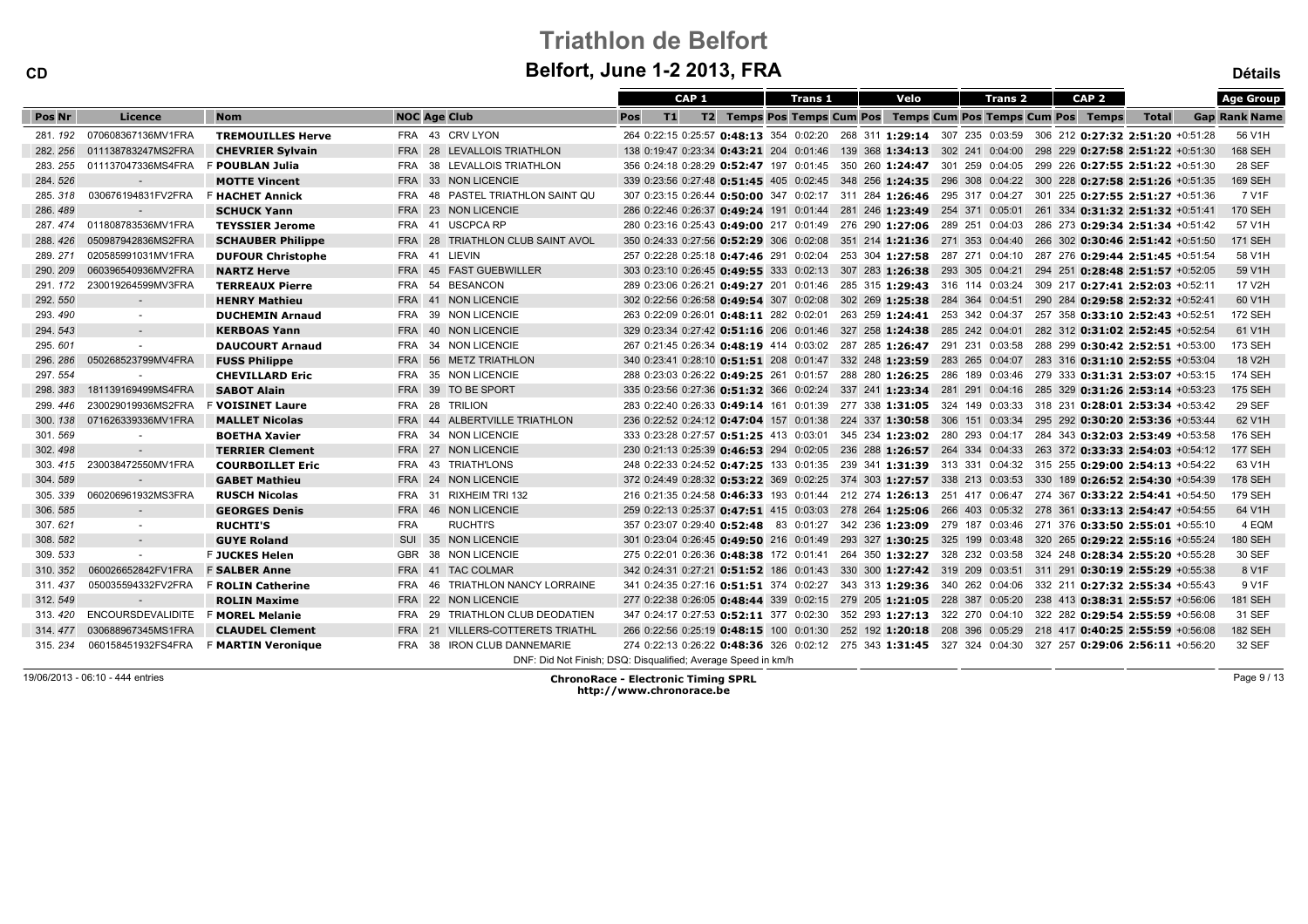| <b>CD</b>  |                             | Beltort, June 1-2 2013, FRA                                 |                     |  |                                                               |     |    |                  |  |  |                |  |                         |                                                                                                          |     | <b>Détails</b> |         |                              |                  |                    |                      |
|------------|-----------------------------|-------------------------------------------------------------|---------------------|--|---------------------------------------------------------------|-----|----|------------------|--|--|----------------|--|-------------------------|----------------------------------------------------------------------------------------------------------|-----|----------------|---------|------------------------------|------------------|--------------------|----------------------|
|            |                             |                                                             |                     |  |                                                               |     |    | CAP <sub>1</sub> |  |  | <b>Trans 1</b> |  |                         | Velo                                                                                                     |     |                | Trans 2 |                              | CAP <sub>2</sub> |                    | <b>Age Group</b>     |
| Pos Nr     | Licence                     | <b>Nom</b>                                                  | <b>NOC Age Club</b> |  |                                                               | Pos | T1 |                  |  |  |                |  |                         | T2 Temps Pos Temps Cum Pos Temps Cum Pos Temps Cum Pos Temps                                             |     |                |         |                              |                  | <b>Total</b>       | <b>Gap Rank Name</b> |
| 316, 312   | 010758322999FS2FRA          | F L'HOMME Morgane                                           |                     |  | FRA 27 PARIS SPORT CLUB                                       |     |    |                  |  |  |                |  |                         | 300 0:23:19 0:26:30 0:49:49 302 0:02:08 298 358 1:32:59 345 184 0:03:45 337 208 0:27:29 2:56:12 +0:56:21 |     |                |         |                              |                  |                    | 33 SEF               |
| $= 317.1$  | 309697                      | <b>PERRIN Jean-Paul</b>                                     |                     |  | FRA 70 CSA ROYAL ARTILLERIE BELF                              |     |    |                  |  |  |                |  |                         | 360 0:24:01 0:28:51 0:52:52 223 0:01:50 353 255 1:24:31 298 327 0:04:31 305 350 0:32:34 2:56:20 +0:56:28 |     |                |         |                              |                  |                    | 19 V2H               |
| 318, 207   | 060396540423MS4FRA          | <b>ROSELLO Lionel</b>                                       |                     |  | FRA 35 FAST GUEBWILLER                                        |     |    |                  |  |  |                |  |                         | 226 0:20:41 0:26:03 0:46:44 290 0:02:04 229 325 1:30:15 294 215 0:03:53 292 368 0:33:24 2:56:21 +0:56:30 |     |                |         |                              |                  |                    | 183 SEH              |
| 319.502    | $\sim$ $-$                  | <b>LE VAN BAY Jeremy</b>                                    |                     |  | FRA 24 NON LICENCIE                                           |     |    |                  |  |  |                |  |                         | 297 0:22:35 0:27:10 0:49:46 390 0:02:37 316 243 1:23:45 268 389 0:05:22 276 384 0:34:56 2:56:27 +0:56:36 |     |                |         |                              |                  |                    | <b>184 SEH</b>       |
| 320.553    | $\sim$                      | <b>BOUGEROL Thierry</b>                                     |                     |  | FRA 48 NON LICENCIE                                           |     |    |                  |  |  |                |  |                         | 362 0:24:31 0:28:26 0:52:57 219 0:01:49 356 273 1:26:10 317 281 0:04:14 314 326 0:31:23 2:56:36 +0:56:44 |     |                |         |                              |                  |                    | 65 V1H               |
| 321.519    | $\sim$                      | <b>DANEL Sebastien</b>                                      |                     |  | FRA 33 NON LICENCIE                                           |     |    |                  |  |  |                |  |                         | 323 0:23:49 0:26:55 0:50:45 346 0:02:17 326 322 1:30:06 331 269 0:04:09 328 264 0:29:21 2:56:41 +0:56:49 |     |                |         |                              |                  |                    | <b>185 SEH</b>       |
| 322.540    |                             | <b>BURGLEN Sylvain</b>                                      |                     |  | FRA 41 NON LICENCIE                                           |     |    |                  |  |  |                |  |                         | 254 0:22:09 0:25:29 0:47:39 181 0:01:42 248 349 1:32:22 321 216 0:03:53 319 323 0:31:17 2:56:55 +0:57:04 |     |                |         |                              |                  |                    | 66 V1H               |
| 323.536    | $\sim$ $-$                  | <b>BERGER Stephane</b>                                      |                     |  | FRA 35 NON LICENCIE                                           |     |    |                  |  |  |                |  |                         | 355 0:24:16 0:28:30 0:52:47 251 0:01:55 354 279 1:26:21 318 300 0:04:19 316 341 0:31:59 2:57:23 +0:57:32 |     |                |         |                              |                  |                    | <b>186 SEH</b>       |
| 324.351    | 060027725836MV3FRA          | <b>FRANCIS Philippe</b>                                     |                     |  | FRA 51 TAC COLMAR                                             |     |    |                  |  |  |                |  |                         | 309 0:23:32 0:26:32 0:50:05 334 0:02:13 313 309 1:28:59 320 266 0:04:07 317 348 0:32:28 2:57:54 +0:58:03 |     |                |         |                              |                  |                    | 20 V2H               |
| 325.503    | $\sim$                      | <b>HAMIDOUCHE Abdel</b>                                     |                     |  | FRA 34 NON LICENCIE                                           |     |    |                  |  |  |                |  |                         | 253 0:21:53 0:25:40 0:47:33 416 0:03:03 270 361 1:33:05 335 375 0:05:06 338 260 0:29:11 2:57:59 +0:58:08 |     |                |         |                              |                  |                    | <b>187 SEH</b>       |
| 326.30     | 963392                      | <b>FABING Jonathan</b>                                      |                     |  | FRA 27 CSA DE LA GARNISON PHALSB                              |     |    |                  |  |  |                |  |                         | 322 0:23:01 0:27:43 0:50:44 120 0:01:33 312 333 1:30:47 330 220 0:03:55 325 311 0:31:00 2:58:02 +0:58:11 |     |                |         |                              |                  |                    | <b>188 SEH</b>       |
| 327.364    | 060027356731FV2FRA          | <b>F KANNENGIESER Eve</b>                                   |                     |  | FRA 49 TACC                                                   |     |    |                  |  |  |                |  |                         | 383 0:25:25 0:28:27 0:53:53 185 0:01:43 369 278 1:26:19 323 257 0:04:05 321 347 0:32:16 2:58:18 +0:58:27 |     |                |         |                              |                  |                    | 10 V1F               |
| 328.417    | 060027727699MV1FRA          | <b>MERCIER Francois</b>                                     |                     |  | FRA 44 TRIATHLON ALSACE CLUB COL                              |     |    |                  |  |  |                |  |                         | 290 0:23:09 0:26:23 0:49:33 183 0:01:42 286 363 1:33:30 343 245 0:04:01 339 271 0:29:29 2:58:18 +0:58:27 |     |                |         |                              |                  |                    | 67 V1H               |
| 329.551    | $\sim$                      | <b>JECKER Nicolas</b>                                       |                     |  | FRA 36 NON LICENCIE                                           |     |    |                  |  |  |                |  |                         | 287 0:23:08 0:26:16 0:49:24 312 0:02:09 290 310 1:29:08 314 238 0:04:00 310 373 0:33:37 2:58:20 +0:58:29 |     |                |         |                              |                  |                    | <b>189 SEH</b>       |
| 330.310    | 050609045648MS4FRA          | <b>RAILLOT Sebastien</b>                                    |                     |  | FRA 36 NMT54                                                  |     |    |                  |  |  |                |  |                         | 379 0:24:57 0:28:51 0:53:48 247 0:01:54 372 291 1:27:07 329 274 0:04:11 326 331 0:31:29 2:58:31 +0:58:40 |     |                |         |                              |                  |                    | <b>190 SEH</b>       |
| 331.592    | $\sim$ $-$                  | <b>DAUTEL Gilles</b>                                        |                     |  | FRA 55 NON LICENCIE                                           |     |    |                  |  |  |                |  |                         | 394 0:25:44 0:29:12 0:54:57 412 0:03:00 395 270 1:25:53 339 400 0:05:29 342 275 0:29:38 2:58:59 +0:59:08 |     |                |         |                              |                  |                    | 21 V2H               |
| 332, 179   | 060306453636MV1FRA          | <b>FISCHBACH Stephane</b>                                   |                     |  | FRA 40 BISCHWILLER                                            |     |    |                  |  |  |                |  |                         | 337 0:23:13 0:28:28 0:51:42 338 0:02:15 338 316 1:29:46 337 307 0:04:22 335 314 0:31:06 2:59:12 +0:59:21 |     |                |         |                              |                  |                    | 68 V1H               |
| 333.299    | 050267285285FS4FRA          | <b>F RENAULD Ludivine</b>                                   |                     |  | FRA 37 METZ TRIATHLON                                         |     |    |                  |  |  |                |  |                         | 330 0:23:58 0:27:22 0:51:21 370 0:02:25 335 340 1:31:34 348 272 0:04:11 345 279 0:29:47 2:59:20 +0:59:29 |     |                |         |                              |                  |                    | 34 SEF               |
| 334.485    |                             | JENDRZEJEWSKI Julien                                        |                     |  | FRA 28 NON LICENCIE                                           |     |    |                  |  |  |                |  |                         | 270 0:22:34 0:25:48 0:48:23 400 0:02:43 280 312 1:29:26 311 344 0:04:38 312 379 0:34:19 2:59:30 +0:59:39 |     |                |         |                              |                  |                    | 191 SEH              |
| 335.495    | $\sim$ $-$                  | <b>VIENNOIS Thomas</b>                                      |                     |  | FRA 39 NON LICENCIE                                           |     |    |                  |  |  |                |  |                         | 324 0:23:21 0:27:25 0:50:46 145 0:01:37 317 347 1:31:59 342 169 0:03:39 333 335 0:31:34 2:59:37 +0:59:45 |     |                |         |                              |                  |                    | <b>192 SEH</b>       |
| 336, 268   | 011138782936MS3FRA          | F RENARD Laetitia                                           |                     |  | FRA 31 LEVALLOIS TRIATHLON                                    |     |    |                  |  |  |                |  |                         | 326 0:23:28 0:27:26 0:50:55 322 0:02:11 329 364 1:33:44 356 204 0:03:50 351 268 0:29:23 3:00:05 +1:00:13 |     |                |         |                              |                  |                    | 35 SEF               |
| 337.535    | $\sim 10^{-1}$              | <b>PIUSSAN Francois</b>                                     |                     |  | FRA 33 NON LICENCIE                                           |     |    |                  |  |  |                |  |                         | 260 0:22:14 0:25:39 0:47:53 424 0:03:16 282 370 1:34:33 353 276 0:04:12 348 290 0:30:19 3:00:15 +1:00:23 |     |                |         |                              |                  |                    | <b>193 SEH</b>       |
| 338, 214   | 060393176984FS4FRA          | <b>F COUANAULT Cecile</b>                                   |                     |  | FRA 40 FAST GUEBWILLER                                        |     |    |                  |  |  |                |  |                         | 390 0:25:22 0:29:12 0:54:35 382 0:02:32 389 323 1:30:08 359 301 0:04:20 356 256 0:29:05 3:00:41 +1:00:50 |     |                |         |                              |                  |                    | 11 V1F               |
| 339.435    | 050317757550MV3FRA          | <b>MANSUY Patrice</b>                                       |                     |  | FRA 51 TRIATHLON GERARDMER                                    |     |    |                  |  |  |                |  |                         | 331 0:23:34 0:27:49 0:51:23 349 0:02:18 333 339 1:31:31 347 282 0:04:14 344 325 0:31:21 3:00:49 +1:00:57 |     |                |         |                              |                  |                    | 22 V2H               |
| 340.623    |                             | <b>X EXPERTISES GALTIER</b>                                 | <b>FRA</b>          |  | <b>EXPERTISES GALTIER</b>                                     |     |    |                  |  |  |                |  |                         | 408 0:27:04 0:29:58 0:57:02 153 0:01:38 403 268 1:25:26 341 172 0:03:40 331 357 0:33:05 3:00:53 +1:01:01 |     |                |         |                              |                  |                    | 3 EQX                |
| 341.306    | 010538211299FV2FRA          | <b>F NOBLE Annick</b>                                       |                     |  | FRA 47 NANTERRE TRIATHLON                                     |     |    |                  |  |  |                |  |                         | 261 0:22:17 0:25:37 0:47:54 407 0:02:46 273 394 1:39:12 372 294 0:04:17 364 183 0:26:42 3:00:54 +1:01:03 |     |                |         |                              |                  |                    | 12 V1F               |
| 342.572    |                             | <b>CLEMENT Stephane</b>                                     |                     |  | FRA 42 NON LICENCIE                                           |     |    |                  |  |  |                |  | $\omega_{\rm{max}}=0.5$ |                                                                                                          | 433 | $\sim$ $-$     |         | $\sim$ 100 $\sim$ 100 $\sim$ |                  | $3:00:58 +1:01:06$ | 69 V1H               |
| 343.370    |                             | 060026649531FV1FRA F HELFTER GUIGUEN Frederique FRA 44 TACC |                     |  |                                                               |     |    |                  |  |  |                |  |                         | 381 0:25:25 0:28:27 0:53:52 234 0:01:52 373 326 1:30:19 355 278 0:04:12 350 306 0:30:51 3:01:08 +1:01:16 |     |                |         |                              |                  |                    | 13 V1F               |
| 344, 594   | $\sim$                      | <b>F ANTOINE Adeline</b>                                    |                     |  | FRA 27 NON LICENCIE                                           |     |    |                  |  |  |                |  |                         | 384 0:23:55 0:30:02 0:53:57 257 0:01:57 376 301 1:27:48 336 191 0:03:46 329 377 0:34:00 3:01:30 +1:01:39 |     |                |         |                              |                  |                    | 36 SEF               |
| 345.376    | 050928347050FV1FRA          | <b>F ALEXANDRE Severine</b>                                 |                     |  | FRA 40 TGV 54                                                 |     |    |                  |  |  |                |  |                         | 358 0:24:54 0:27:54 0:52:48 250 0:01:55 355 348 1:32:07 357 316 0:04:27 353 308 0:30:59 3:02:18 +1:02:27 |     |                |         |                              |                  |                    | 14 V1F               |
| 346.478    | 170152996450MV5FRA          | <b>GILLET Joel</b>                                          |                     |  | FRA 60 VINEUIL SPORT                                          |     |    |                  |  |  |                |  |                         | 395 0:25:44 0:29:15 0:55:00 310 0:02:09 390 238 1:23:22 312 404 0:05:33 323 397 0:36:12 3:02:19 +1:02:27 |     |                |         |                              |                  |                    | 23 V2H               |
| 347.544    | $\sim$ $-$                  | <b>DEHLINGER Pascal</b>                                     |                     |  | FRA 29 NON LICENCIE                                           |     |    |                  |  |  |                |  |                         | 369 0:25:01 0:28:12 0:53:13 364 0:02:23 370 321 1:29:57 350 290 0:04:15 347 351 0:32:37 3:02:28 +1:02:37 |     |                |         |                              |                  |                    | <b>194 SEH</b>       |
| $= 348.3$  | 360035                      | <b>BRUNDER Jean Marc</b>                                    |                     |  | FRA 62 CSA ROYAL ARTILLERIE BELF                              |     |    |                  |  |  |                |  |                         | 306 0:22:36 0:27:23 0:50:00 275 0:02:00 300 356 1:32:54 344 330 0:04:32 343 354 0:33:02 3:02:29 +1:02:38 |     |                |         |                              |                  |                    | 24 V2H               |
| $= 349.41$ | 39236                       | <b>FONTAINE Laurent</b>                                     |                     |  | FRA 47 CRENSOA SAINT-MAIXENT L'E                              |     |    |                  |  |  |                |  |                         | 320 0:23:01 0:27:39 0:50:40 87 0:01:28 305 299 1:27:41 308 388 0:05:21 313 406 0:37:22 3:02:33 +1:02:42  |     |                |         |                              |                  |                    | 70 V1H               |
|            | 350, 316 ENCOURSDEVALIDATIO | <b>BIDARD Fabien</b>                                        |                     |  | FRA 40 PASTEL TRIATHLON                                       |     |    |                  |  |  |                |  |                         | 271 0:22:08 0:26:14 0:48:23 323 0:02:11 269 359 1:33:02 334 397 0:05:29 340 371 0:33:32 3:02:39 +1:02:47 |     |                |         |                              |                  |                    | 71 V1H               |
|            |                             |                                                             |                     |  | DNF: Did Not Finish; DSQ: Disqualified; Average Speed in km/h |     |    |                  |  |  |                |  |                         |                                                                                                          |     |                |         |                              |                  |                    |                      |

19/06/2013 - 06:10 - 444 entries

ChronoRace - Electronic Timing SPRL http://www.chronorace.be

Page 10 / 13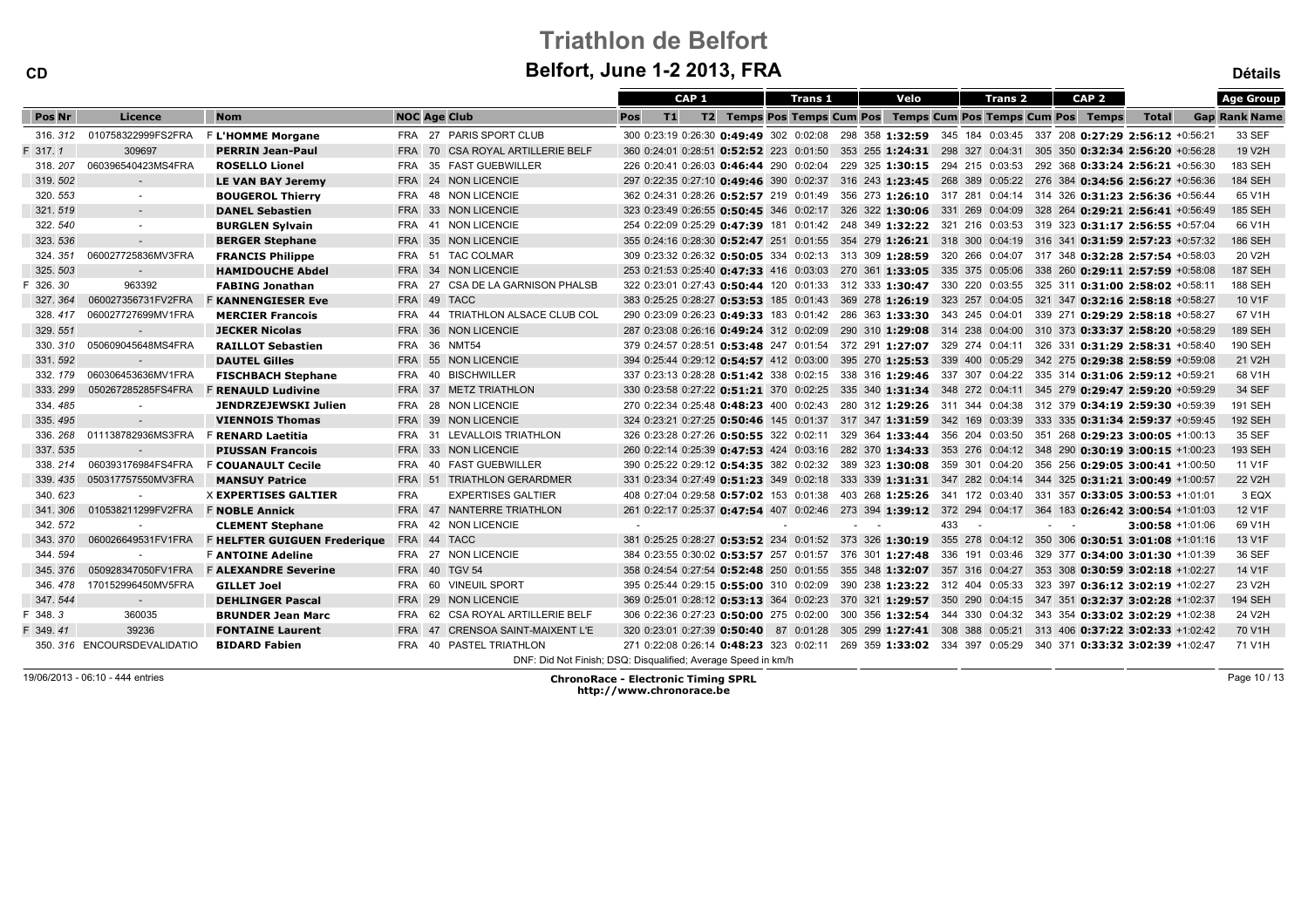| <b>CD</b>     |                    | Belfort, June 1-2 2013, FRA  |                     |                                                               |                                                                                                          |                  |  |  |                |  |      |  |                |                                                              | <b>Détails</b>                   |                      |
|---------------|--------------------|------------------------------|---------------------|---------------------------------------------------------------|----------------------------------------------------------------------------------------------------------|------------------|--|--|----------------|--|------|--|----------------|--------------------------------------------------------------|----------------------------------|----------------------|
|               |                    |                              |                     |                                                               |                                                                                                          | CAP <sub>1</sub> |  |  | <b>Trans 1</b> |  | Velo |  | <b>Trans 2</b> | CAP <sub>2</sub>                                             |                                  | <b>Age Group</b>     |
| <b>Pos Nr</b> | Licence            | <b>Nom</b>                   | <b>NOC Age Club</b> |                                                               | T1<br>Pos                                                                                                |                  |  |  |                |  |      |  |                | T2 Temps Pos Temps Cum Pos Temps Cum Pos Temps Cum Pos Temps | <b>Total</b>                     | <b>Gap Rank Name</b> |
| 351.19        | 119071             | <b>MORTEAU Nicolas</b>       |                     | FRA 43 ASL GIE-ALSACE STRASBOURG                              | 294 0:22:32 0:27:04 0:49:36 387 0:02:35 309 353 1:32:47 346 303 0:04:20 341 369 0:33:29 3:02:50 +1:02:58 |                  |  |  |                |  |      |  |                |                                                              |                                  | 72 V1H               |
| 352, 257      | 011139130836FS3FRA | <b>F TOSI Marion</b>         |                     | FRA 33 LEVALLOIS TRIATHLON                                    | 343 0:24:03 0:27:50 0:51:54 269 0:01:59 336 366 1:34:00 361 252 0:04:03                                  |                  |  |  |                |  |      |  |                |                                                              | 358 317 0:31:10 3:03:08 +1:03:17 | <b>37 SEF</b>        |
| 353.350       | 060026655160MS4FRA | <b>SCHWEITZER Marc</b>       |                     | FRA 37 TAC COLMAR                                             | 388 0:25:24 0:28:52 0:54:16 175 0:01:42 377 295 1:27:26 332 346 0:04:38 334 390 0:35:14 3:03:17 +1:03:26 |                  |  |  |                |  |      |  |                |                                                              |                                  | <b>195 SEH</b>       |
| 354.429       | 050986636336MV2FRA | <b>KRUSZYNSKI Francois</b>   |                     | FRA 49 TRIATHLON CLUB SAINT-AVOL                              | 359 0:24:35 0:28:16 0:52:52 258 0:01:57 358 332 1:30:46 351 277 0:04:12 346 370 0:33:31 3:03:20 +1:03:29 |                  |  |  |                |  |      |  |                |                                                              |                                  | 73 V1H               |
| 355.190       | 011825935336FS3FRA | F HADDAD Naima               |                     | FRA 34 COURBEVOIE TRIATHLON                                   | 352 0:24:19 0:28:17 0:52:37 389 0:02:35 363 331 1:30:42 354 401 0:05:30 354 340 0:31:55 3:03:22 +1:03:30 |                  |  |  |                |  |      |  |                |                                                              |                                  | 38 SEF               |
| 356.541       | $\sim$ $-$         | <b>BRY Nicolas</b>           |                     | FRA 33 NON LICENCIE                                           | 349 0:23:55 0:28:33 0:52:28 360 0:02:22 359 330 1:30:42 349 348 0:04:39                                  |                  |  |  |                |  |      |  |                |                                                              | 349 363 0:33:16 3:03:29 +1:03:38 | 196 SEH              |
| 357.189       | 011826150836FS2FRA | <b>F LATIFI Mandana</b>      |                     | FRA 26 COURBEVOIE                                             | 321 0:23:45 0:26:58 0:50:43 240 0:01:53 321 360 1:33:04 352 407 0:05:53                                  |                  |  |  |                |  |      |  |                |                                                              | 355 342 0:32:01 3:03:35 +1:03:44 | 39 SEF               |
| 358.513       | $\sim$             | <b>FRIGOTTO Gerald</b>       |                     | FRA 31 NON LICENCIE                                           | 231 0:21:49 0:25:04 0:46:54 315 0:02:10 242 335 1:30:55 310 289 0:04:15 307 415 0:39:48 3:04:04 +1:04:12 |                  |  |  |                |  |      |  |                |                                                              |                                  | <b>197 SEH</b>       |
| 359.254       | 011137048548FV1FRA | <b>F GILLES Audrey</b>       |                     | FRA 41 LEVALLOIS TRIATHLON                                    | 364 0:24:27 0:28:41 0:53:08 209 0:01:47 360 373 1:34:53 370 273 0:04:11 363 294 0:30:23 3:04:24 +1:04:33 |                  |  |  |                |  |      |  |                |                                                              |                                  | 15 V1F               |
| 360.134       | 010635723084MJUFRA | <b>VINESSE Yorick</b>        |                     | FRA 18 AAS FRESNES TRIATHLON                                  | 160 0:20:35 0:23:45 0:44:20 159 0:01:39 157 324 1:30:09 269 343 0:04:38 265 425 0:43:49 3:04:37 +1:04:45 |                  |  |  |                |  |      |  |                |                                                              |                                  | 4 JUH                |
| F 361.14      | 394331             | <b>JOUCLAS Antoine</b>       |                     | FRA 28 CSL DE LA GENDARMERIE DE                               | 123 0:19:43 0:23:11 0:42:54 228 0:01:51 128 423 1:46:42 378 419 0:06:49 382 191 0:26:53 3:05:11 +1:05:19 |                  |  |  |                |  |      |  |                |                                                              |                                  | <b>198 SEH</b>       |
| 362.523       | $\sim 100$         | <b>GERAUD Jerome</b>         |                     | FRA 30 NON LICENCIE                                           | 375 0:24:48 0:28:53 0:53:42 301 0:02:07 375 276 1:26:17 326 427 0:08:55 352 381 0:34:29 3:05:32 +1:05:40 |                  |  |  |                |  |      |  |                |                                                              |                                  | 199 SEH              |
| 363.622       |                    | F LE TRIO DE CHOC            | <b>FRA</b>          | LE TRIO DE CHOC                                               | 285 0:22:42 0:26:37 0:49:20 38 0:01:18 272 389 1:38:43 366 118 0:03:25                                   |                  |  |  |                |  |      |  |                |                                                              | 360 366 0:33:19 3:06:07 +1:06:16 | 1 EQF                |
| 364.266       | 011138782436FS4FRA | <b>F FAUCONNIER Laetitia</b> |                     | FRA 38 LEVALLOIS TRIATHLON                                    | 365 0:24:28 0:28:43 0:53:11 218 0:01:49 361 376 1:35:49 374 261 0:04:06                                  |                  |  |  |                |  |      |  |                |                                                              | 368 318 0:31:11 3:06:08 +1:06:16 | <b>40 SEF</b>        |
| 365.602       | $\sim$             | <b>BRUNET Fabien</b>         |                     | FRA 33 NON LICENCIE                                           | 312 0:23:50 0:26:19 0:50:09 352 0:02:20 319 369 1:34:24 358 355 0:04:43                                  |                  |  |  |                |  |      |  |                |                                                              | 357 383 0:34:54 3:06:33 +1:06:41 | 200 SEH              |
| 366.331       | 230178845984FS1FRA | <b>F EDME Lysiane</b>        |                     | FRA 23 PONTARLIER TRIATHLON                                   | 361 0:24:46 0:28:10 0:52:56 232 0:01:51 357 395 1:39:28 387 188 0:03:46 380 262 0:29:18 3:07:22 +1:07:30 |                  |  |  |                |  |      |  |                |                                                              |                                  | <b>41 SEF</b>        |
| 367.545       |                    | <b>THIRY Pierre-Alain</b>    |                     | FRA 35 NON LICENCIE                                           | 316 0:23:03 0:27:22 0:50:25 361 0:02:22 323 410 1:42:09 388 285 0:04:14 384 237 0:28:12 3:07:25 +1:07:33 |                  |  |  |                |  |      |  |                |                                                              |                                  | 201 SEH              |
| 368.542       | $\sim$             | <b>LEIFFLEN Marc</b>         |                     | FRA 49 NON LICENCIE                                           | 332 0:24:37 0:26:47 0:51:25 392 0:02:38 339 385 1:38:21 382 369 0:05:00                                  |                  |  |  |                |  |      |  |                |                                                              | 377 295 0:30:23 3:07:49 +1:07:57 | 74 V1H               |
| F 369.52      | 70096              | F GUERISSE Patricia          |                     | FRA 46 CSA DES ECOLES MILITAIRES                              | 348 0:23:38 0:28:42 0:52:20 320 0:02:11 349 382 1:37:44 381 328 0:04:31 376 332 0:31:31 3:08:19 +1:08:28 |                  |  |  |                |  |      |  |                |                                                              |                                  | 16 V1F               |
| 370.156       | 060037167660MV4FRA | <b>THERINCA Alix</b>         |                     | FRA 57 ASPTT MULHOUSE TRIATHLON                               | 354 0:24:36 0:28:05 0:52:41 398 0:02:40 366 379 1:36:53 380 402 0:05:30 378 313 0:31:03 3:08:49 +1:08:58 |                  |  |  |                |  |      |  |                |                                                              |                                  | 25 V2H               |
| 371, 501      |                    | <b>F THOLLIEZ Severine</b>   |                     | FRA 41 NON LICENCIE                                           | 373 0:24:45 0:28:37 0:53:23 287 0:02:02 367 357 1:32:55 363 332 0:04:32 361 398 0:36:15 3:09:09 +1:09:18 |                  |  |  |                |  |      |  |                |                                                              |                                  | 17 V1F               |
| 372.578       | $\sim$             | <b>DOULCET Antoine</b>       |                     | FRA 25 NON LICENCIE                                           | 374 0:24:55 0:28:44 0:53:40 431 0:06:40 412 336 1:30:55 377 418 0:06:48                                  |                  |  |  |                |  |      |  |                |                                                              | 381 315 0:31:06 3:09:11 +1:09:20 | <b>202 SEH</b>       |
| 373.434       | 050317757753MS2FRA | <b>PILLERON Florian</b>      |                     | FRA 26 TRIATHLON GERARDMER                                    | 346 0:23:29 0:28:39 0:52:08 253 0:01:56 340 375 1:35:37 368 256 0:04:04                                  |                  |  |  |                |  |      |  |                |                                                              | 362 394 0:35:37 3:09:25 +1:09:33 | 203 SEH              |
| 374.619       | $\sim$ $-$         | <b>F LEVALLOIS 4</b>         | <b>FRA</b>          | <b>LEVALLOIS 4</b>                                            | 412 0:26:43 0:30:44 0:57:28 72 0:01:26 405 396 1:39:36 400 24 0:02:50                                    |                  |  |  |                |  |      |  |                |                                                              | 392 235 0:28:08 3:09:30 +1:09:39 | 2 EQF                |
| 375.314       | 030678396743FS2FRA | F DESESQUELLES Emeline       |                     | FRA 25 PASTEL TRIATHLON                                       | 366 0:24:42 0:28:29 0:53:12 372 0:02:26 371 400 1:40:02 392 323 0:04:30 386 270 0:29:28 3:09:40 +1:09:49 |                  |  |  |                |  |      |  |                |                                                              |                                  | 42 SEF               |
| 376.301       | 010347386736FV3FRA | <b>F GUERY Isabelle</b>      |                     | FRA 50 MEUDON TRIATHLON                                       | 370 0:23:48 0:29:30 0:53:18 399 0:02:43 378 372 1:34:53 375 340 0:04:35 371 378 0:34:11 3:09:41 +1:09:50 |                  |  |  |                |  |      |  |                |                                                              |                                  | 1 V2F                |
| 377.552       |                    | <b>MARCONOT Aurelien</b>     |                     | FRA 31 NON LICENCIE                                           | 399 0:24:53 0:30:39 0:55:33 381 0:02:32 398 328 1:30:33 364 411 0:06:07 366 386 0:35:00 3:09:46 +1:09:55 |                  |  |  |                |  |      |  |                |                                                              |                                  | 204 SEH              |
| 378, 355      | 060026658099FV1FRA | <b>F BECKER Sylvie</b>       |                     | FRA 44 TAC COLMAR                                             | 382 0:25:26 0:28:26 0:53:53 313 0:02:09 379 383 1:38:04 385 391 0:05:25                                  |                  |  |  |                |  |      |  |                |                                                              | 385 319 0:31:11 3:10:45 +1:10:53 | 18 V1F               |
| 379.402       | 230026510436MV1FRA | <b>DUPAY Vincent</b>         |                     | FRA 41 TRI LION BELFORT                                       | 363 0:23:20 0:29:44 0:53:04 342 0:02:16 365 371 1:34:34 373 392 0:05:26                                  |                  |  |  |                |  |      |  |                |                                                              | 370 393 0:35:25 3:10:47 +1:10:56 | 75 V1H               |
| 380. 344      | 170603047032MV3FRA | <b>BASTIDES Frederic</b>     | FRA 54 SASTRI       |                                                               | 400 0:25:43 0:29:57 0:55:41 401 0:02:43 401 352 1:32:44 376 335 0:04:33                                  |                  |  |  |                |  |      |  |                |                                                              | 373 391 0:35:18 3:11:01 +1:11:10 | 26 V2H               |
| 381.162       | 060038656431MV2FRA | <b>SCHWOB Sebastien</b>      |                     | FRA 47 ASPTT TRI MULHOUSE                                     | 396 0:25:21 0:29:51 0:55:12 397 0:02:39 394 346 1:31:53 369 406 0:05:47                                  |                  |  |  |                |  |      |  |                |                                                              | 372 396 0:35:48 3:11:22 +1:11:31 | 76 V1H               |
| 382.20        | 400285             | <b>LECOUEY Brice</b>         |                     | FRA 18 CSA ROYAL ARTILLERIE BELF                              | 172 0:20:16 0:24:25 0:44:41 46 0:01:20 159 381 1:37:28 333 366 0:04:55                                   |                  |  |  |                |  |      |  |                |                                                              | 336 423 0:43:09 3:11:35 +1:11:43 | 5 JUH                |
| 383, 326      | 230178339942FV1FRA | <b>F SALLE Stephanie</b>     | FRA 40              | PONTARLIER TRIATHLON                                          | 389 0:25:24 0:28:52 0:54:16 316 0:02:10 383 397 1:39:37 394 363 0:04:51                                  |                  |  |  |                |  |      |  |                |                                                              | 390 320 0:31:12 3:12:08 +1:12:17 | 19 V1F               |
| 384.475       | 011806193936MV1FRA | <b>BONTE Eric</b>            |                     | FRA 44 USCPCARP                                               | 414 0:25:51 0:31:56 0:57:47 303 0:02:08 409 307 1:28:48 365 410 0:05:58 365 408 0:37:36 3:12:19 +1:12:28 |                  |  |  |                |  |      |  |                |                                                              |                                  | 77 V1H               |
| 385.518       |                    | <b>RICHARD Philippe</b>      |                     | FRA 53 NON LICENCIE                                           | 378 0:24:55 0:28:51 0:53:46 428 0:03:53 393 342 1:31:44 367 390 0:05:23                                  |                  |  |  |                |  |      |  |                |                                                              | 367 407 0:37:34 3:12:22 +1:12:30 | 27 V2H               |
|               |                    |                              |                     | DNF: Did Not Finish; DSQ: Disqualified; Average Speed in km/h |                                                                                                          |                  |  |  |                |  |      |  |                |                                                              |                                  |                      |

19/06/2013 - 06:10 - 444 entries

ChronoRace - Electronic Timing SPRL http://www.chronorace.be

Page 11 / 13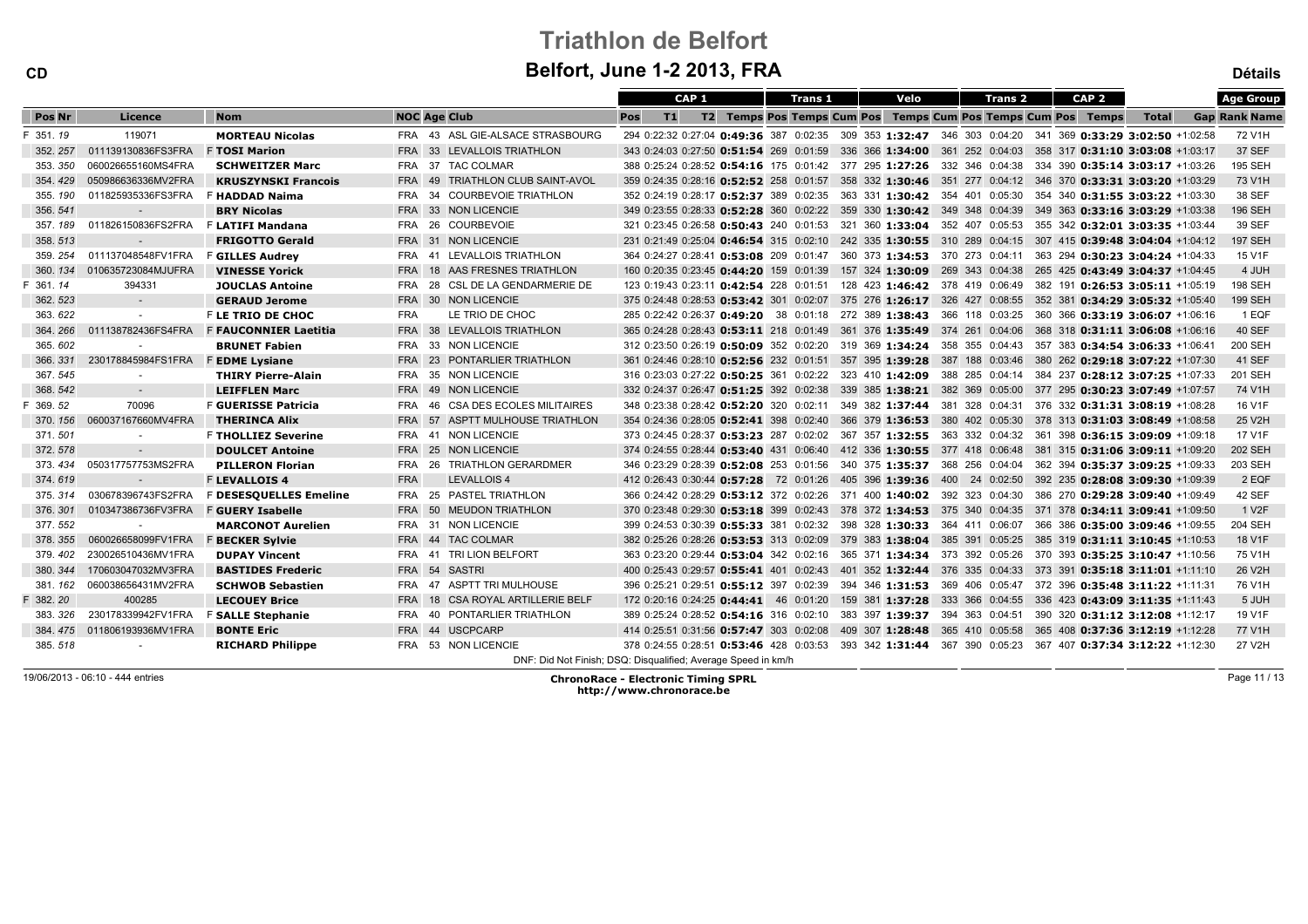CD

| <b>CD</b> |                    | Belfort, June 1-2 2013, FRA |                     |                                                               |     |    |                  |                                                                         |  |                |  |  |      |                | <b>Détails</b> |                  |                                                                                                          |                      |
|-----------|--------------------|-----------------------------|---------------------|---------------------------------------------------------------|-----|----|------------------|-------------------------------------------------------------------------|--|----------------|--|--|------|----------------|----------------|------------------|----------------------------------------------------------------------------------------------------------|----------------------|
|           |                    |                             |                     |                                                               |     |    | CAP <sub>1</sub> |                                                                         |  | <b>Trans 1</b> |  |  | Velo | <b>Trans 2</b> |                | CAP <sub>2</sub> |                                                                                                          | <b>Age Group</b>     |
| Pos Nr    | Licence            | <b>Nom</b>                  | <b>NOC Age Club</b> |                                                               | Pos | T1 |                  | T2 Temps Pos Temps Cum Pos Temps Cum Pos Temps Cum Pos Temps            |  |                |  |  |      |                |                |                  | <b>Total</b>                                                                                             | <b>Gap Rank Name</b> |
| 386.414   | 050048980222MS3FRA | <b>LEUVREY Cedric</b>       |                     | FRA 31 TRIA THLON EPINAL CLUB                                 |     |    |                  |                                                                         |  |                |  |  |      |                |                |                  | 380 0:24:30 0:29:21 0:53:52 417 0:03:04 386 355 1:32:53 371 408 0:05:55 374 403 0:37:14 3:13:00 +1:13:09 | 205 SEH              |
| 387.494   | $\sim$             | <b>VIGOUREUX Thibault</b>   |                     | FRA 22 NON LICENCIE                                           |     |    |                  |                                                                         |  |                |  |  |      |                |                |                  | 338 0:23:18 0:28:25 0:51:43 404 0:02:45 346 406 1:41:08 391 359 0:04:49 387 349 0:32:33 3:13:00 +1:13:09 | 206 SEH              |
| F 388.10  | 327290             | <b>F RIPPLING Sylvie</b>    |                     | FRA 60 CSA ROYAL ARTILLERIE BELF                              |     |    |                  | 391 0:25:09 0:29:26 0:54:36 330 0:02:12 385 401 1:40:07 396 398 0:05:29 |  |                |  |  |      |                |                |                  | 395 324 0:31:20 3:13:46 +1:13:55                                                                         | 2 V <sub>2</sub> F   |
| 389.579   | $\sim 100$         | <b>F CAUDRELIER Sabine</b>  |                     | FRA 43 NON LICENCIE                                           |     |    |                  | 371 0:24:40 0:28:41 0:53:21 430 0:05:10 402 380 1:37:12 393 415 0:06:26 |  |                |  |  |      |                |                |                  | 394 338 0:31:52 3:14:03 +1:14:11                                                                         | 20 V1F               |
| 390.567   | $\sim$ $-$         | <b>SAMBARINO Jerome</b>     |                     | FRA 29 NON LICENCIE                                           |     |    |                  | 398 0:26:03 0:29:15 0:55:18 274 0:02:00 392 384 1:38:16 389 367 0:04:56 |  |                |  |  |      |                |                |                  | 388 375 0:33:49 3:14:20 +1:14:29                                                                         | 207 SEH              |
| F 391.4   | 351782             | <b>F FAUCHER Isabelle</b>   | <b>FRA 41</b>       | CSA ROYAL ARTILLERIE BELF                                     |     |    |                  | 422 0:28:13 0:33:43 1:01:56 254 0:01:56 422 320 1:29:56 384 253 0:04:03 |  |                |  |  |      |                |                |                  | 379 399 0:36:27 3:14:20 +1:14:29                                                                         | 21 V1F               |
| F 392.50  | 220932             | <b>F CARRARE Virginie</b>   | FRA                 | 35 CSA DES ECOLES MILITAIRES                                  |     |    |                  | 345 0:24:14 0:27:52 0:52:06 363 0:02:23 347 418 1:45:29 403 399 0:05:29 |  |                |  |  |      |                |                |                  | 400 277 0:29:45 3:15:14 +1:15:23                                                                         | 43 SEF               |
| 393.561   | $\sim 100$         | <b>VENZON Pierre</b>        |                     | FRA 29 NON LICENCIE                                           |     |    |                  |                                                                         |  |                |  |  |      |                |                |                  | 397 0:26:03 0:29:13 0:55:16 279 0:02:00 391 405 1:40:58 398 338 0:04:34 396 364 0:33:17 3:16:08 +1:16:16 | 208 SEH              |
| F 394.43  | 20608              | <b>F MARCHAY Corinne</b>    |                     | FRA 35 CRENSOA SAINT-MAIXENT L'E                              |     |    |                  |                                                                         |  |                |  |  |      |                |                |                  | 387 0:24:41 0:29:25 0:54:06 410 0:02:55 387 412 1:43:58 406 352 0:04:40 403 305 0:30:49 3:16:29 +1:16:38 | <b>44 SEF</b>        |
| 395.525   | $\sim$ $-$         | <b>COLY Mathieu</b>         |                     | FRA 30 NON LICENCIE                                           |     |    |                  |                                                                         |  |                |  |  |      |                |                |                  | 409 0:25:45 0:31:22 0:57:07 418 0:03:05 410 354 1:32:51 383 409 0:05:58 383 409 0:37:40 3:16:42 +1:16:51 | 209 SEH              |
| F 396.31  | 198737             | <b>CUVILLIER Franck</b>     |                     | FRA 48 CSA DE LA GARNISON PHALSB                              |     |    |                  |                                                                         |  |                |  |  |      |                |                |                  | 353 0:23:37 0:29:00 0:52:38 180 0:01:42 344 416 1:44:53 401 321 0:04:28 397 355 0:33:03 3:16:46 +1:16:54 | 78 V1H               |
| 397.488   | $\sim 100$         | <b>BLOCAT Franck</b>        |                     | FRA 46 NON LICENCIE                                           |     |    |                  |                                                                         |  |                |  |  |      |                |                |                  | 419 0:28:45 0:31:28 1:00:14 298 0:02:07 419 399 1:39:45 413 376 0:05:07 411 272 0:29:31 3:16:46 +1:16:55 | 79 V1H               |
| 398.512   | $\sim$             | <b>F MILLET Frederique</b>  |                     | FRA 43 NON LICENCIE                                           |     |    |                  | 421 0:29:16 0:32:15 1:01:31 273 0:02:00 421 391 1:38:53 416 320 0:04:27 |  |                |  |  |      |                |                |                  | 409 285 0:29:59 3:16:51 +1:17:00                                                                         | 22 V1F               |
| 399.590   | $\sim 10$          | <b>FISCHER Thierry</b>      |                     | FRA 51 NON LICENCIE                                           |     |    |                  |                                                                         |  |                |  |  |      |                |                |                  | 392 0:25:21 0:29:29 0:54:51 422 0:03:08 396 365 1:33:54 379 345 0:04:38 375 418 0:40:38 3:17:10 +1:17:19 | 28 V2H               |
| 400.493   | $\sim$             | <b>CHARTRA Pierre</b>       |                     | FRA 30 NON LICENCIE                                           |     |    |                  | 377 0:24:47 0:28:58 0:53:46 395 0:02:39 382 393 1:39:11 390 381 0:05:09 |  |                |  |  |      |                |                |                  | 389 400 0:36:30 3:17:16 +1:17:24                                                                         | 210 SEH              |
| 401.300   | 050269166484FS1FRA | <b>F DIBINGER Charlene</b>  |                     | FRA 23 METZ TRIATHLON                                         |     |    |                  |                                                                         |  |                |  |  |      |                |                |                  | 385 0:24:40 0:29:16 0:53:57 328 0:02:12 380 414 1:44:32 405 350 0:04:40 399 339 0:31:54 3:17:16 +1:17:25 | 45 SEF               |
| 402.497   |                    | <b>DUBAIL Sylvain</b>       |                     | FRA 41 NON LICENCIE                                           |     |    |                  | 344 0:23:29 0:28:26 0:51:56 421 0:03:08 362 362 1:33:13 362 421 0:06:53 |  |                |  |  |      |                |                |                  | 369 422 0:42:37 3:17:48 +1:17:57                                                                         | 80 V1H               |
| 403.464   | 050886537750FV4FRA | <b>F BOMONT Pascale</b>     |                     | FRA 56 TROC(TRIATHLON REMIREMONT                              |     |    |                  |                                                                         |  |                |  |  |      |                |                |                  | 405 0:25:47 0:30:42 0:56:29 362 0:02:23 404 402 1:40:22 402 382 0:05:10 398 374 0:33:46 3:18:11 +1:18:19 | 3 V <sub>2</sub> F   |
| 404.165   | 123456             | <b>BERNARDO Nicolas</b>     |                     | FRA 35 BARTH FRANCE                                           |     |    |                  |                                                                         |  |                |  |  |      |                |                |                  | 401 0:25:42 0:29:59 0:55:42 388 0:02:35 400 411 1:43:27 412 393 0:05:27 410 321 0:31:13 3:18:26 +1:18:34 | 211 SEH              |
| 405.210   | 060394606947MV1FRA | <b>ARAUJO Manuel</b>        |                     | FRA 41 FAST GUEBWILLER                                        |     |    |                  | 368 0:24:15 0:28:57 0:53:13 348 0:02:17 368 387 1:38:38 386 422 0:07:06 |  |                |  |  |      |                |                |                  | 391 410 0:38:00 3:19:17 +1:19:25                                                                         | 81 V1H               |
| 406.197   | 220016874347FV2FRA | <b>F GIRAULT Catherine</b>  | FRA 48              | DIJON TRIATHLON                                               |     |    |                  |                                                                         |  |                |  |  |      |                |                |                  | 393 0:25:27 0:29:25 0:54:52 335 0:02:14 388 421 1:46:01 418 347 0:04:38 412 336 0:31:46 3:19:32 +1:19:41 | 23 V1F               |
| 407.557   | $\sim 10^{-1}$     | <b>F GERMAIN Anais</b>      |                     | FRA 32 NON LICENCIE                                           |     |    |                  | 351 0:23:32 0:29:00 0:52:33 150 0:01:38 341 425 1:48:06 414 322 0:04:29 |  |                |  |  |      |                |                |                  | 408 356 0:33:03 3:19:51 +1:19:59                                                                         | 46 SEF               |
| 408.608   | $\sim$             | <b>F ROUSSEAU Claire</b>    |                     | FRA 25 NON LICENCIE                                           |     |    |                  |                                                                         |  |                |  |  |      |                |                |                  | 423 0:27:34 0:34:44 1:02:18 341 0:02:16 423 378 1:36:47 410 361 0:04:50 406 380 0:34:22 3:20:35 +1:20:44 | 47 SEF               |
| F 409.11  | 327276             | <b>F VERNIER Catherine</b>  |                     | FRA 48 CSA ROYAL ARTILLERIE BELF                              |     |    |                  |                                                                         |  |                |  |  |      |                |                |                  | 417 0:26:33 0:32:45 0:59:18 281 0:02:01 416 398 1:39:41 407 319 0:04:27 401 389 0:35:10 3:20:39 +1:20:48 | 24 V1F               |
| 410, 427  | 050988791042MS3FRA | <b>F EGAM Celine</b>        |                     | FRA 33 TRIATHLON CLUB SAINT AVOL                              |     |    |                  |                                                                         |  |                |  |  |      |                |                |                  | 411 0:25:49 0:31:38 0:57:28 359 0:02:22 408 404 1:40:49 404 386 0:05:18 405 385 0:34:56 3:20:54 +1:21:02 | 48 SEF               |
| 411.251   | 011137047436FV2FRA | <b>F RAULINE Claire</b>     |                     | FRA 45 LEVALLOIS TRIATHLON                                    |     |    |                  |                                                                         |  |                |  |  |      |                |                |                  | 416 0:26:58 0:31:36 0:58:35 280 0:02:00 413 409 1:42:03 417 378 0:05:08 413 359 0:33:12 3:21:01 +1:21:09 | 25 V1F               |
| F 412.38  | 39060              | <b>F BONNEAU Severine</b>   |                     | FRA 40 CRENSOA SAINT-MAIXENT L'E                              |     |    |                  |                                                                         |  |                |  |  |      |                |                |                  | 413 0:25:48 0:31:47 0:57:36 402 0:02:43 411 417 1:44:58 420 356 0:04:44 418 322 0:31:14 3:21:17 +1:21:25 | 26 V1F               |
| 413.280   | 050266617742MS3FRA | <b>RITZ Johann</b>          |                     | FRA 33 METZ TRI                                               |     |    |                  | 403 0:25:28 0:30:22 0:55:50 314 0:02:10 397 386 1:38:33 395 360 0:04:49 |  |                |  |  |      |                |                |                  | 393 416 0:40:00 3:21:24 +1:21:33                                                                         | 212 SEH              |
| 414.614   | $\sim$             | <b>F RIO Anais</b>          |                     | FRA 29 NON LICENCIE                                           |     |    |                  | 404 0:25:45 0:30:23 0:56:08 406 0:02:46 406 415 1:44:41 419 368 0:04:58 |  |                |  |  |      |                |                |                  | 417 365 0:33:18 3:21:53 +1:22:02                                                                         | 49 SEF               |
| 415.356   | 060026653145FS2FRA | F LOUGHIN Clara             |                     | FRA 27 TAC COLMAR                                             |     |    |                  |                                                                         |  |                |  |  |      |                |                |                  | 420 0:29:20 0:32:10 1:01:30 109 0:01:31 420 388 1:38:40 411 228 0:03:57 402 402 0:36:53 3:22:34 +1:22:42 | <b>50 SEF</b>        |
| 416.492   | $\sim$             | <b>CONARD Emmanuel</b>      |                     | FRA 26 NON LICENCIE                                           |     |    |                  |                                                                         |  |                |  |  |      |                |                |                  | 376 0:24:03 0:29:41 0:53:45 394 0:02:39 381 420 1:45:59 415 412 0:06:10 416 382 0:34:43 3:23:18 +1:23:26 | 213 SEH              |
| 417.611   | $\sim$ $-$         | <b>LION Ferry</b>           |                     | FRA 30 NON LICENCIE                                           |     |    |                  |                                                                         |  |                |  |  |      |                |                |                  | 406 0:24:23 0:32:26 0:56:50 329 0:02:12 407 390 1:38:47 397 425 0:07:51 404 412 0:38:07 3:23:49 +1:23:58 | 214 SEH              |
| 418.563   |                    | <b>CHRISTOPHE Laurent</b>   |                     | FRA 53 NON LICENCIE                                           |     |    |                  |                                                                         |  |                |  |  |      |                |                |                  | 407 0:26:51 0:30:05 0:56:56 427 0:03:50 414 403 1:40:29 408 420 0:06:50 415 401 0:36:53 3:24:58 +1:25:07 | 29 V2H               |
| 419.586   | $\sim$ $-$         | <b>KUNG Yen-Hung</b>        |                     | TAI 37 NON LICENCIE                                           |     |    |                  |                                                                         |  |                |  |  |      |                |                |                  | 418 0:27:11 0:32:09 0:59:21 408 0:02:49 418 392 1:39:05 409 416 0:06:35 414 419 0:40:43 3:28:35 +1:28:43 | 215 SEH              |
| 420, 272  | 020585991532FV2BEL | <b>F FAYT Valerie</b>       | FRA 45 LIEVIN       |                                                               |     |    |                  |                                                                         |  |                |  |  |      |                |                |                  | 415 0:26:34 0:31:50 0:58:25 383 0:02:32 415 424 1:47:49 422 395 0:05:28 420 388 0:35:01 3:29:17 +1:29:26 | 27 V1F               |
|           |                    |                             |                     | DNF: Did Not Finish; DSQ: Disqualified; Average Speed in km/h |     |    |                  |                                                                         |  |                |  |  |      |                |                |                  |                                                                                                          |                      |

19/06/2013 - 06:10 - 444 entries

ChronoRace - Electronic Timing SPRL http://www.chronorace.be

Page 12 / 13